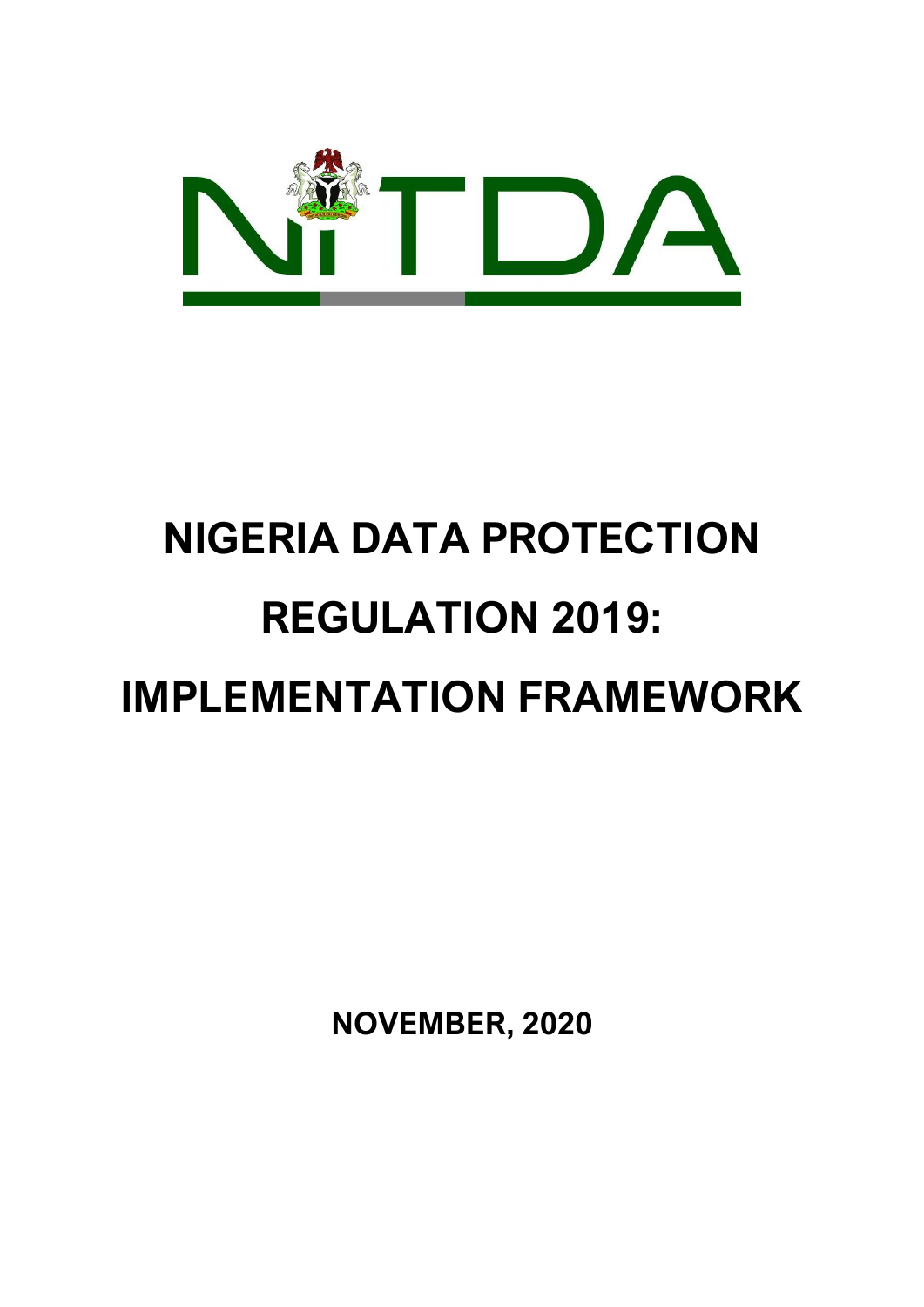## **PREFACE**

It gives me immense pleasure to present the Implementation Framework for the Nigeria Data Protection Regulation (NDPR) 2019. The Framework builds on the NDPR and the Guideline for the Use of Personal Data by Public Institutions, May 2020 to further reinforce Nigeria's implementation of data protection in a pragmatic and fit-for-purpose manner.

NITDA's methodical approach to data protection implementation has been a subject of interest around the world because of some unique offerings the Regulation has introduced. The NDPR has pioneered a functional data audit filing process that gives NITDA, as the information technology regulator, a good view of the state of information systems management in the country. It also establishes a public-private partnership regulatory compliance model which has empowered professionals to provide compliance-as-a-service thereby accelerating NDPR implementation across all sectors.

I wish to put it on record that NITDA, working with the excellent blueprint laid by Dr. Isa Ali Ibrahim Pantami, the Hon. Minister of Communications and Digital Economy, has begun making Nigeria a sterling example of data protection implementation in the Global South. We are not oblivious of the critical importance of data protection law on digital economy, hence we are daily reviewing and revamping the implementation architecture through robust stakeholder engagements. I am glad to say that through our dedicated and methodical approach, NDPR has become a household name within and outside Nigeria. This indicates the level of awareness and ownership of the Regulation by Nigerians.

This Framework is a product of robust partnership and inclusive thinking both within and outside Nigeria. I want to appreciate all our Data Protection Compliance Organisations (DPCO) who reviewed the document in November, 2019; Aissatou Sylla of Hogan Lovells LLP (France) who provided global perspectives, and the law firm of Udo-Udoma, Belo Osagie (UUBO) for final vetting, among many other contributors. I am also very proud of our astute and dynamic staff who prepared the initial draft and managed the stakeholder process to completion.

# **Kashifu Inuwa Abdullahi,** *CCIE*

Director General/CEO, NITDA 3 rd August, 2020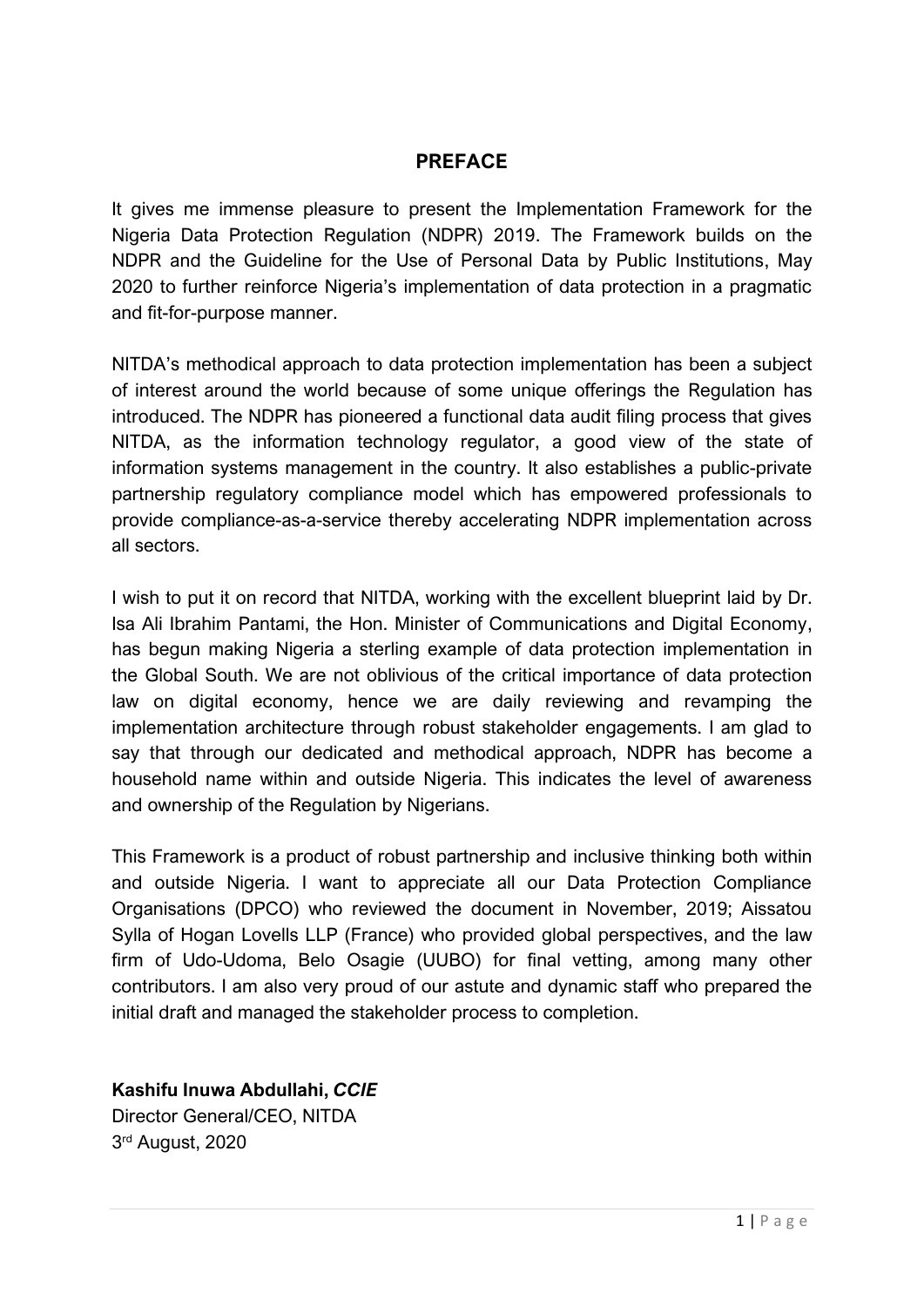| Paragraph       | <b>Content</b>                                                               | Page           |
|-----------------|------------------------------------------------------------------------------|----------------|
| $\mathbf 1$     | <b>BACKGROUND</b>                                                            | 3              |
| $\overline{2}$  | RELATIONSHIP OF THE NDPR TO THE<br><b>FRAMEWORK</b>                          | 4              |
| 3               | <b>COMPLIANCE FRAMEWORK</b>                                                  | $\overline{4}$ |
| 4               | <b>HANDLING PERSONAL DATA</b>                                                | 10             |
| 5               | UNDERSTANDING CONSENT                                                        | 11             |
| 6               | DATA PROTECTION AUDIT                                                        | 13             |
| $7^{\circ}$     | TRANSFER OF PERSONAL DATA ABROAD                                             | 17             |
| 8               | <b>RETENTION OF RECORDS</b>                                                  | 18             |
| 9               | <b>DATA PRIVACY BREACH</b>                                                   | 19             |
| 10              | <b>ENFORCEMENT FRAMEWORK</b>                                                 | 20             |
| 11              | <b>ESTABLISHMENT OF ADMINISTRATIVE</b><br><b>REDRESS PANEL</b>               | 26             |
| 12 <sup>2</sup> | THIRD PARTY PROCESSING                                                       | 26             |
| 13              | DATA PROTECTION IN MDAS                                                      | 27             |
| 14              | <b>RELATIONSHIP WITH THE ATTORNEY-</b><br><b>GENERAL OF THE FEDERATION</b>   | 28             |
| 15              | <b>CONTINUOUS PUBLIC AWARENESS AND</b><br><b>CAPACITY BUILDING</b>           | 29             |
| 16 I            | APPLICATION OF INTERNATIONAL LAWS                                            | 29             |
|                 | ANNEXURE A: AUDIT TEMPLATE FOR NDPR COMPLIANCE                               | 30             |
|                 | ANNEXURE B: SAMPLE PRIVACY POLICY TEMPLATE<br><b>FOR PUBLIC INSTITUTIONS</b> | 37             |

# **TABLE OF CONTENTS**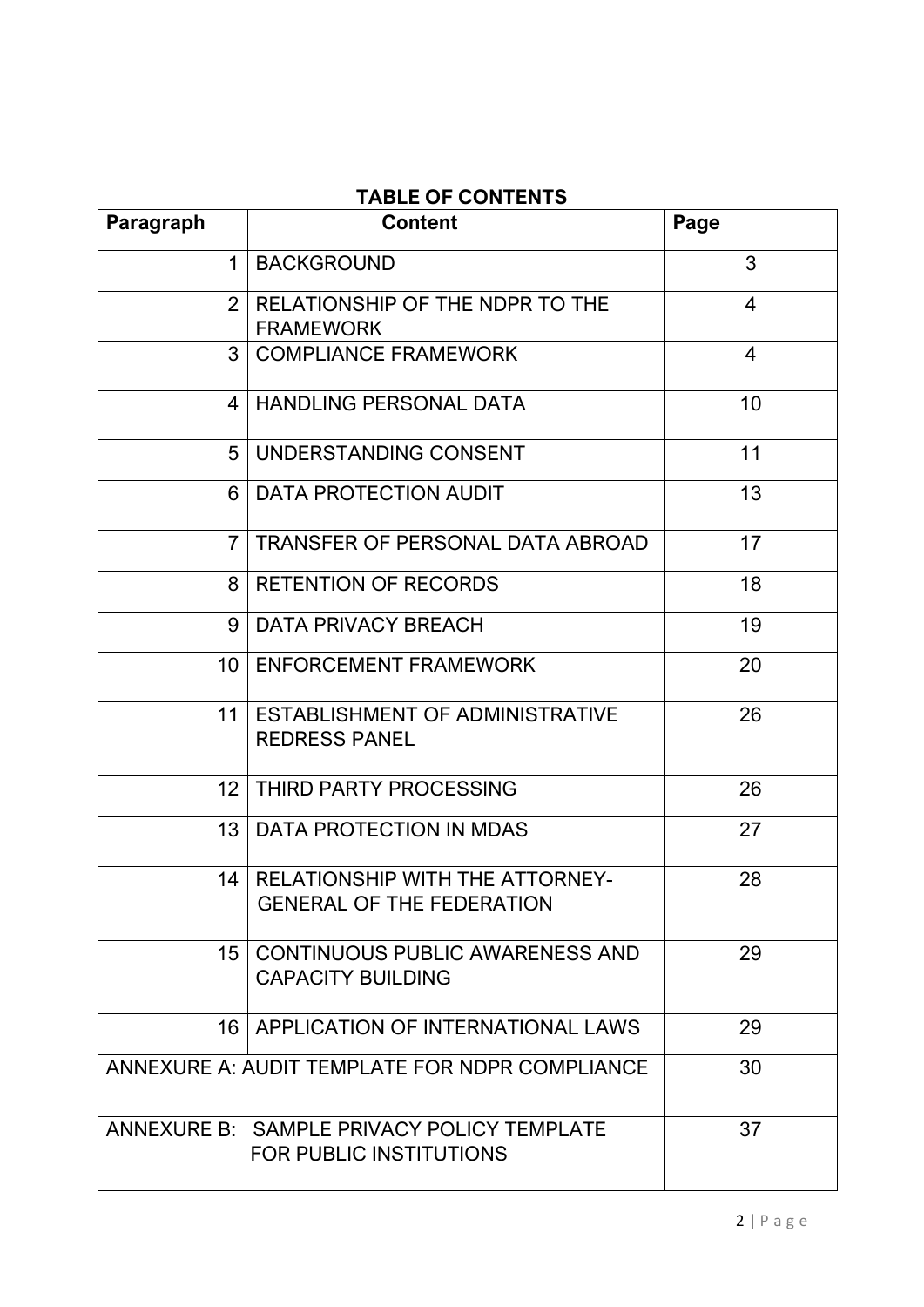# **NIGERIA DATA PROTECTION REGULATION 2019: IMPLEMENTATION FRAMEWORK<sup>1</sup>**

# **1. BACKGROUND**

- 1.1 The NDPR is the pioneer, comprehensive Regulation on data protection in Nigeria. NITDA, through a stakeholder model has developed this NDPR Implementation Framework (the 'Framework') as a guide to assist data controllers and data administrators/processors understand the controls and measures they need to introduce into their operations in order to comply with the NDPR.
- 1.2 The NDPR was issued on  $25<sup>th</sup>$  January 2019 pursuant to section 6 (a) and (c) of the National Information Technology Development Agency Act 2007 (the 'NITDA Act'). It was made in recognition of the fact that many public and private bodies have migrated their respective businesses and other information systems online. These information systems have thus become critical information infrastructure which must be safeguarded, regulated and protected against personal data breaches. Government further takes cognizance of emerging data protection laws and regulations in the international community geared towards protecting privacy, identity, lives and property as well as fostering the integrity of commerce and industry in the data and digital economy and has realised the imperative importance of developing data protection rules and regulations to protect the personal data of Nigerian citizens and residents. It is in view of this that an implementation framework for the NDPR becomes essential. The

<sup>&</sup>lt;sup>1</sup> Capitalised terms used herein and not otherwise defined herein shall have the meanings assigned to them in the Regulations, unless the context shall otherwise require.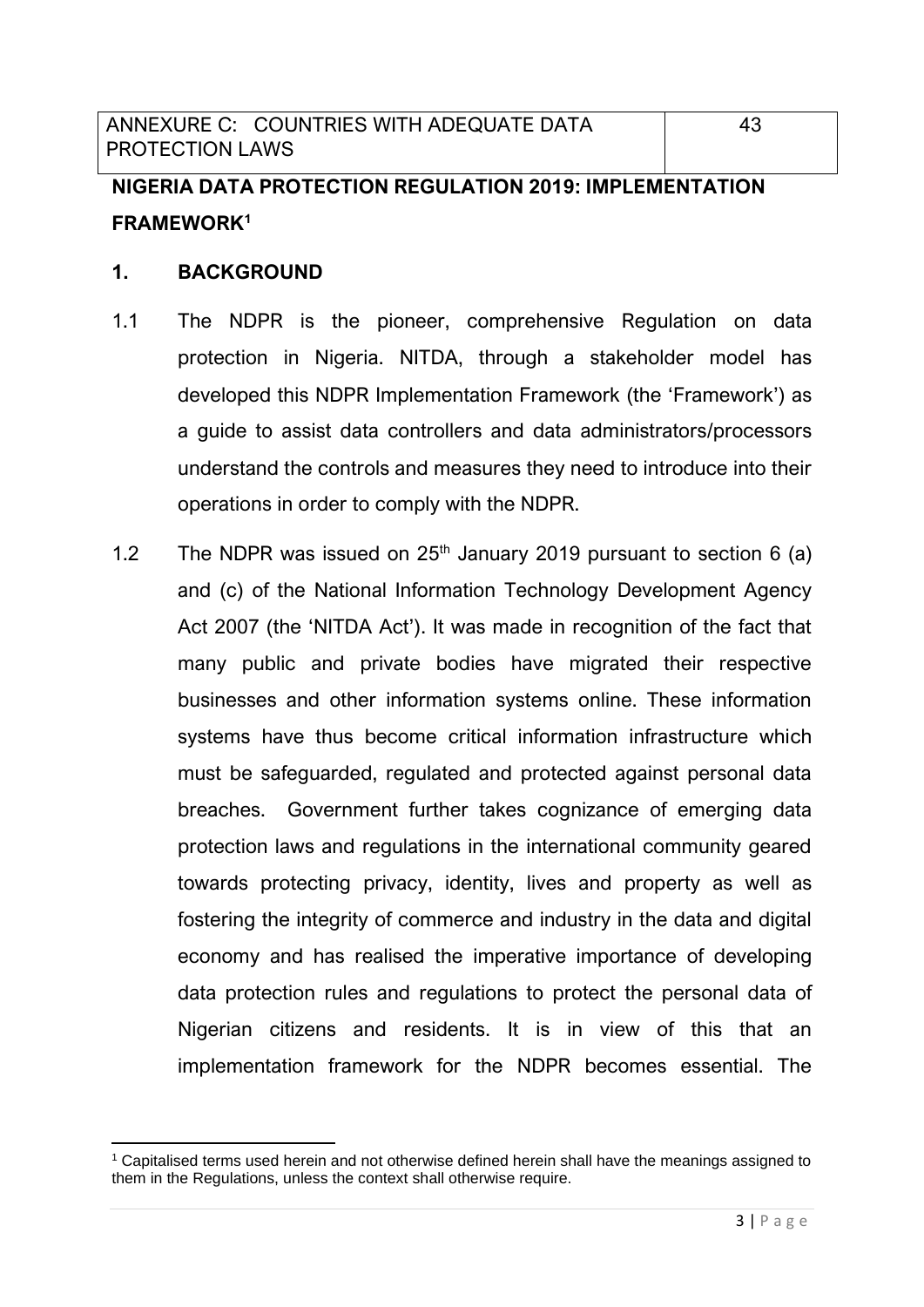Framework is NITDA's attempt to promote a shared understanding of the NDPR in order to promote voluntary compliance.

# **2. RELATIONSHIP OF THE NDPR TO THE FRAMEWORK**

This Framework clarifies provisions of the NDPR which needs further clarity or context. The Framework should be read in conjunction with the NDPR and relevant laws applicable to it. It does not supersede the NDPR.

# **2.1 Exceptions to the NDPR**

Statutory and legal exceptions to the application of data privacy and protection remain applicable to the NDPR. Therefore, the NDPR does not apply to:

- i. the use of personal data in furtherance of national security, public health, safety and order by agencies of the Federal, State or Local government or those they expressly appoint to carry out such duties on their behalf;
- ii. the investigation of criminal and tax offences;
- iii. the collection and processing of anonymised data; and
- iv. personal or household activities with no connection to a professional or commercial activity.

# **3. COMPLIANCE FRAMEWORK**

# **3.1 Forms of Compliance**

i. **Cooperation**: NITDA will, to the extent that is practicable and consistent with the provisions of NITDA Act, 2007 and relevant regulatory instruments, seek the cooperation of stakeholders in achieving compliance with the applicable provisions.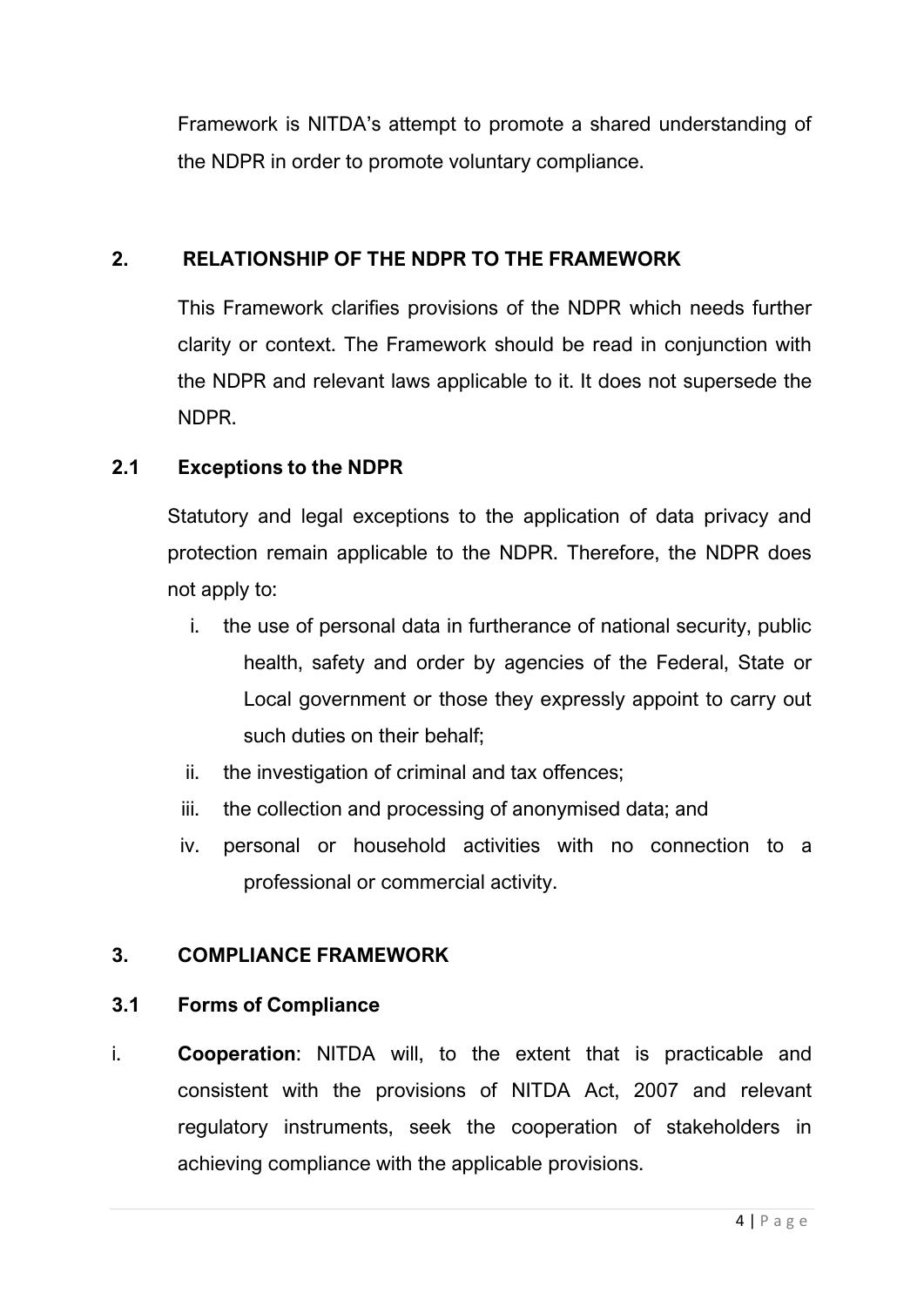- ii. **Assistance:** NITDA may provide technical assistance to stakeholders to help them comply voluntarily with the applicable provisions of the NDPR. This assistance may be provided through the DPCOs.
- iii. **Self-Reporting:** Concerned entities will be required to proactively provide information to show compliance with the applicable provisions of the NDPR.
- iv. **Monitoring and Analytics:** NITDA shall ensure the proactive monitoring and evaluation of personal data processing by concerned entities. The Agency may deploy analytic tools and processes to identify patterns that reflect non-compliance.

# **3.2 Compliance Checklist for Data Controllers and Data Administrators**

In enhancing compliance and reducing liabilities, Data Controllers and Data Processors shall:

- i. within twelve months of incorporation and then on an annual basis conduct a data protection audit.;
- ii. process data only on legally justifiable basis as provided in Article 2.2 of the NDPR;
- iii. prepare and publish a privacy policy on every medium of personal data collection within 3 months of commencement of business operations in line with Article 2.5 of the NDPR
- iv. have a privacy policy on their site and send messages to inform data subjects of developments requiring new or different consent. Publicity of the privacy policy may be fulfilled through any one or combination of the following:
	- $\triangleright$  publication on the website;
	- $\triangleright$  publication in a digital media;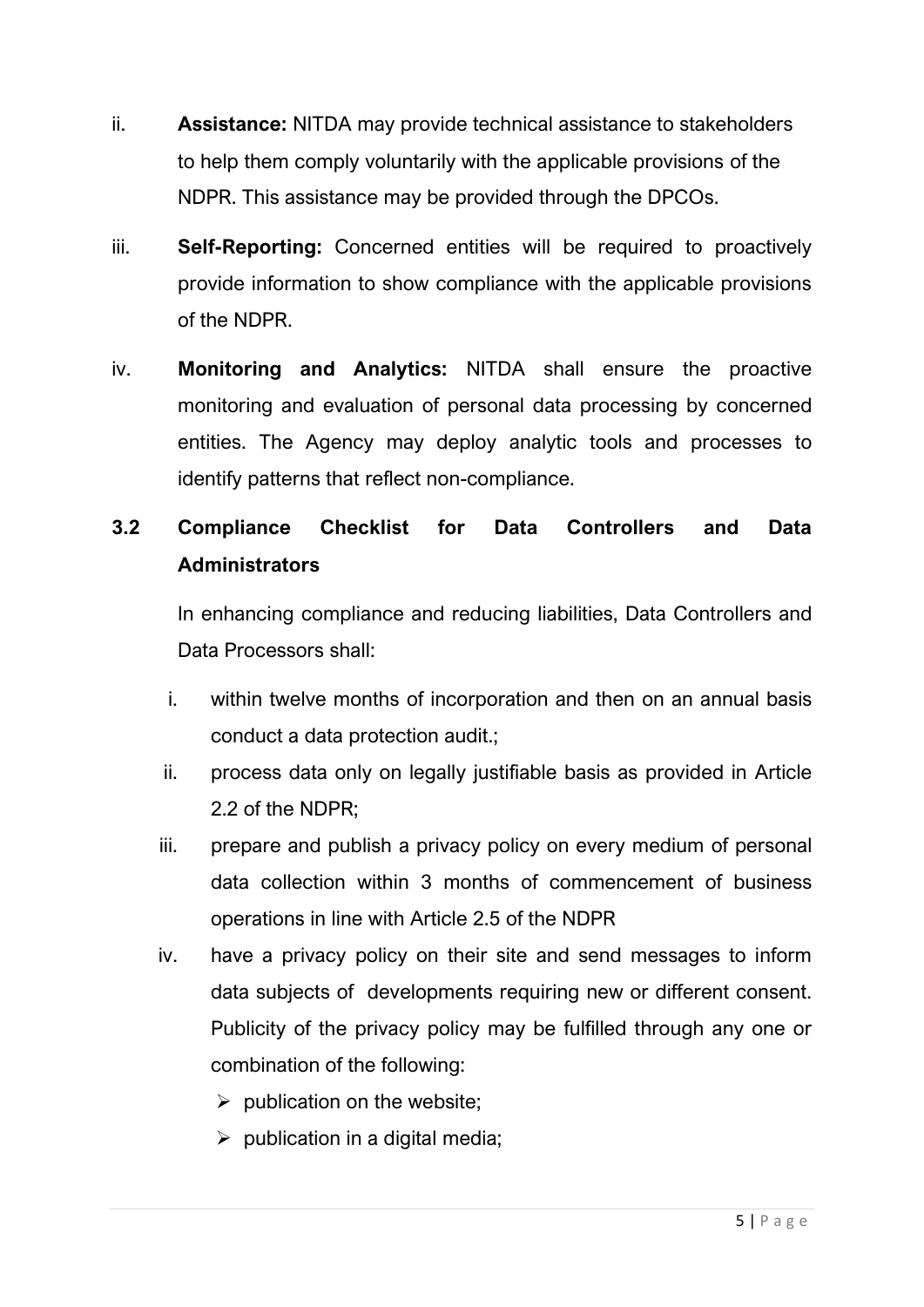- ➢ posted at conspicuous parts of the Data Controller's business premises;
- $\triangleright$  by reading or providing a copy to the Data Subject; or
- $\triangleright$  publication in any public media.

Where the privacy policy is not given or read to the Data Subject, the request for consent should explicitly refer the Data Subject to where the privacy policy can be accessed;

- v. design and maintain systems to be data protection compliant: Data Controllers must show that their systems are built with data protection in mind, as provided in Article 2.6. Data Controllers are, therefore, expected to ensure continuous improvement of their information security architecture to prevent possible data breaches.
- vi. undertake continuous capacity building for members of staff, contractors, vendors, and relevant third parties;
- vii. develop and circulate an internal data protection strategy or policy to help members of staff and vendors to understand the organisation's direction in connection with the collection and processing of Personal Data and outline the steps they are to take to ensure the organisation's direction is achieved and maintained;
- viii. conduct a Data Protection Impact Assessment ('DPIA') in accordance with the provisions of the NDPR (A DPIA is a process to identify, evaluate and minimise possible data protection risks in an existing or new business or organisational activity. Where the organisation intends to embark on a project that would involve the intense use of personal data, a DPIA should be conducted to identify possible areas where breaches may occur and devise a means of addressing such risks. Organisations are expected to conduct a DPIA on their processes, services and technology periodically to ensure continuous compliance);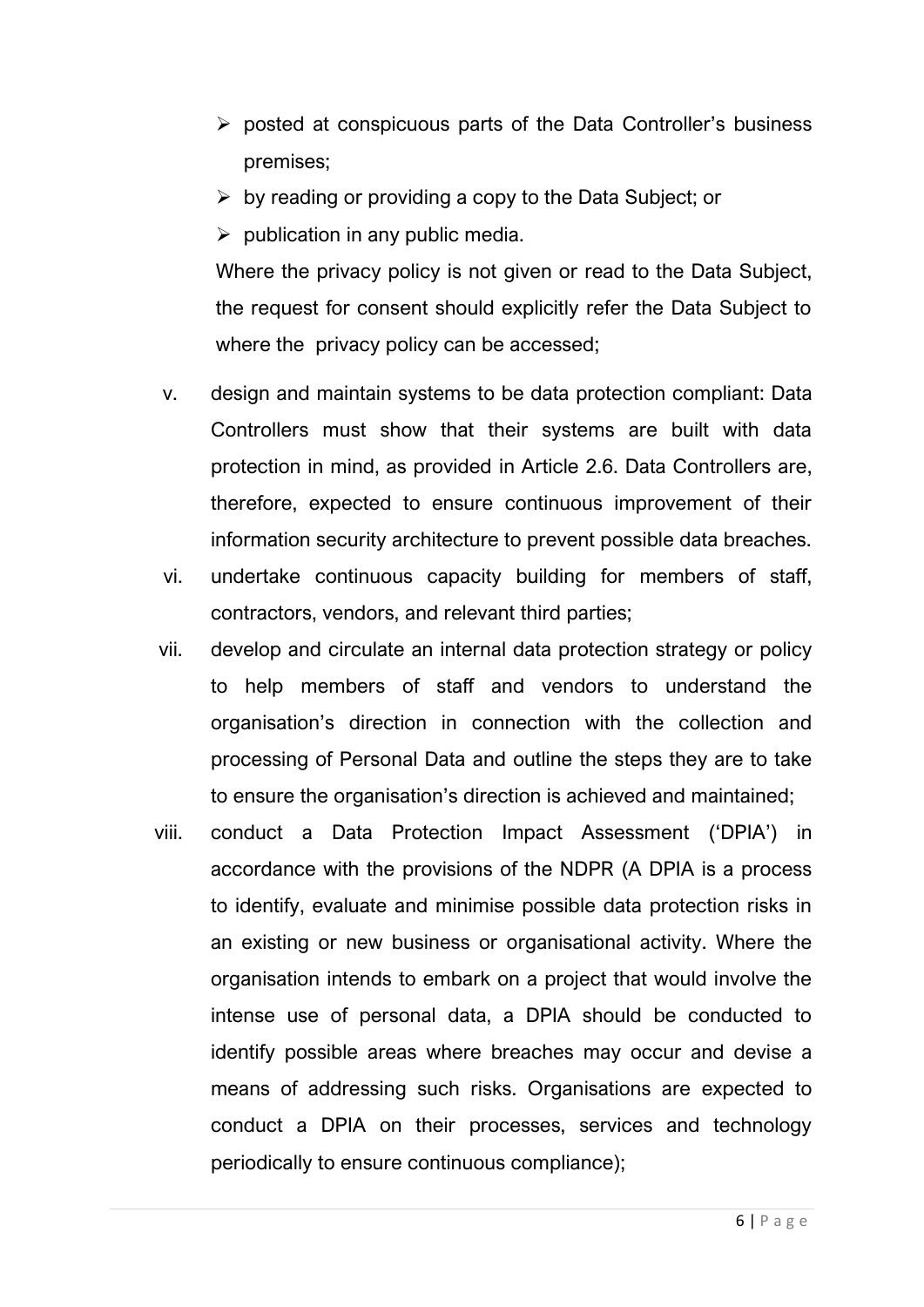- ix. notify NITDA of Personal Data breaches within 72 (seventy-two) hours of becoming aware of the breach;
- x. update agreements with third party processors to ensure compliance with the NDPR;
- xi. design system and processes to make data requests and access seamless for Data Subjects;
- xii. design systems and processes to enable Data Subjects to easily correct or update their Personal Data;
- xiii. design system and processes to enable Data Subjects to easily transfer data to another platform or person (natural or artificial) at minimal costs;
- xiv. within the first 6 (six) months of incorporation and then on a biennial basis, train members of senior management and employees that collect and/or process Personal Data in the course of their duty, on Nigerian data protection laws and practices;
- xv. clearly communicate to Data Subjects the process for objecting to the processing of their Personal Data; and
- xvi. outline the procedure for informing Data Subject and for protecting their rights, where an automated decision is being made on their Personal Data.

# **3.3 Compliance Approach**

3.3.1 The approach adopted for the NDPR is to ensure compliance by all stakeholders in a business-friendly manner. A triangular compliance model set out below is adopted:

# **NITDA (as National DPO)**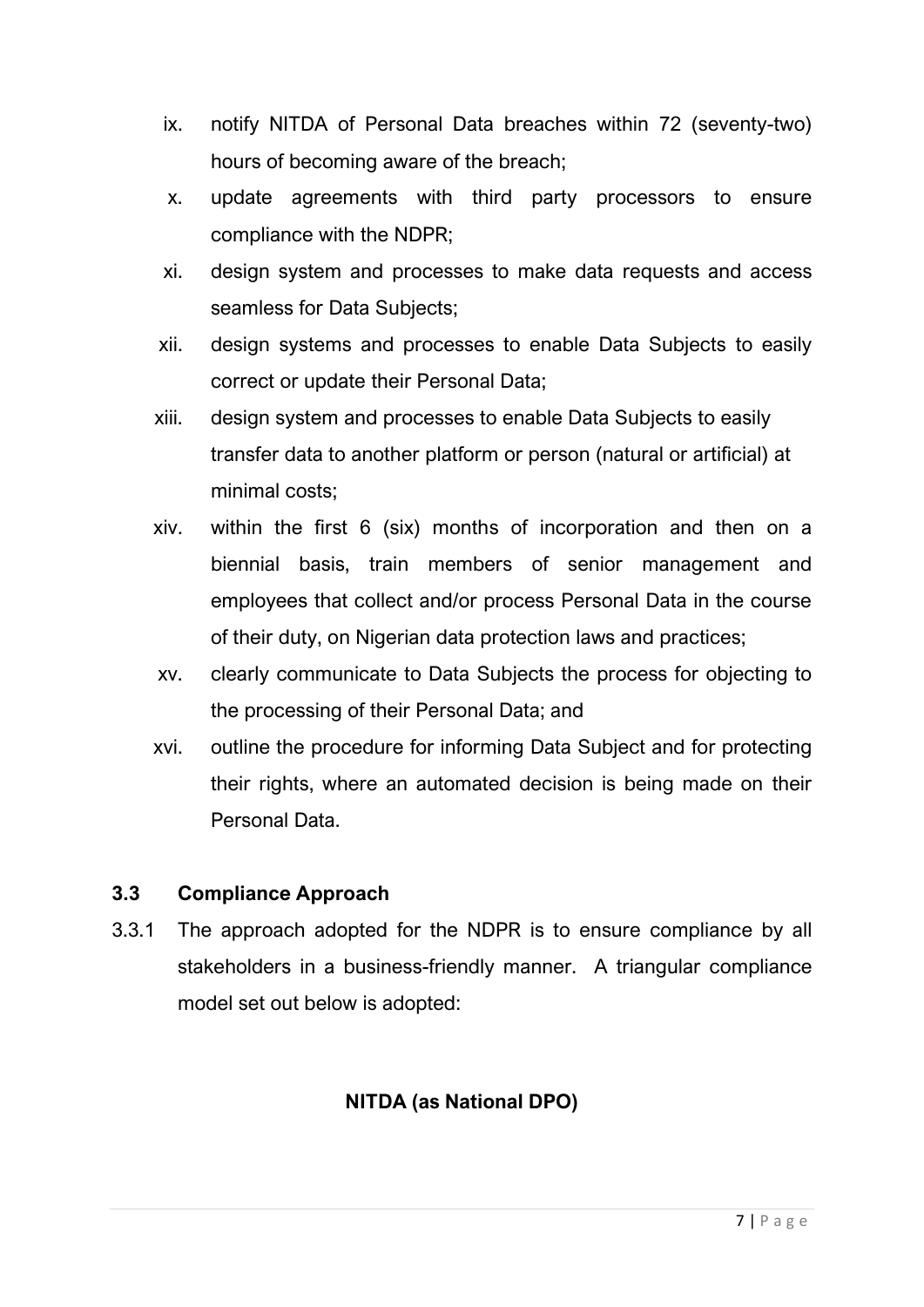

# **Data Controller/Administrator DPCO**

3.3.2 In this model, NITDA would register DPCOs who will provide training, auditing and compliance services to data controllers and administrators. The criteria for licensing DPCOs are accessible to the public, and licensed DPCOs are listed on NITDA's website. Data Controllers who process the Personal Data of more than 2,000 Data Subjects in the 12-month period preceding  $15<sup>th</sup>$  March (or such other date NITDA may stipulate as the deadline for the filing of annual data protection audit reports), are expected to submit a report of their data protection audit to NITDA on an annual basis.

# **3.4 Appointment of a Data Protection Officer (Art. 4.1(2) NDPR)**

- 3.4.1 A Data Controller is required to appoint a dedicated Data Protection Officer ('DPO') within 6 months of commencing business or within 6 months of the issuance of this Framework, where one or more of the following are present:
	- a) the entity is a government organ, Ministry, Department, institution or Agency;
	- b) the core activities of the organisation involve the processing of the Personal Data of over 10,000 (ten thousand) Data Subjects per annum;
	- c) the organisation processes Sensitive Personal Data in the regular course of its business; or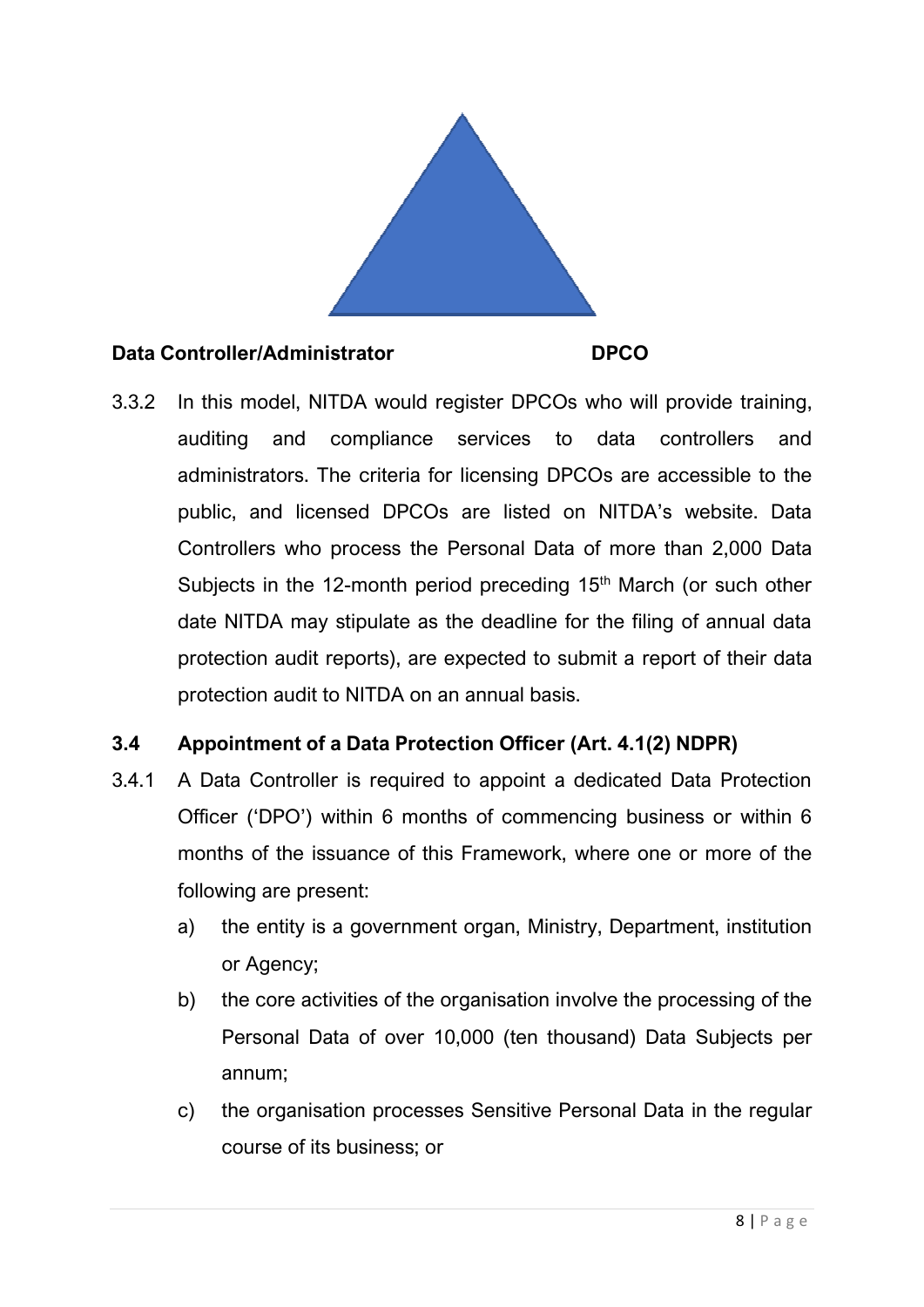d) the organisation possesses critical national information infrastructure (as defined under the Cybercrimes (Prohibition, Prevention, Etc.) Act 2015 or any amendment thereto) consisting of Personal Data.

# **3.5 Data Protection Officer in a Multinational Company**

The Nigerian subsidiary of a multinational company to which paragraphs 3.4.1 above apply, shall appoint a DPO who shall be based in Nigeria and shall be given full access to the Management in Nigeria. The DPO of the Nigerian subsidiary may report to a global DPO where such exists.

# **3.6 Liability of a DPO**

Notwithstanding any contractual, civil or criminal liability, a DPO shall not be personally liable for the organisation's non-compliance with applicable data protection laws.

# **3.7 Qualities of a DPO**

A DPO shall be chosen with due regard to the nature of the organisation's Processing activities and the data protection issues that arise within the organisation.

A DPO shall have:

- a. professional expertise in Nigerian data protection laws and practices;
- b. an in-depth understanding of applicable data protection laws; and
- c. requisite knowledge to do the following:
	- i.inform and advise the organisation, Management, employees and third parties processors of their obligations under the NDPR;
	- ii.monitor compliance with the NDPR and with the organisation's own data protection objectives;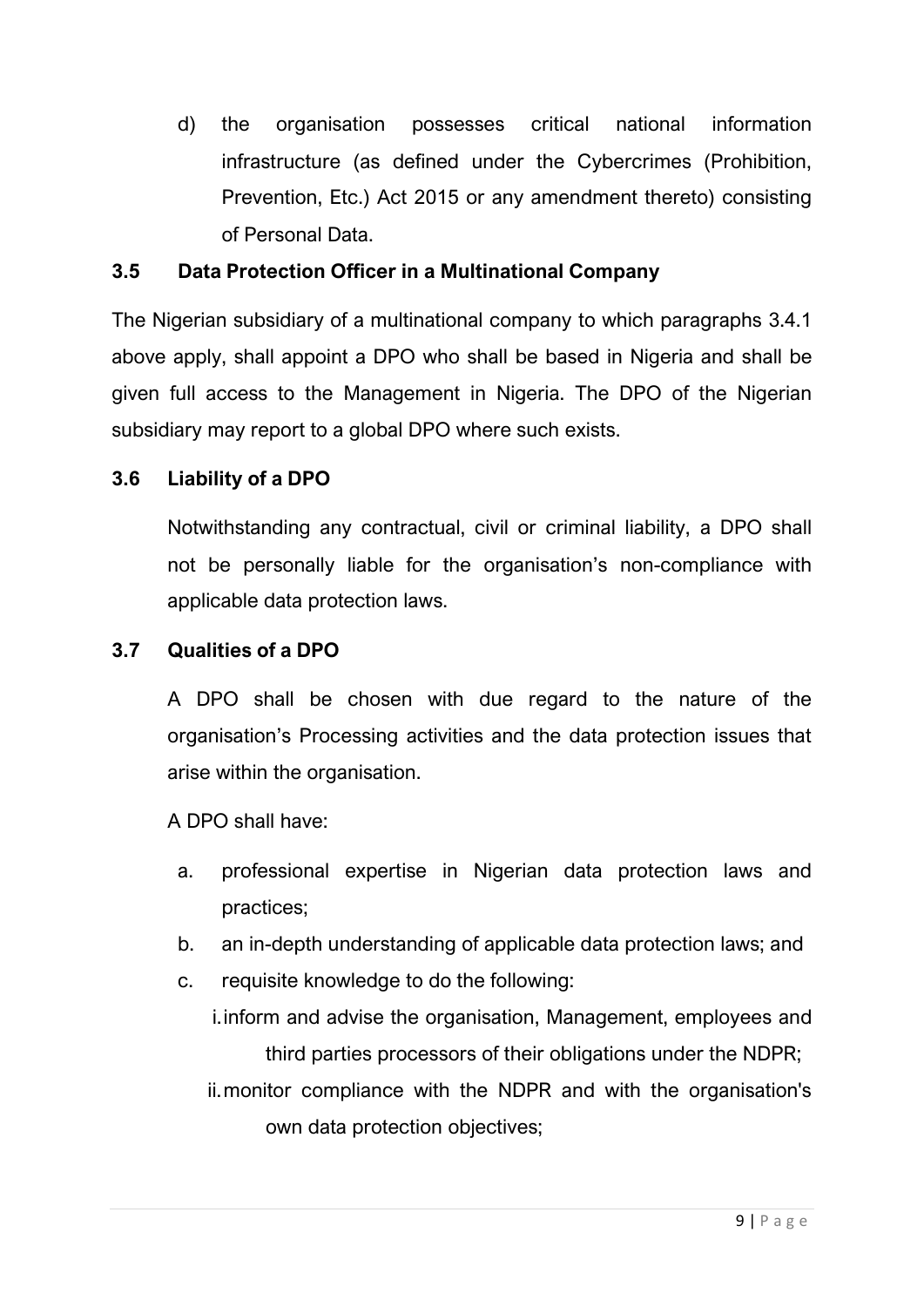- iii.assign responsibilities, raise awareness and train members of staff involved in processing operations;
- iv.advice on data protection impact assessment and monitor its performance; and

v.liaise with NITDA and/or the DPCO on data protection matters.

# **4. HANDLING PERSONAL DATA**

# **4.1 Further Processing Art. 3.1(7)m**

4.1.1 According to Article 3.1(7)m: *Where the Controller intends to further process the Personal Data for a purpose other than that for which the Personal Data were collected, the controller shall provide the Data Subject prior to that further processing with information on that other purpose, and with any relevant further information.*

Where a Data Controller wishes to further process Personal Data initially collected for a defined or limited purpose, the Data Controller shall consider the following:

- a) whether there exists a connection between the original purpose and the proposed purpose;
- b) the context in which the data was originally collected;
- c) the nature of the Personal Data;
- d) the possible impact of the new processing on the data subject; and
- e) the existence of requisite safeguards for the Personal Data.
- 4.1.2 The above information shall be provided to the Data Subject before further processing is done. The further processing may be done if:
	- a) the Data Subject gives consent based on the new information;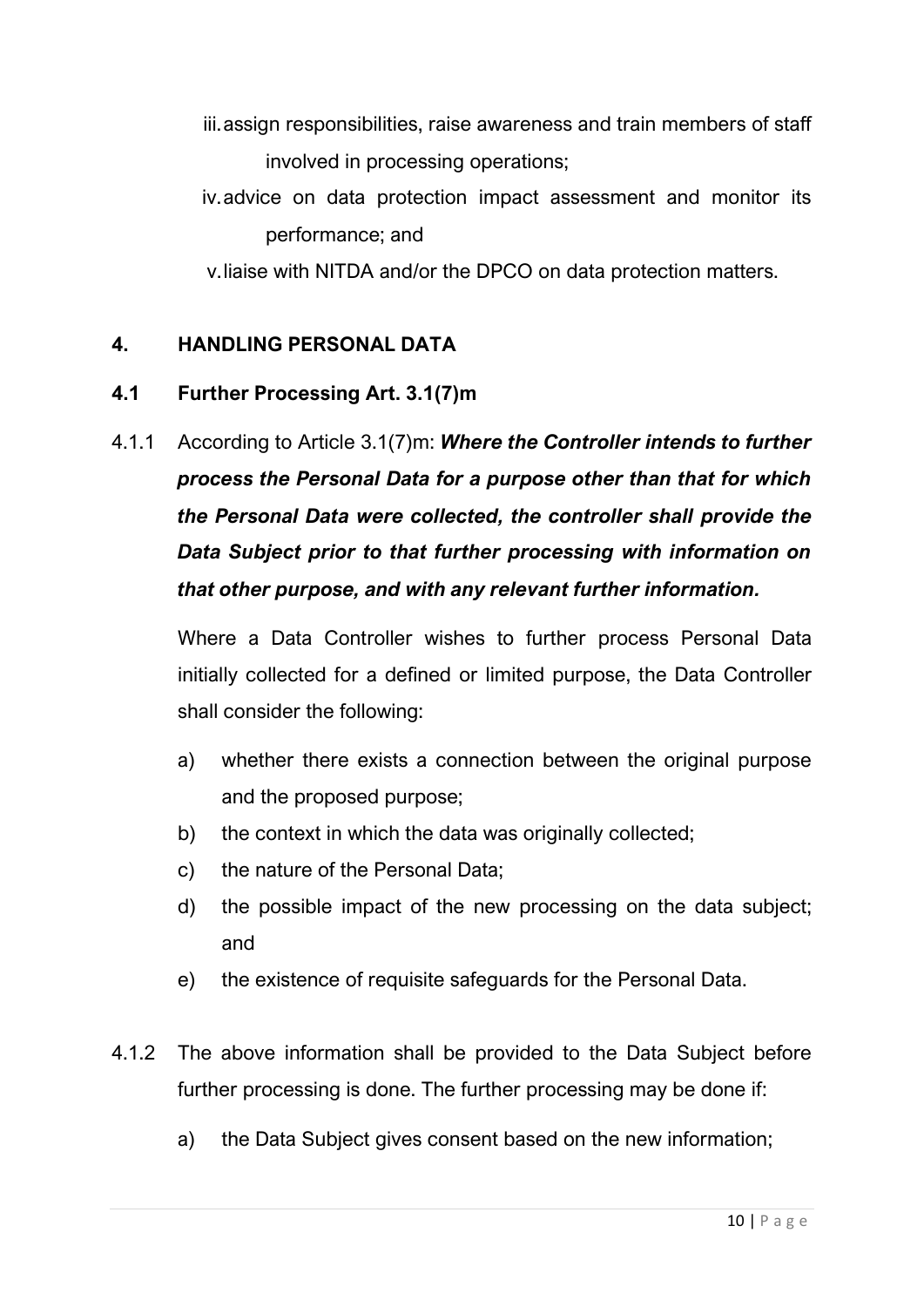- b) the further processing is solely for the purpose of scientific research, historical research or for statistical purposes in the public interest; or
- c) the further processing is required in compliance with a legal obligation.

# **4.2 Data Protection Impact Assessment**

As stated in parapgraph 3.2 (viii) Data Controllers and Data Administrators are required to conduct DPIAs, where applicable. NITDA may however request the submission of a DPIA from any Data Controller or Administrative where such processing activities is deemed to be of high impact on data subjects. A DPIA may be required for the following types of Processing:

- a) evaluation or scoring (profiling);
- b) automated decision-making with legal or similar significant effect;
- c) systematic monitoring;
- d) when sensitive or highly Personal Data is involved;
- e) when Personal Data Processing relates to vulnerable or differently-abled data subjects; and
- f) when considering the deployment of innovative processes or application of new technological or organizational solutions.

# **5. UNDERSTANDING CONSENT**

5.1 Consent of the Data Subject means any freely given, specific, informed and unambiguous indication of the Data Subject's wishes by which he or she, through a statement or a clear affirmative action, signifies agreement to the processing of Personal Data relating to him or her. Consent may be made through a written statement, sign or an affirmative action signifying agreement to the processing of personal data.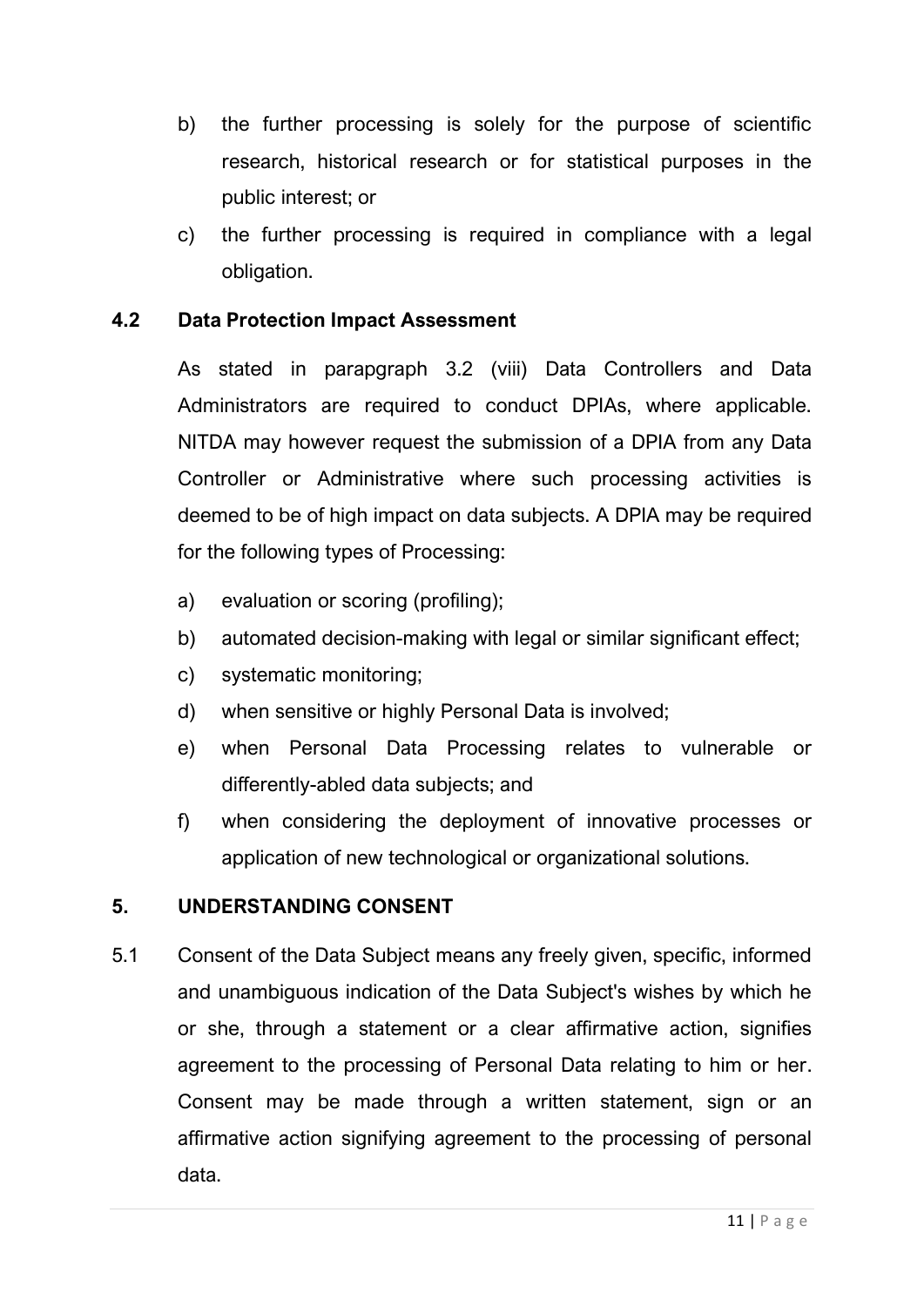# **5.2 Principles governing Consent (Art. 2.2(a) NDPR)**

The following principles shall govern the giving and obtaining of consent:

- a) Transparency: There must be an explicit privacy policy stating the type of Personal Data collected, how the Personal Data is processed, who processes the Personal Data, the security standard implemented etc.;
- b) No implied consent: silence, pre-ticked boxes or inactivity do not constitute consent; and
- c) No bundled consent: consent request from general terms and conditions should be separated from consent request. There must be consent for different types of data uses.

# **5.3 When Consent is required**

- 5.3.1 Consent is required:
	- a) for any direct marketing activity, except to existing customers of the Data Controllers who have purchased goods or services;
	- b) for the Processing of Sensitive Personal Data;
	- c) for further processing;
	- d) for the processing of the personal data of a minor;
	- e) before personal data is processed in a country which is not in the Whitelist of Countries published by NITDA from time to time.
	- f) before the Data Controller makes a decision based solely on automated Processing which produces legal effects concerning or significantly affecting the Data Subject.
- 5.3.2 Special category / higher standard consent: Explicit consent is required for the processing of sensitive personal data.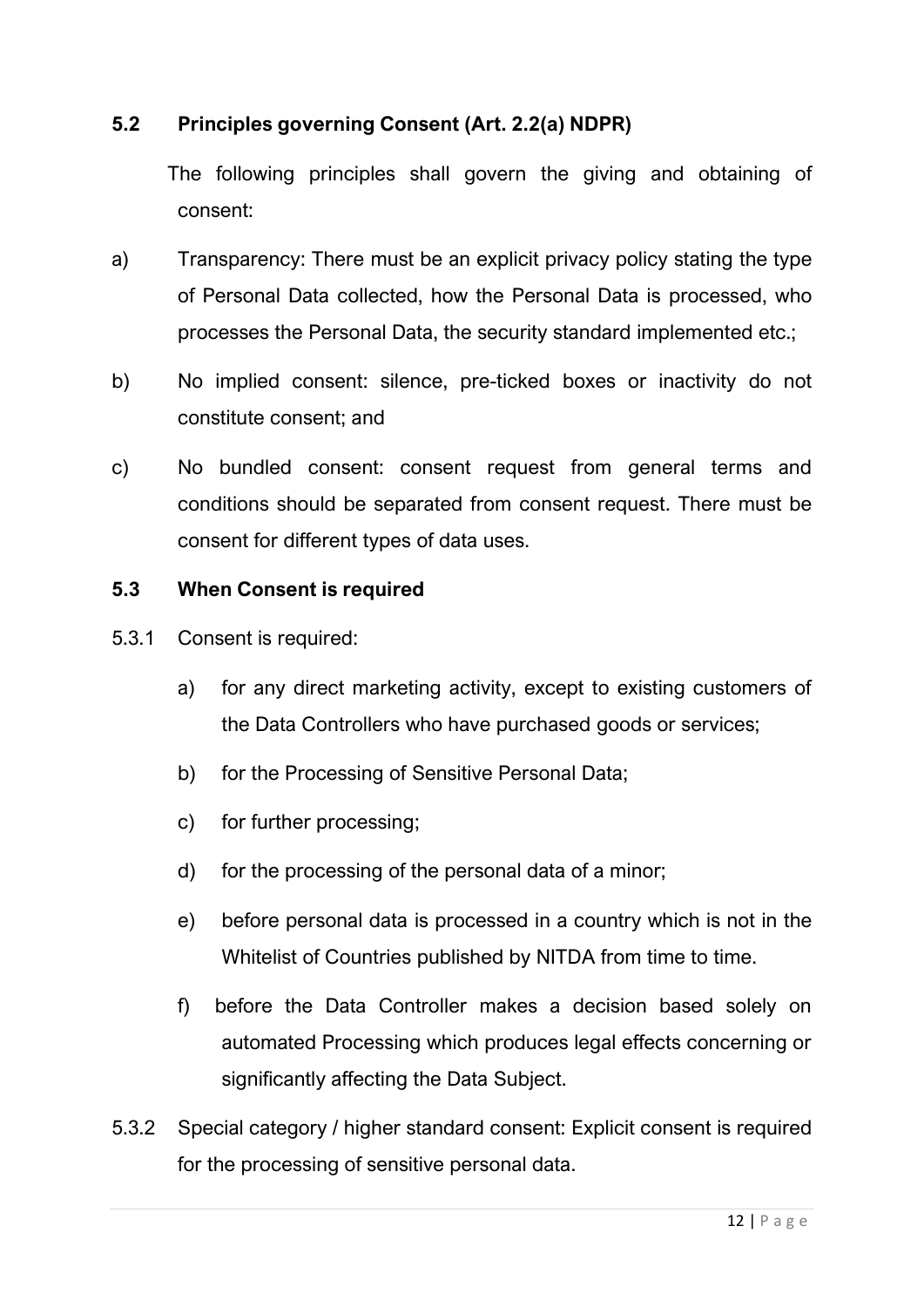# **5.4 Types of Consent**

- a) Explicit Consent: Subject gives clear, documentable consent e.g. Tick a box, sign a form, send an email or sign a paper
- b) Opt-in Consent: you are out, except you choose to opt-in. An example of opt-in consent is set out below:

I want to receive XXX newsletter  $\Box$  If the box is left unticked, you will not receive the XXX newsletter

# **5.5 Processing of a Child's Data (Art. 3.1 NDPR)**

A child for the purpose of the NDPR shall be any person below thirteen (13) years. A data controller or processor whose processing activity targets children shall ensure its privacy policy is made in a child-friendly form with the aim of making children and their guardians have clear understanding of the data processing activity before grant of consent.

# **5.6 Consent to Cookies (Art. 2.5(d) NDPR)**

The use of cookies on a website or other digital platforms requires consent. The consent must be freely given, informed and specific. Consent for cookies does not necessarily need the ticking of a box or similar methods; the continued surfing of a website upon a clear notice indicates consent.

In deploying cookies, website owners are required to:

- i. make cookie information clear and easy to understand;
- ii. Notify users of the presence and purpose of the cookies;
- iii. identify the entity responsible for the use of the cookies; and
- iv. provide information on how to withdraw consent from the use of the cookie.

# **6. DATA PROTECTION AUDIT (Art. 4.1(5) NDPR)**

6.1 Data protection audit is a systematic investigation or examination of the records, processes and procedures of Data Controllers and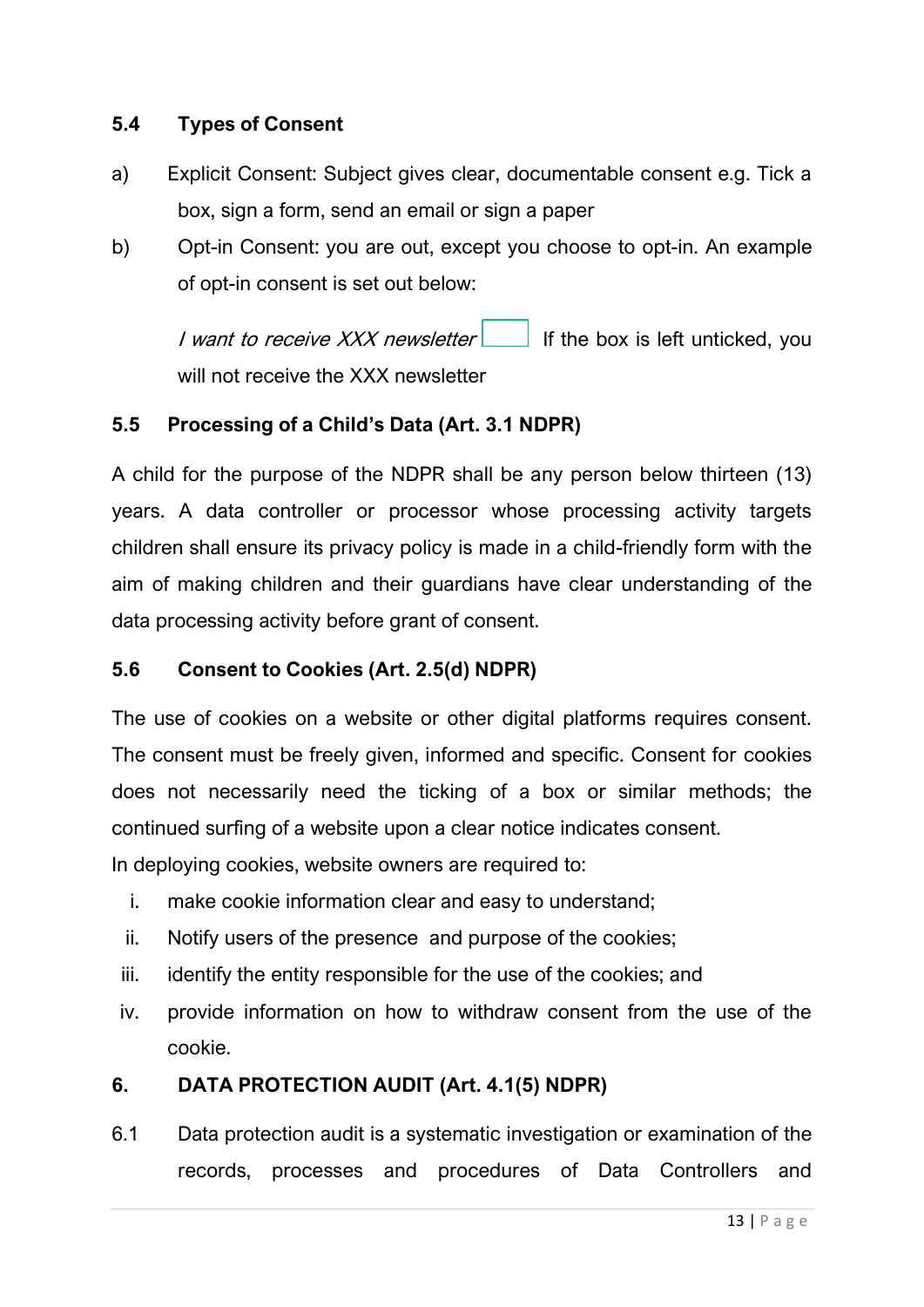Processors, to ensure that they are in compliance with the requirements of the NDPR and their data protection policies.

NITDA may at its discretion:

- a) carry out scheduled audits;
- b) require report of audits as carried out by an organisation's DPCO; or
- c) schedule "spot check" or "special audits" to ascertain compliance or identify breaches.
- 6.2 The reasons for conducting a data protection audit include to:
	- a) assess the level of compliance with the NDPR;
	- b) evaluate compliance with the organisation's own data protection policy;
	- c) identify potential gaps and weaknesses in organisation's processes; and
	- d) give requisite advice and/or remedial actions for identified gaps.

# **6.3 Audit Filing Fees (Art. 4.1(5) NDPR)**

Each Data Controller and Administrator is expected to file its audit report through a DPCO and pay the following amount as applicable<sup>2</sup>:

| SN | Number of Data Subjects       | Amount  |
|----|-------------------------------|---------|
|    | Less than 2,000               | N10,000 |
|    | 2,000 data subjects and above | N20,000 |

# **6.4 Content of Audit Report (Art. 4.1(5) NDPR)**

<sup>&</sup>lt;sup>2</sup> NITDA in its discretion may vary the applicable fees and notify stakeholders accordingly.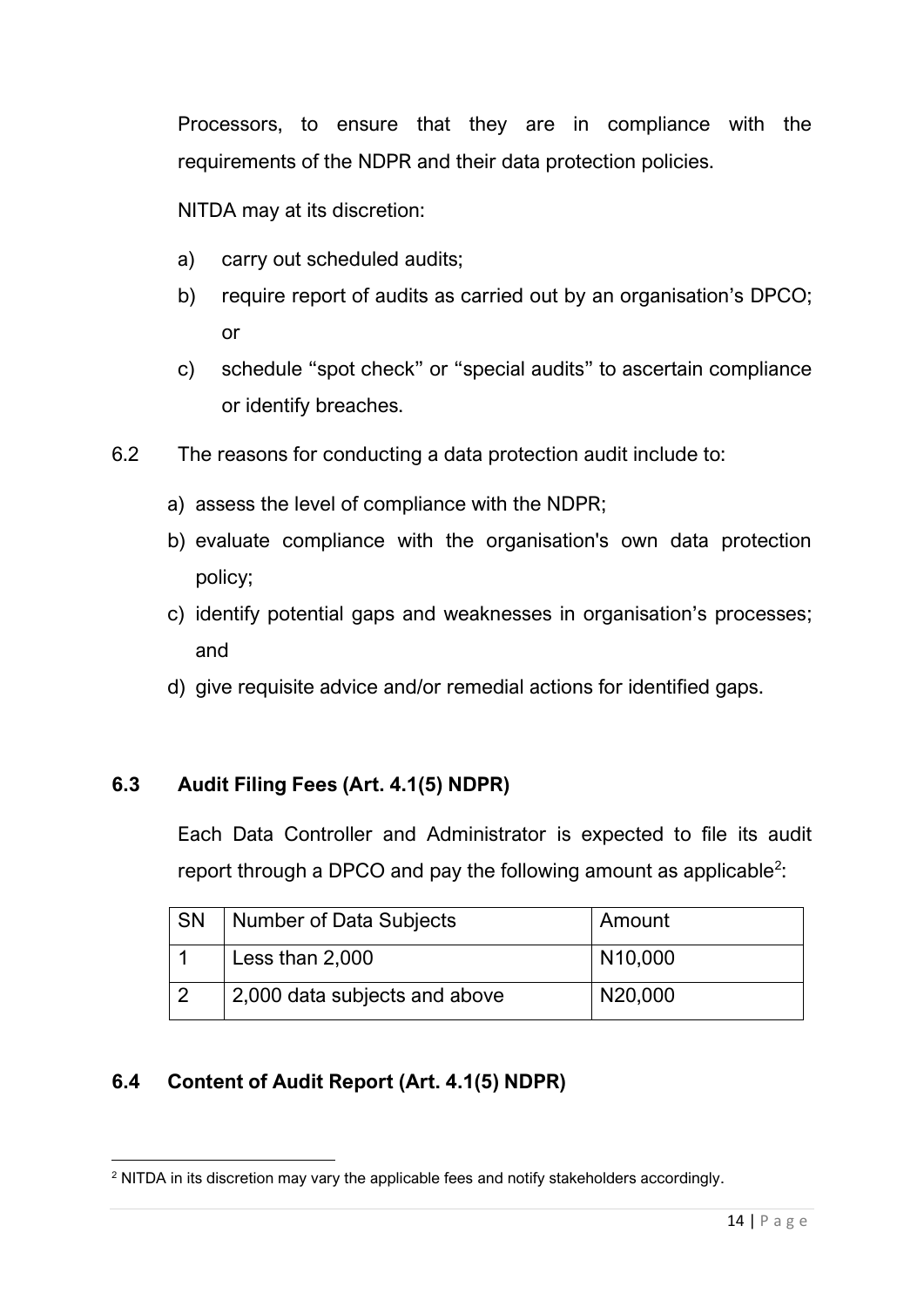6.4.1 The data protection audit shall contain the following information as specified in Article 4.1(5) of the NDPR. A standard template for the audit report is attached as Annexure A to this Framework. It should act as a guide for DPCOs and DPOs in the course of audit implementation.

# **6.5 The Role of DPCOs in Data Audits (Art. 4.1(4) NDPR)**

In the performance of data audits, DPCOs are responsible for:

- a) evaluating the status of compliance by the organization. NITDA expects DPCOs to base their findings on verifiable documents and practices;
- b) appraising Data Subjects rights protection. The DPCO should be satisfied that the organisation has clear processes to protect the rights of the Data Subject;
- c) assessing the level of awareness by top management, members of staff, contractors and customers of the NDPR;
- d) identifying current or potential non-compliance; and
- e) drawing up a remedial plan to remediate identified noncompliances.

# **6.6 Audit Verification Statement by DPCO (Art. 4.1(4) NDPR)**

A DPCO shall make the following audit verification as a pre-condition to the filing of an annual audit report or any other report demanded by NITDA.

*I ……………………. Of ………………………………. a licensed Data Protection Compliance Organisation (DPCO) under Article 4.1(4) of the Nigeria Data Protection Regulation (NDPR) hereby make this statement on oath that the Data Audit Report filed by ……………………… (Name of Organisation) is conducted in line*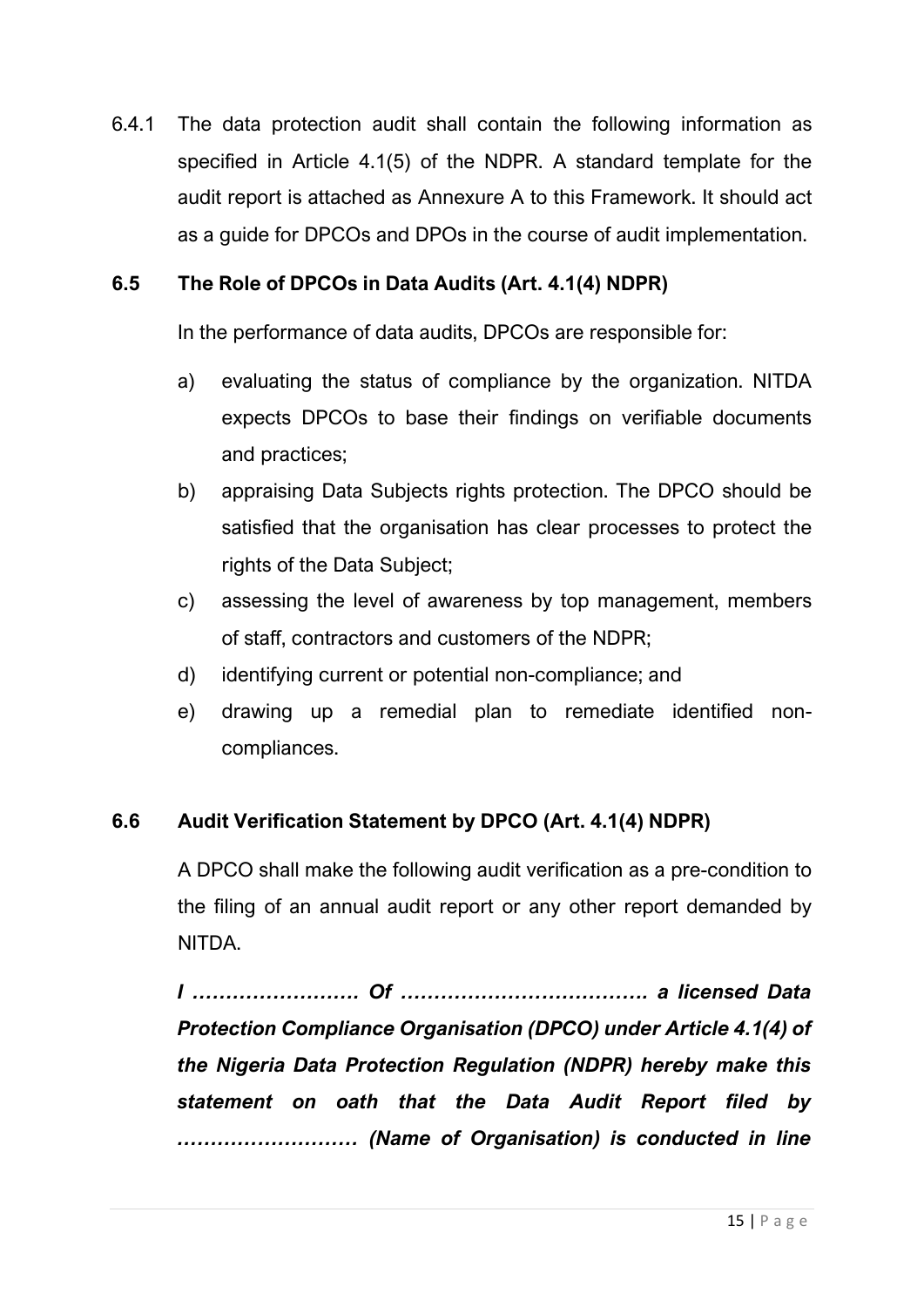*with the NDPR and that it is an accurate reflection of the organisation's Personal Data management practice.* 

*SIGN LICENSE NUMBER DATE*

# **6.7 DPCO Terms of License (Art. 4.1(4) NDPR)**

Every licensed DPCO shall:

- i. abide by the provisions of the NDPR, this Framework and other related guidelines and frameworks as may be issued or directed by NITDA from time to time;
- ii. deliver service in a professional and ethical manner;
- iii. ensure every information it provides to NITDA about its client shall be factual and professional;
- iv. not mishandle or withhold any Personal Data or asset of its client unlawfully in the course of its relationship with the client;
- v. be held liable, if found to have conspired to provide false and misleading information in an audit filing or communication.

# **6.8 Auditor's Code of Conduct (Art. 4.2(6) NDPR)**

Every DPCO shall ensure all its members of staff are aware of the ethical considerations in the performance of an audit under the NDPR. The following are basic ethical expectations required of DPCOs in the conduct of their business.

- a) Confidentiality The DPCO and its Client must execute a binding non-disclosure agreement before embarking on audit process. This will ensure that the information and data of the client is kept confidential.
- b) Conflict of Interest DPCOs shall not audit a client if it amounts to a conflict of interest. Any DPCO that provides any other legal, audit or compliance function to the same client shall attach a Conflict of Interest Declaration to the audit report. Financial Auditors shall not provide Data Audit to the same client.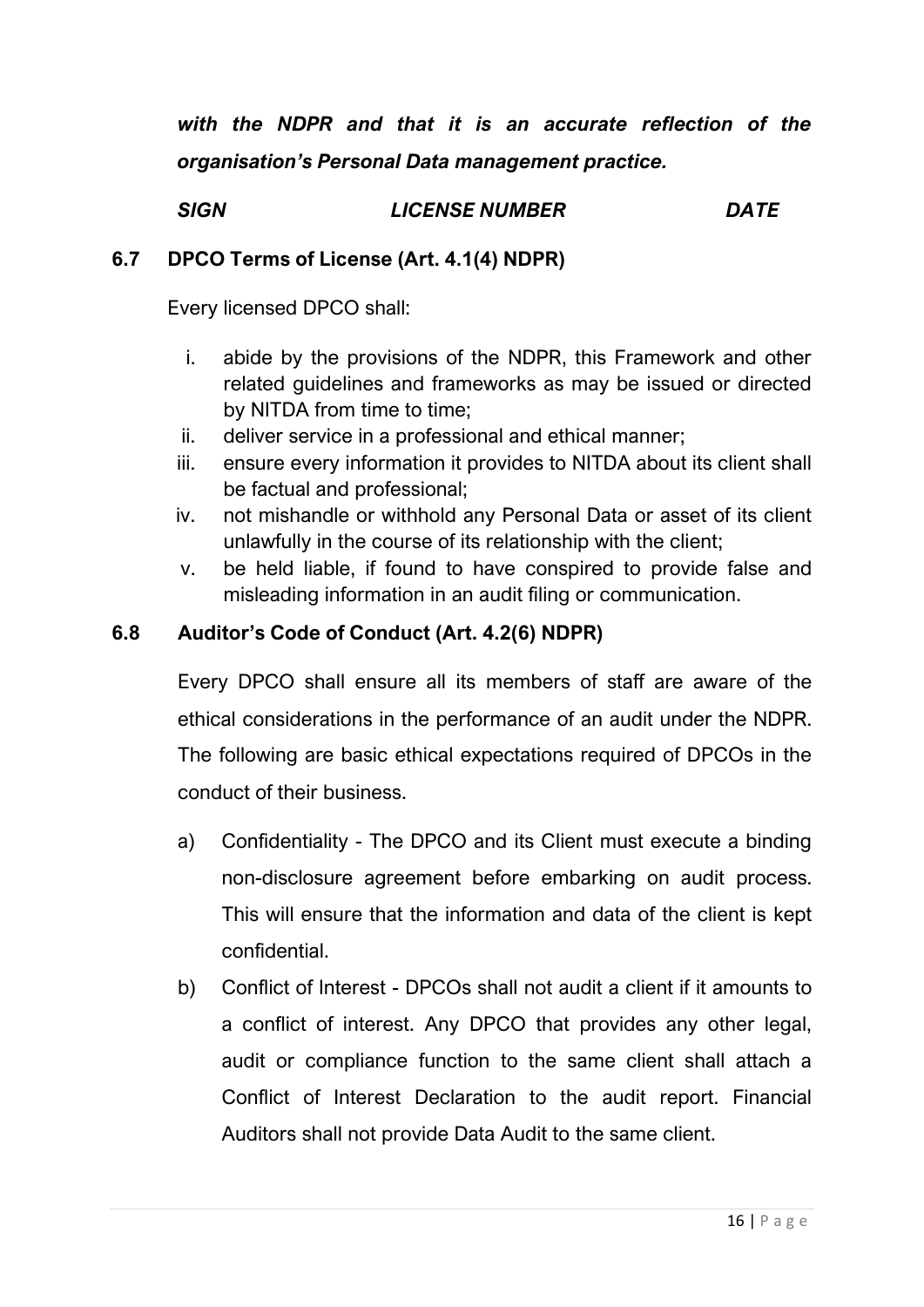- c) Honesty DPCOs must state verifiable facts and not conjectures, half-truths or concealed facts. The essence of the audit is not to sanction organisations, but to provide an insight on how the country's cyber and information management practices can be improved. Any established falsehood in an audit report or communication to NITDA by the DPCO, and which falsehood was known to the DPCO at the time of preparing such report or communication, is a ground for the immediate withdrawal of the DPCO's license, plus any other statutory sanction applicable
- d) Professionalism DPCOs must perform the service with the highest level of professionalism and carry out continuous capacity building for its members of staff, which is a prerequisite for relicensing by the NITDA. DPCOs must not undertake any work for which they lack the requisite skills, manpower and capacity.

# **7.0 TRANSFER OF PERSONAL DATA ABROAD (Art. 2.11 NDPR)**

- 7.1 The following information is required where data is being transferred abroad:
	- a) the list of countries where the Personal Data of Nigerian citizens and residents is being transferred in the regular course of business;
	- b) the data protection laws of the relevant data protection office/administration of such countries listed in (i) above;
	- c) the privacy policy of the Data Controller, which is NDPRcompliant;
	- d) an overview of the encryption method and data security standards; and
	- e) any other detail that assures the privacy of Personal Data is adequately protected in the target country.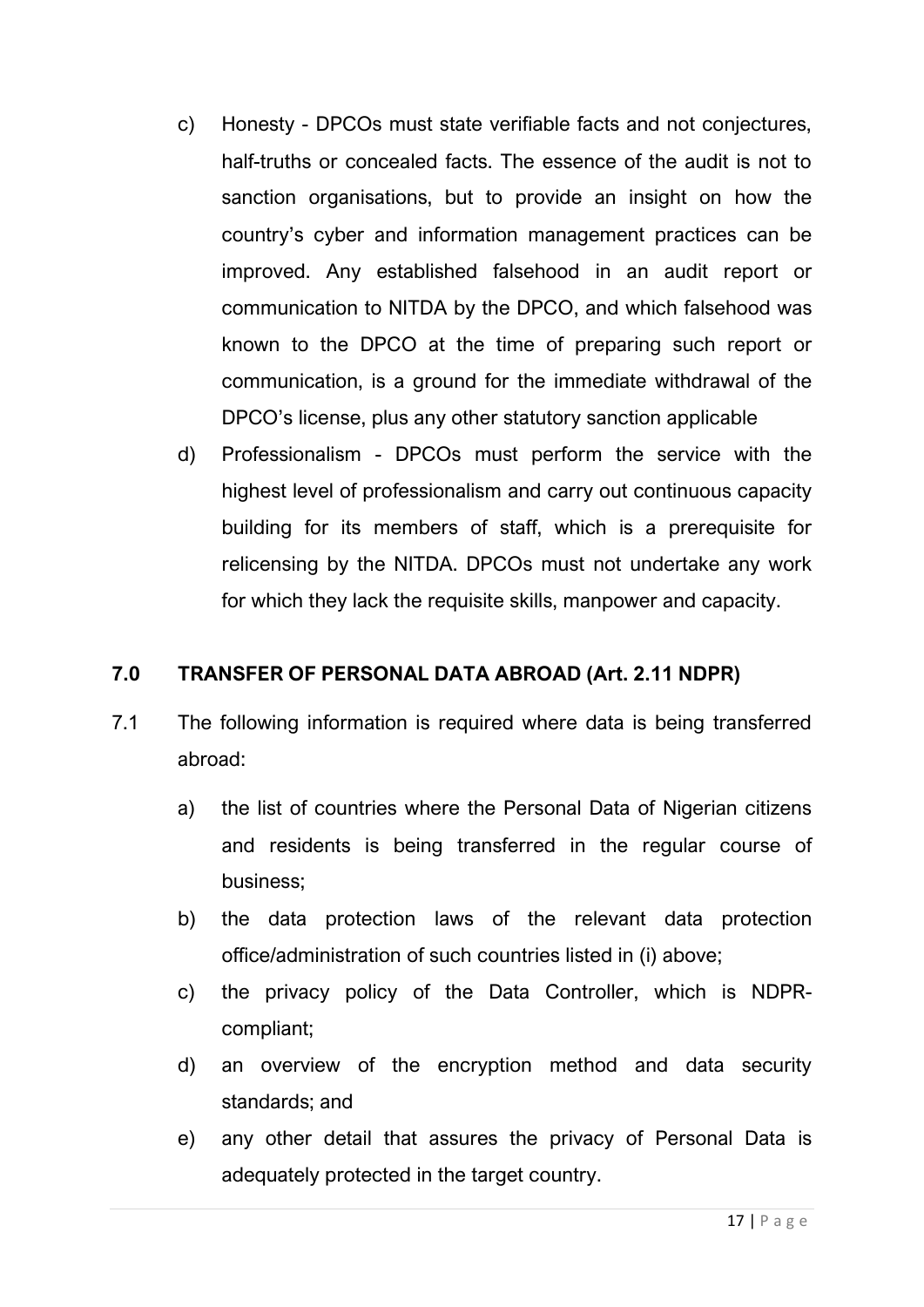7.2 NITDA shall coordinate transfer requests with the office of the Attorney-General of the Federation ('AGF'). A 'white-list' of jurisdictions (the 'White List') has been compiled and is set out in Annexure C to this Framework. Where transfer to a jurisdiction outside the White List is being sought, the Data Controller shall ensure there is a verifiable documentation of consent to one or more of the exceptions stated in Article 2.12 of the NDPR.

# **7.3 Data Transfer to subsidiaries or headquarters outside Nigeria**

Where an organization seeks to transfer personal data to another entity within its group of companies or an affiliate company, it would suffice for the organization to provide a Binding Corporate Rule (BCR) or sign a Standard Contracting Clauses (SCC) to be adopted by industry and NITDA. The BCR or SCC may be included in the data audit report or submitted separately to NITDA.

# **8.0 RETENTION OF RECORDS (Art. 2.1(1c) NDPR)**

- 8.1 The Regulation does not explicitly provide for a time period for the retention of data, because the retention period in certain scenarios may be subject to existing laws or contractual agreements. Every data Controller Report shall specify the duration of storage clearly in its terms of service or other binding document.
- 8.2 Where the retention period of Personal Data is not specified in the contract between the parties or by applicable law, the retention period shall be:
	- a) 3 (three) years after the last active use of a digital platform
	- b) 6 (six) years after the last transaction in a contractual agreement
	- c) Upon presentation of evidence of death by a deceased's relative
	- d) immediately upon request by the Data Subject or his/her legal guardian where (i) no statutory provision provides otherwise and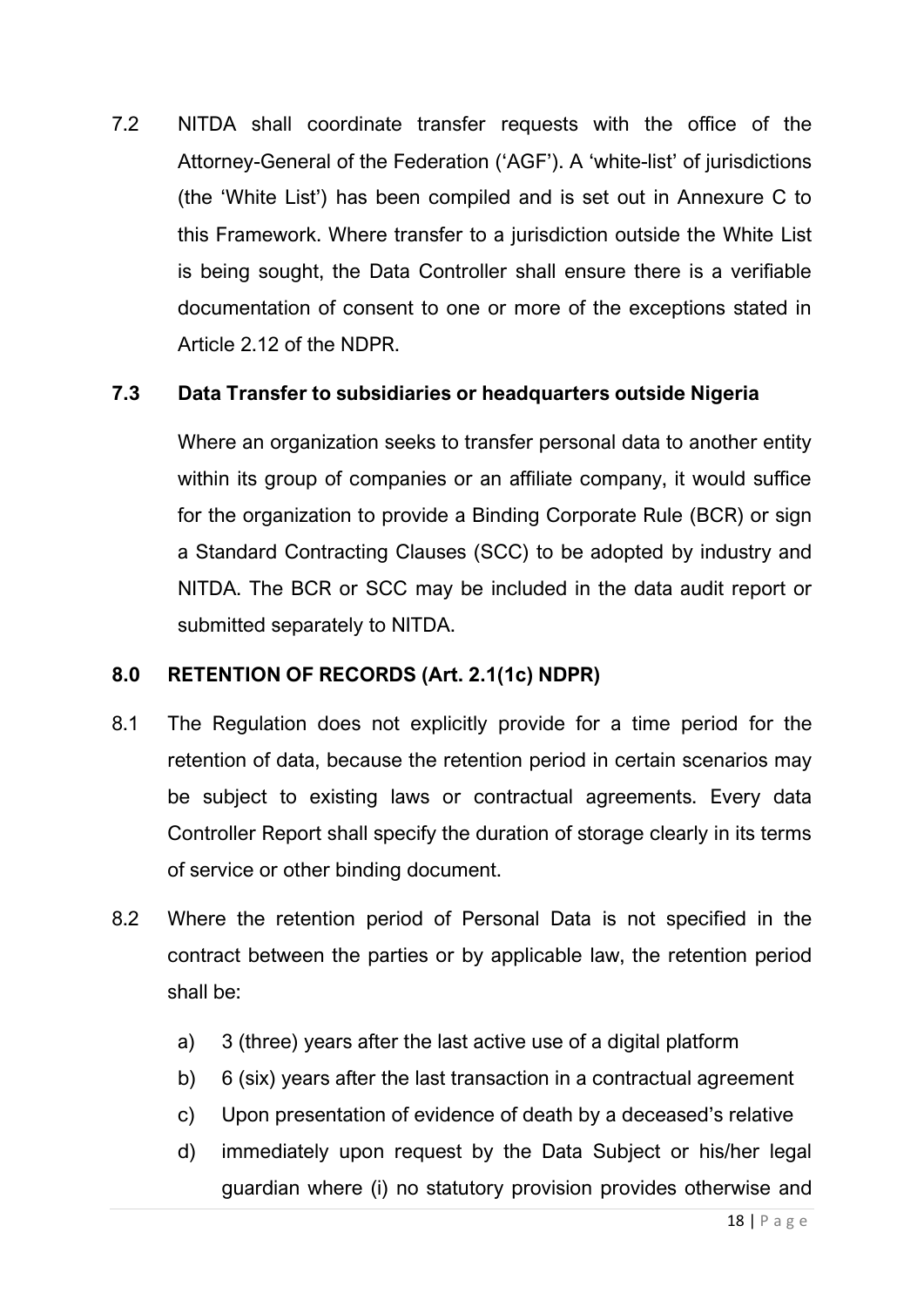(ii) the Data Subject is not the subject of an investigation or suit that may require the Personal Data sought to be deleted.

NITDA would consider the above and other circumstances to determine if the data was stored appropriately and for a reasonable length of time.

8.3 Personal Data that is no longer in use or which has been retained beyond the requisite statutorily required storage period, shall be destroyed in line with global best practices for such operations. Evidence of destruction of data shall be a valid defence against future allegation of breach by a Data Subject.

# **9.0 DATA PRIVACY BREACH (Art. 2.10; 4.1(8) NDPR)**

- 9.1 In line with Article 4.1(8) and other relevant provisions, Data Subjects, civil societies or professional organisations or any government Agency may report a breach of this Regulation to NITDA through any of the advertised channels. Upon receipt of this report, NITDA may take any of the following actions:
	- a) contact the organisation for enquiry;
	- b) review of earlier filed annual report (if any);
	- c) issue a compliance query;
	- d) commence other administrative actions; and
	- e) report the defaulter for possible prosecution
- 9.2 Data Controllers have a duty of self-reporting of Personal Data breaches to NITDA within 72 hours of knowledge of such breach. This timeline should be documented in the organisation's data protection policy and data privacy policy.
- 9.3 A notification of data breach to NITDA must include the following information: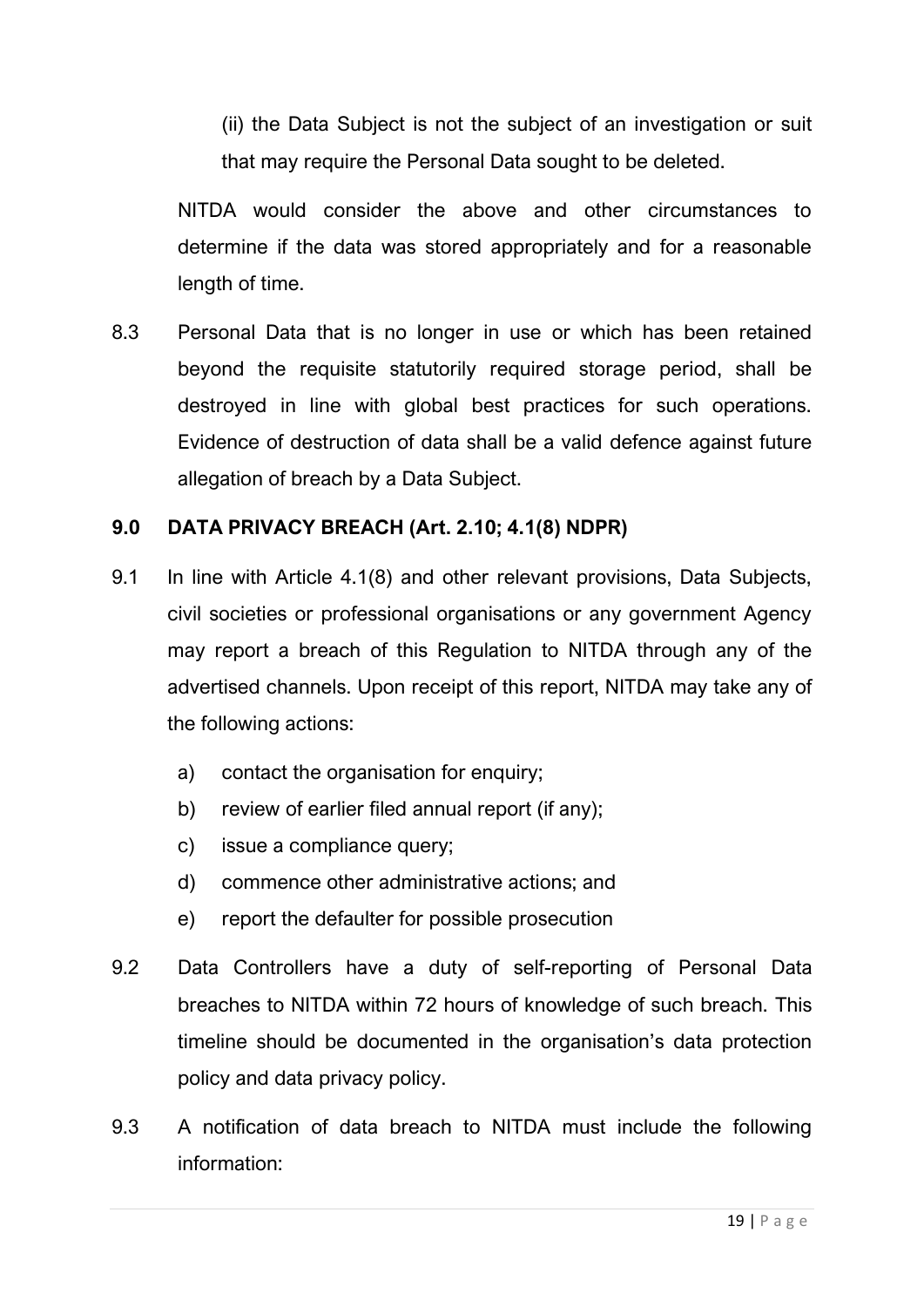- a) a description of the circumstances of the loss or unauthorised access or disclosure;
- b) the date or time period during which the loss or unauthorised access or disclosure occurred;
- c) a description of the personal information involved in the loss or unauthorised access or disclosure;
- d) an assessment of the risk of harm to individuals as a result of the loss or unauthorised access or disclosure;
- e) an estimate of the number of individuals to whom there is a real risk of significant harm as a result of the loss or unauthorized access or disclosure;
- f) a description of steps the organization has taken to reduce the risk of harm to individuals;
- g) a description of any steps the organisation has taken to notify individuals of the loss or unauthorized access or disclosure, and
- h) the name and contact information for a person who can answer, on behalf of the organization, the Agency's questions about the loss of unauthorized access or disclosure.
- 9.4 The Data Controller should immediately notify the Data Subject of the Personal Data breach where the personal data breach will likely result in high risks to the freedoms and rights of the data subject.

# **10.0 ENFORCEMENT FRAMEWORK (Art. 4.3a NDPR)**

# **10.1 Forms of Enforcement**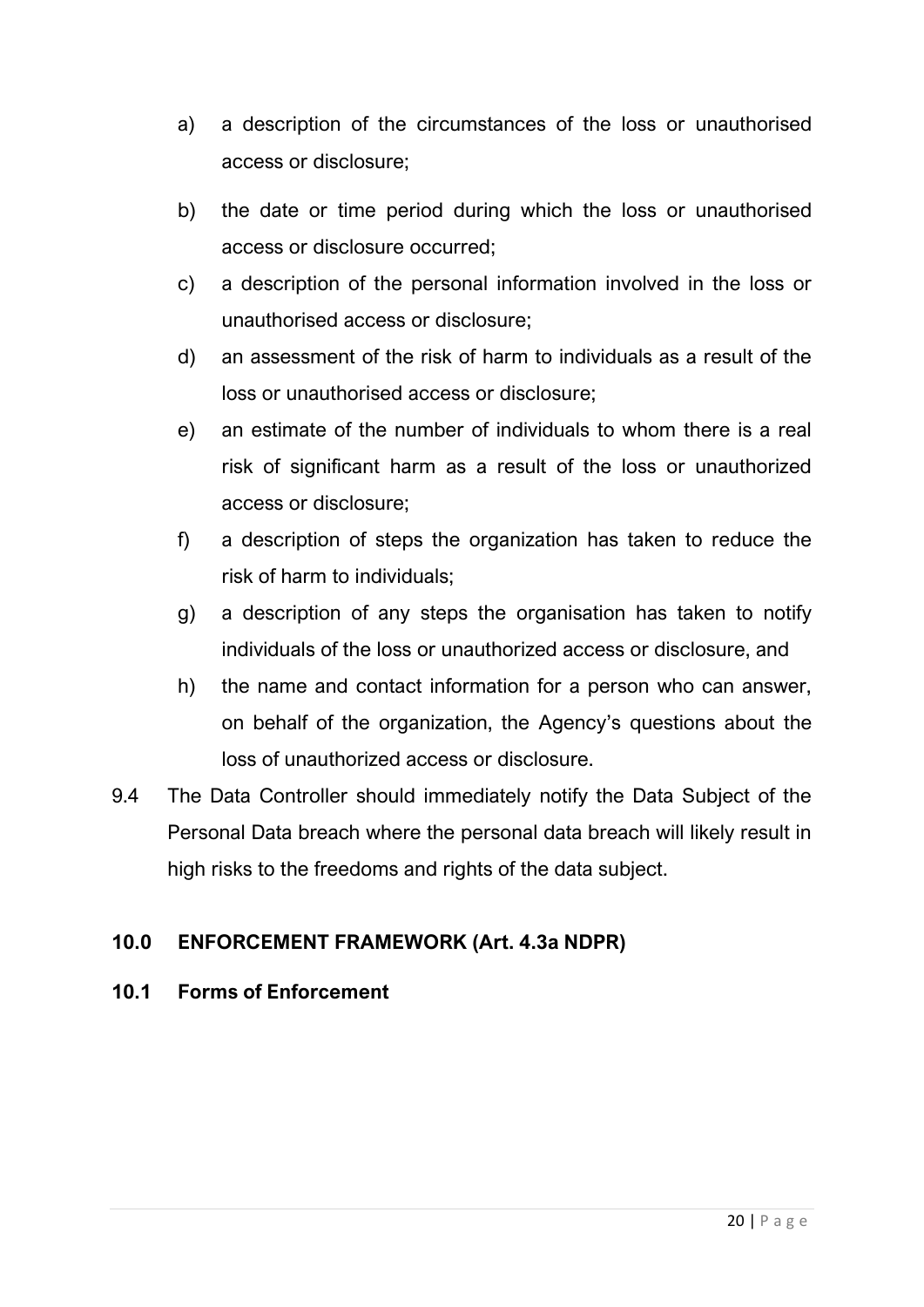

# **10.1.1 Surveillance**

Surveillance refers to specific, deliberate monitoring carried out to identify breach of the NDPR. This routine activity arises out of the understanding that operators or parties are legally obliged to perform specific tasks in order to comply with provisions of NDPR, particularly as it affects Data Subjects. Such Controllers may be in deliberate or unconscious breach of the Regulation. Surveillance will aid NITDA to identify breaches of regulatory instruments or co-opt other stakeholders to identify and report breaches to the Agency**.**

# **10.1.2 Complaint Filing**

Any person who believes a party is not complying with any of the provisions of the Regulation may file a complaint with NITDA. a complaint must:

- a) be filed in writing, either on paper or electronically.
- b) name the Data Controller or Administrator that is the subject of the complaint and describe the acts or omissions believed to be in violation of the applicable provision(s).

NITDA may prescribe additional procedures for the filing of complaints, as well as the place and manner of filing.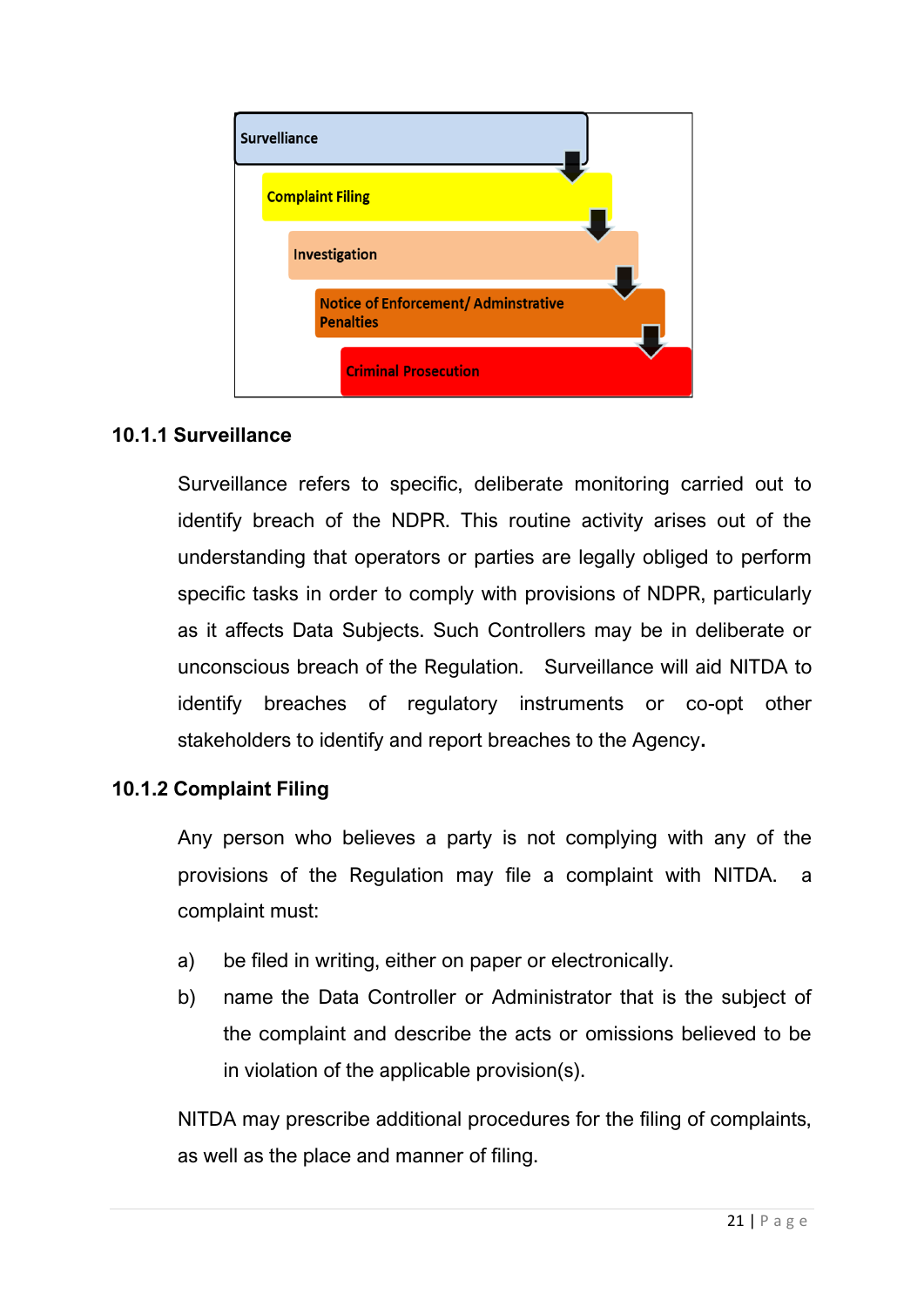# **10.1.3 Investigation**

NITDA will investigate any complaint filed against a Data Controller or Administrator when a preliminary review of the facts indicates a possible violation of the provision(s) of the NDPR. NITDA may by its officers or through a designated DPCO, investigate any complaint filed by third parties and may also do so based on a special audit check or "spot check". Investigation may include a review of the policies, procedures, or practices of the concerned entity and of the circumstances regarding any alleged violation. At the time of the initial written communication with the concerned entity, NITDA will indicate the basis of the audit.

# **10.1.4 Administrative Sanctions**

Where NITDA has ascertained through the foregoing tools of enforcement or by the Administrative Redress Panel established, pursuant to Article 4.2 of the NDPR, that a party is in breach, NITDA may issue an order for compliance with relevant provisions to curtail further breach. NITDA, shall issue a monetary fine following an administrative process that complies with principles of fair hearing and judicial safeguards. A decision on the money value shall be based on the following considerations:

- a) nature, gravity and severity of the breach;
- b) the number of data subjects affected;
- c) damage suffered by data subjects;
- d) opportunity for curtailment left unexplored and
- e) whether the breach is the first by the offending entity.

NITDA may also issue other administrative orders to include:

i. Suspension of service pending further investigations;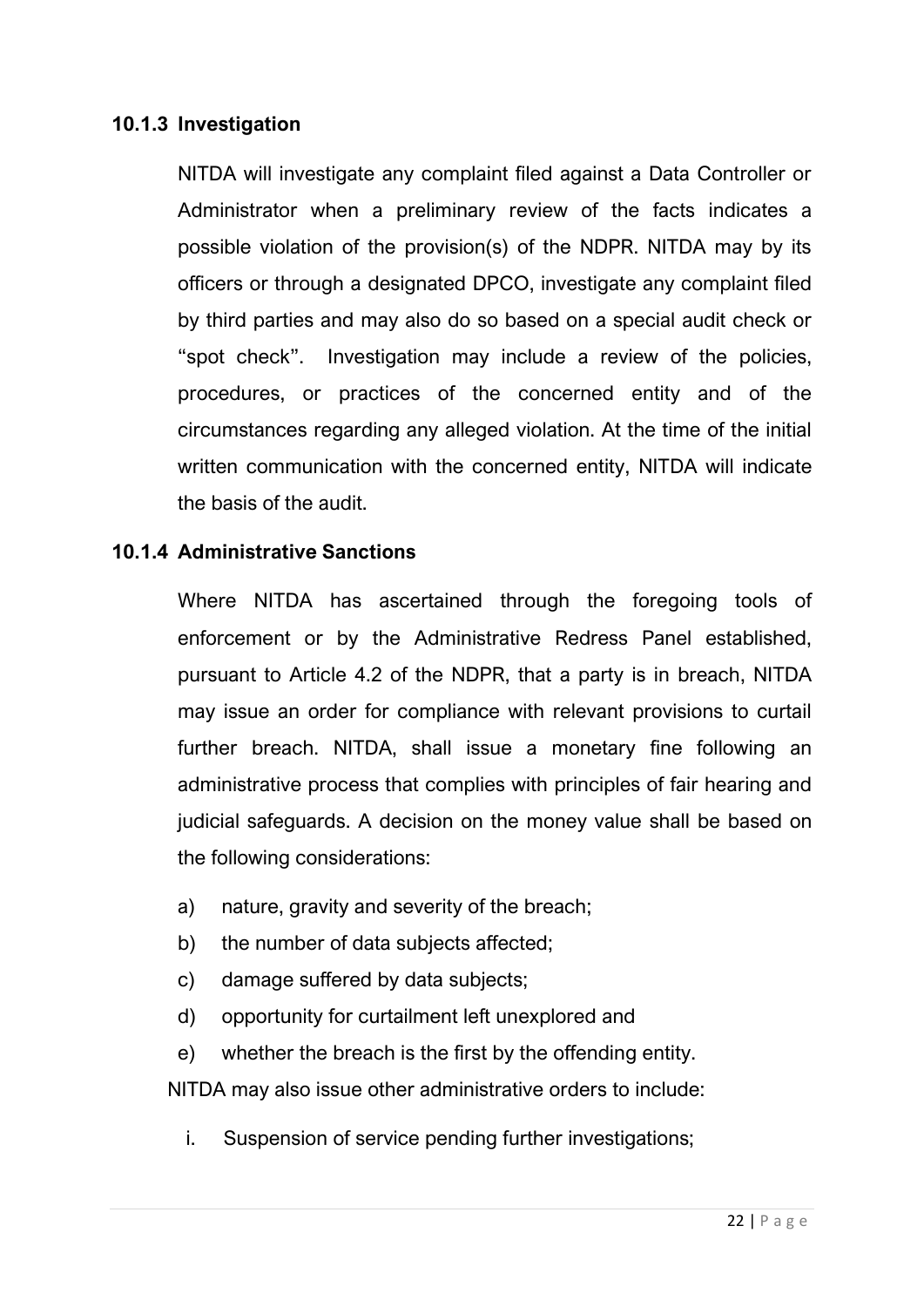- ii. Order for parties in breach to appear before a panel to determine liability of officers in line with Article 4.2;
- iii. public notice to warn the public to desist from patronizing or doing business with the affected party;
- iv. Refer the matter to appropriate professional bodies for possible sanction of its members involved in the breach.

# **10.1.5 Criminal Prosecution**

Where NITDA has determined that a party is in breach of the NDPR, especially where such breach affects national security, sovereignty and cohesion, it may seek to prosecute officers of the organization as provided for in section 17(1) and (3) of the NITDA Act 2007. NITDA shall seek a fiat of the Honourable Attorney General of the Federation or may file a petition with any authority in Nigeria. This may include: The Economic and Financial Crimes Commission, Department of State Security, Nigerian Police Force, Independent Corrupt Practices (and other related offences) Commission or the Office of National Security Adviser.

# **10.2. Enforcement Process**

| <b>Enforcement</b>   | <b>Description of Action</b>                                     |
|----------------------|------------------------------------------------------------------|
| <b>Activity</b>      |                                                                  |
| <b>Documentation</b> | 1. At this stage it is required that a report, memo, petition or |
| of Breach            | complaint is officially submitted to NITDA through the           |
|                      | office of the Director General of NITDA.                         |
|                      |                                                                  |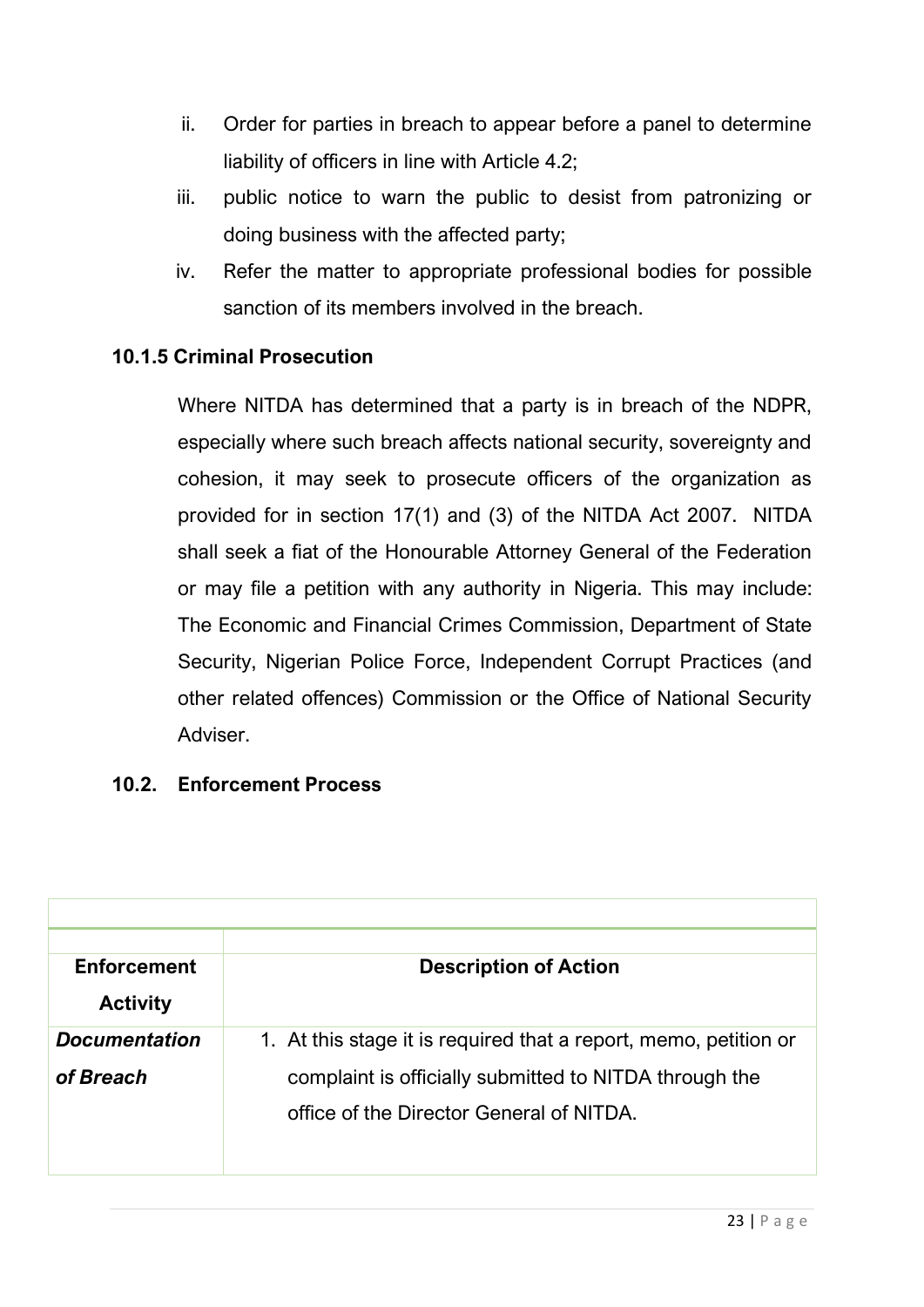|                        | 2. The Document must be duly signed by an Officer of                    |  |  |
|------------------------|-------------------------------------------------------------------------|--|--|
|                        | NITDA or the external complainant.                                      |  |  |
|                        |                                                                         |  |  |
|                        | 3. For external complaint, the document must be written                 |  |  |
|                        | and signed by an Individual either in personal capacity or              |  |  |
|                        | a group (of persons or companies) or registered entity                  |  |  |
|                        | (registered with the CAC).                                              |  |  |
|                        |                                                                         |  |  |
|                        | 4. Complaint filing through social media or other digital               |  |  |
|                        | media shall be accepted if the necessary requirements in                |  |  |
|                        | section 10.1.2 are observed.                                            |  |  |
| <b>Request for</b>     | If it appears NITDA is not sufficiently briefed or may need further     |  |  |
| <b>Additional</b>      | information to arrive at a conclusion of breach of the NDPR, the        |  |  |
| <b>Information and</b> | following procedure would be employed:                                  |  |  |
| Investigation          | i. "Request for Additional Information" would be                        |  |  |
|                        | issued to either the complainant, the alleged                           |  |  |
|                        | violator or any other party who may be in a                             |  |  |
|                        | position to provide clarity on facts of the                             |  |  |
|                        | allegation of breach.                                                   |  |  |
|                        |                                                                         |  |  |
|                        | ii. Invitation of relevant parties for an "Investigative"               |  |  |
|                        | <b>Meeting</b> " to elicit facts to establish or disprove               |  |  |
|                        | breach.                                                                 |  |  |
|                        |                                                                         |  |  |
|                        | iii.<br>Request for Investigation in partnership with                   |  |  |
|                        | law enforcement agencies.                                               |  |  |
| <b>Continuation or</b> | Where NITDA is satisfied that there is a <i>prima facie</i> evidence of |  |  |
| <b>Termination of</b>  | breach, NITDA may:                                                      |  |  |
| <b>Enforcement</b>     | Request for a response from the violator stating the<br>1.              |  |  |
| <b>Process</b>         | allegations against them;                                               |  |  |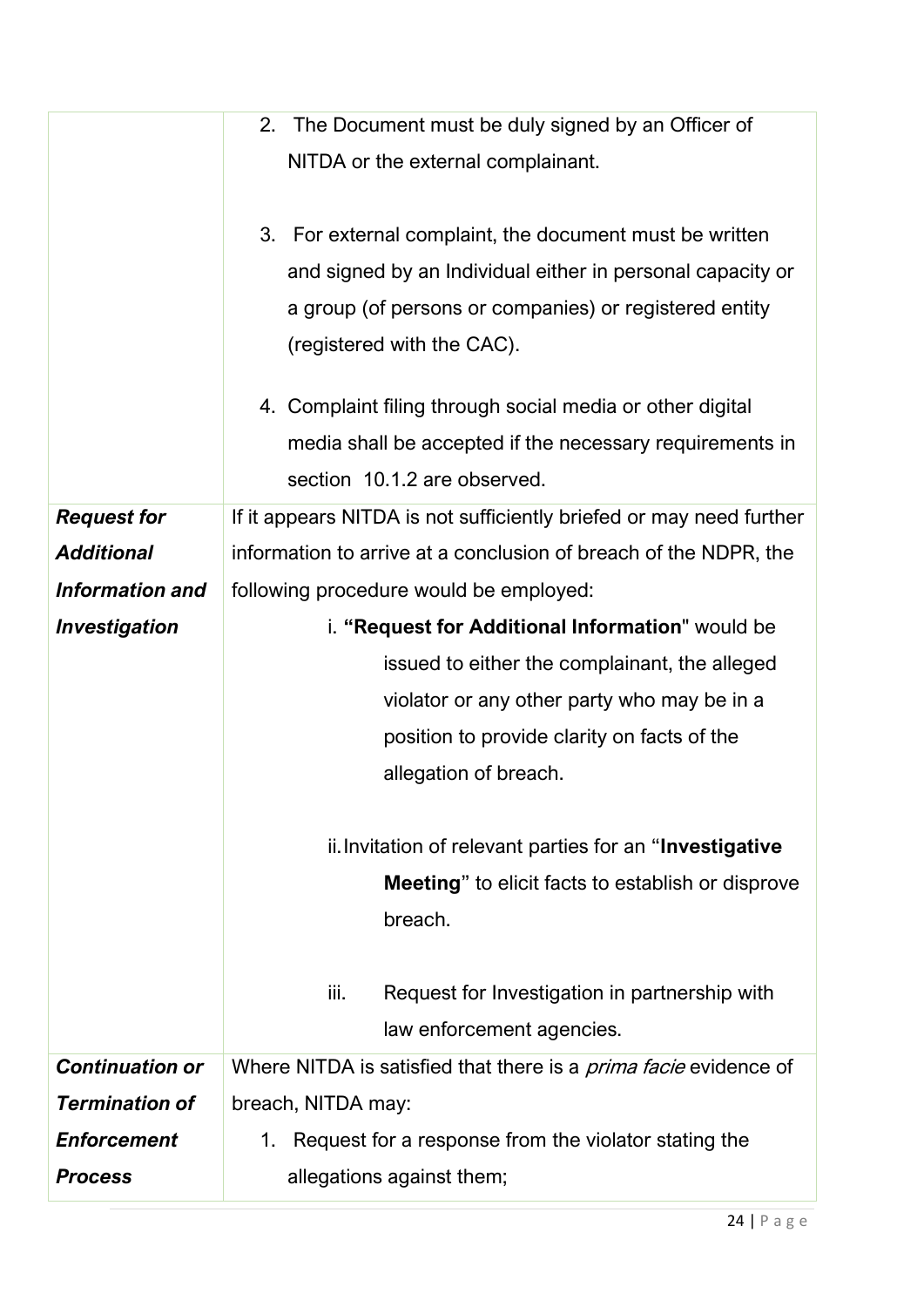|                      | 2. In the event that NITDA finds the explanations of the        |  |  |
|----------------------|-----------------------------------------------------------------|--|--|
|                      | alleged violator coherent and sufficient, NITDA may             |  |  |
|                      | discontinue the enforcement process                             |  |  |
| <b>Notice of</b>     | Where NITDA is satisfied that a breach of NDPR has occurred:    |  |  |
| <b>Enforcement</b>   | 1. NITDA will issue a "Notice of Enforcement" citing the        |  |  |
|                      | specific breach and demand mandatory compliance within          |  |  |
|                      | a specific time frame from the date of the service of           |  |  |
|                      | notice.                                                         |  |  |
|                      | 2. NITDA may issue an administrative fine or penalty in line    |  |  |
|                      | with extant laws.                                               |  |  |
| <b>Issuance of</b>   | NITDA may consider issuing a public statement warning the       |  |  |
| <b>Public Notice</b> | public and other Agencies of Government of the dangers of       |  |  |
| (OPTIONAL)           | dealing with a violator who has perpetrated a breach of the     |  |  |
|                      | NDPR.                                                           |  |  |
| <b>Request of</b>    | A. Where a violator does not take steps to address breach or    |  |  |
| <b>Prosecution</b>   | consult with NITDA as to what steps to be taken to              |  |  |
|                      | remedy breach after the period stated in the "Notice for        |  |  |
|                      | Enforcement"; or                                                |  |  |
|                      |                                                                 |  |  |
|                      | B. NITDA may file an official Petition or <b>Notice of</b>      |  |  |
|                      | <b>Prosecution</b> to the Office of the Attorney General of the |  |  |
|                      | Federation, stating the following:                              |  |  |
|                      | Original complaint;<br>I.                                       |  |  |
|                      | II. Enforcement process initiated by the NITDA; and             |  |  |
|                      | III. Implication of the action of the violator to the           |  |  |
|                      | development of ICT in Nigeria.                                  |  |  |
|                      | IV. A copy of the notice, which will be copied to the           |  |  |
|                      | Presidency and any other relevant organ<br>0f                   |  |  |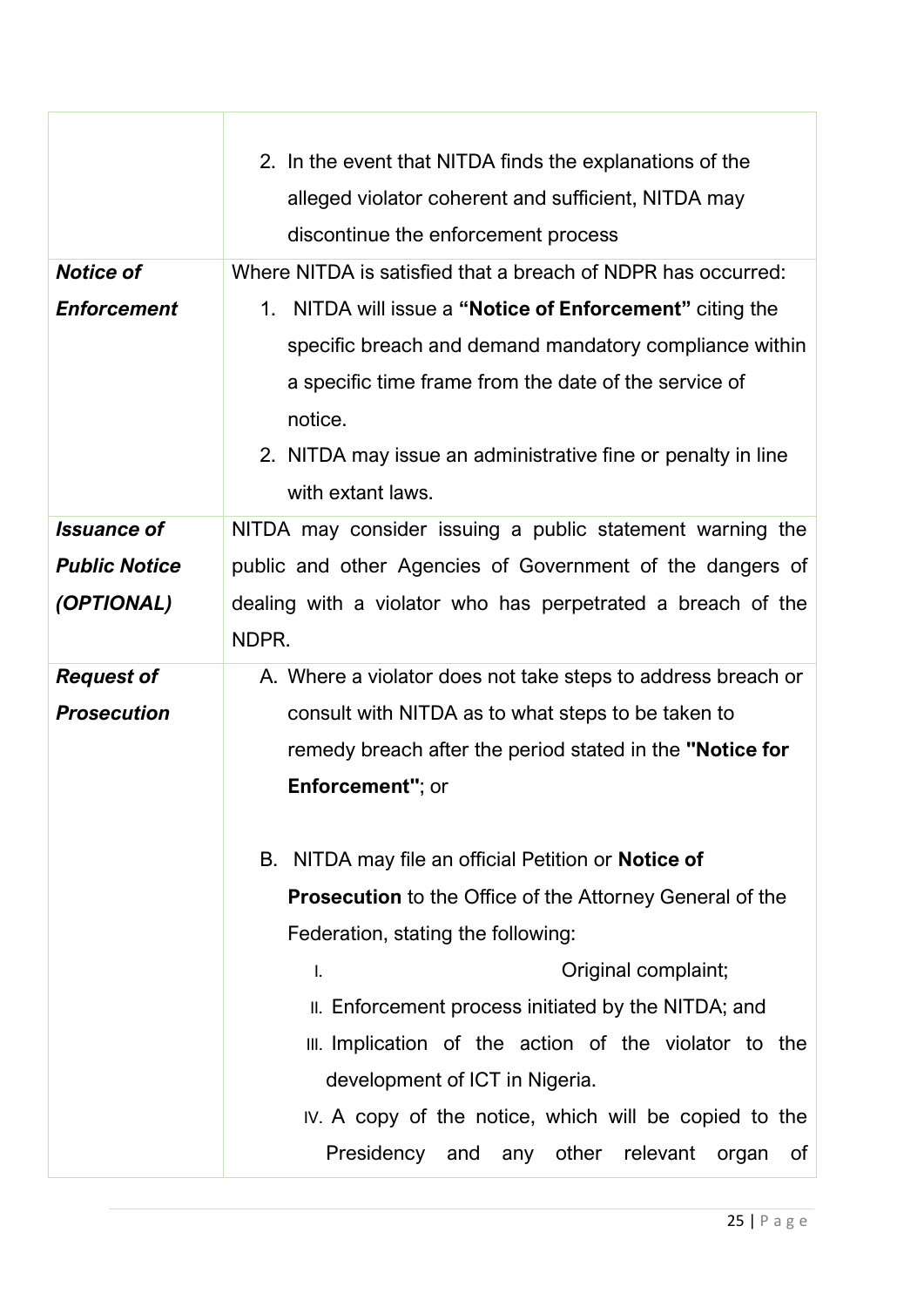# **11. ESTABLISHMENT OF ADMINISTRATIVE REDRESS PANEL (Art. 4.2 NDPR)**

- 11.1 Pursuant to Article 4.2 of the Regulation, NITDA shall establish Administrative Redress Panels (ARP), for the purpose of resolving issues related to the Regulation. The ARP shall be composed of accomplished information technology professionals, public administrators and legal practitioners.
- 11.2 Decisions of the ARP shall not be a condition precedent for entertaining data breach related issues in the court of law, except otherwise directed by a competent court of law
- 11.3 The ARP procedure shall give preference to an online dispute resolution mechanism. Where it is impracticable to adopt such mechanism, the ARP panel shall be convened at a physical venue.
- 11.4 The ARP shall give its opinion within a stipulated period of time.
- 11.5 The rules of procedure of the ARP shall be drawn up by a panel of experts. The ARP procedure shall be drafted, considering principles of fair hearing, fairness and transparency. The Procedure should also be drafted to ensure expedited resolution of cases brought before the panel.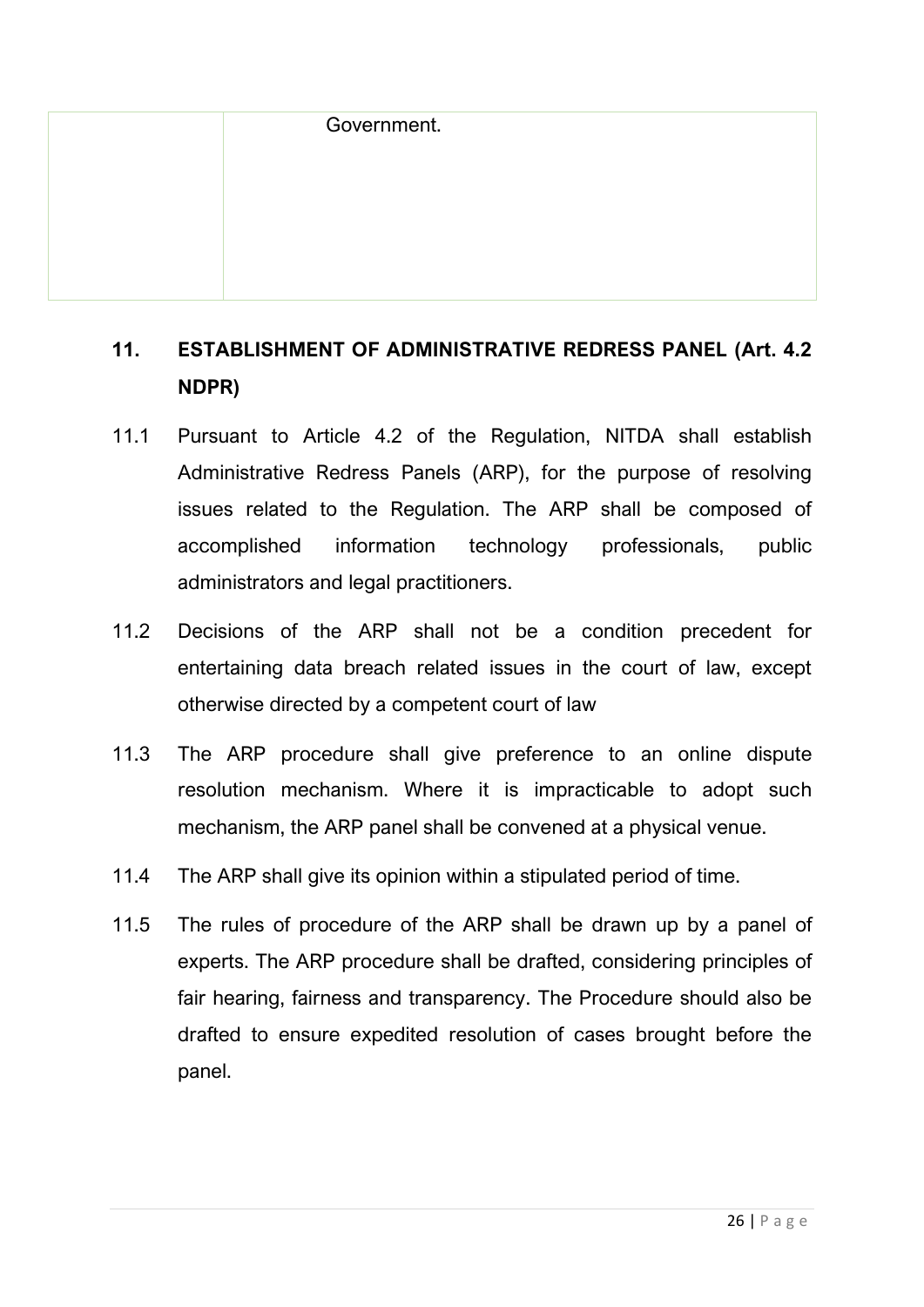# **12.0 THIRD PARTY PROCESSING**

- 12.1 In fulfilment of a service to a Data Subject, the Controller may have cause to send personal data to parties (statutory or non-statutory), other than the Processor, such entities are referred to as Third Parties.
- 12.2 Data Controllers are required to publish a list of third parties with whom the Data Subject's Personal Data may be shared. This publication which must also be included in the audit report should include:
	- a) categories of third-party data recipients e.g. credit reference agencies; payment processors; insurance brokers; anti-corruption agencies etc.;
	- b) jurisdiction of the third party;
	- c) the purpose of the disclosure e.g. fraud checking; payment processing; dispute management; risk management; statutory requirement etc.; and
	- d) the type of data disclosed e.g. name, phone number, address, payment details etc.
- 12.3 Third Party processors shall be obligated to comply with the NDPR or any other adequate data protection law existent in their country. The third-party processors are required to:
	- a) process data only based on authorisation expressly granted by the Data Controller through a written agreement that specifies the roles and obligations of each party in respect to data protection;
	- b) ensure there is adequate information security and process measures to protect the Personal Data being processed;

rectify, grant access or delete such Personal Data on the instruction of the Data Controller (if possible) or redirect such request to the Data Controller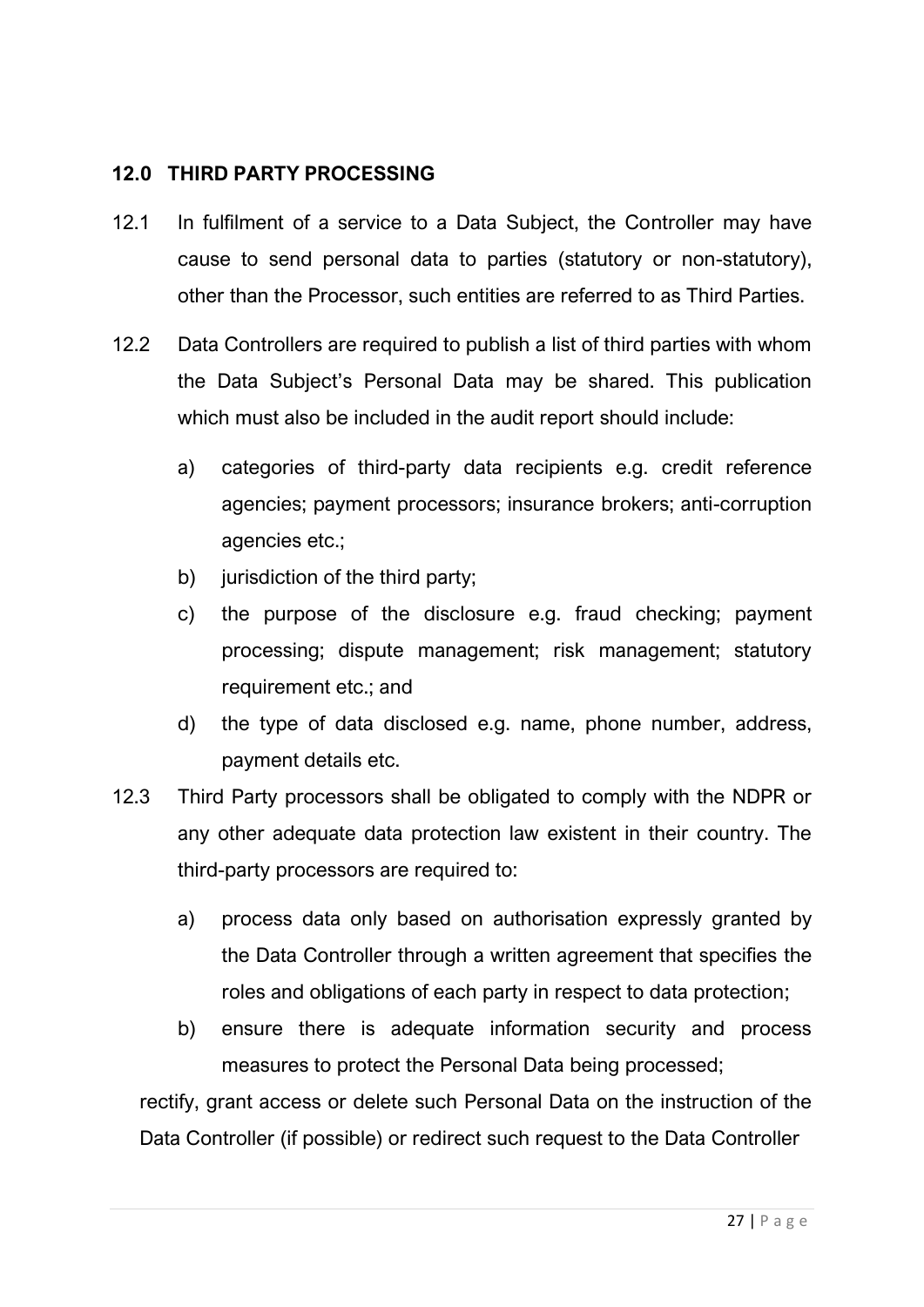# **13. DATA PROTECTION IN MDAS (Art. 4.1(1) NDPR)**

- 13.1 NITDA shall deploy strategies and programmes to improve electronic governance in public institutions. All Public Institutions (PIs) are required to comply with the *Guidelines for the Management of* Personal Data by Public Institutions in Nigeria 2020, issued by the NITDA in May 2020. NITDA shall encourage and coordinate the process of improving data protection in PIs through training and process change management.
- 13.2 Every PI shall publish a privacy policy on its website and any other digital media platform through which it collects Personal Data. A sample Privacy Policy for PIs is available in Annexure B for guidance.
- 13.3 Every MDA shall domicile data protection function in a Department or Unit under the CEO's office and designate an officer with proven knowledge of data protection to oversee the function. The Officer, who may be referred to as the Data Protection Officer shall be responsible for:
	- informing and advising the MDA on compliance with NDPR and other applicable data protection laws and policies;
	- monitoring compliance with the Regulation and with the internal policies of the PI including assigning responsibilities, awareness raising and training members of staff; and
	- facilitating the cooperation with relevant stakeholders and acting as the liaison between the PI and the NITDA.

# **14. RELATIONSHIP WITH THE ATTORNEY-GENERAL OF THE FEDERATION (Art. 2.11 NDPR)**

14.1 Generally, an adequacy decision shall be issued by the NITDA in respect of transfer to foreign countries if Part Two of the NDPR is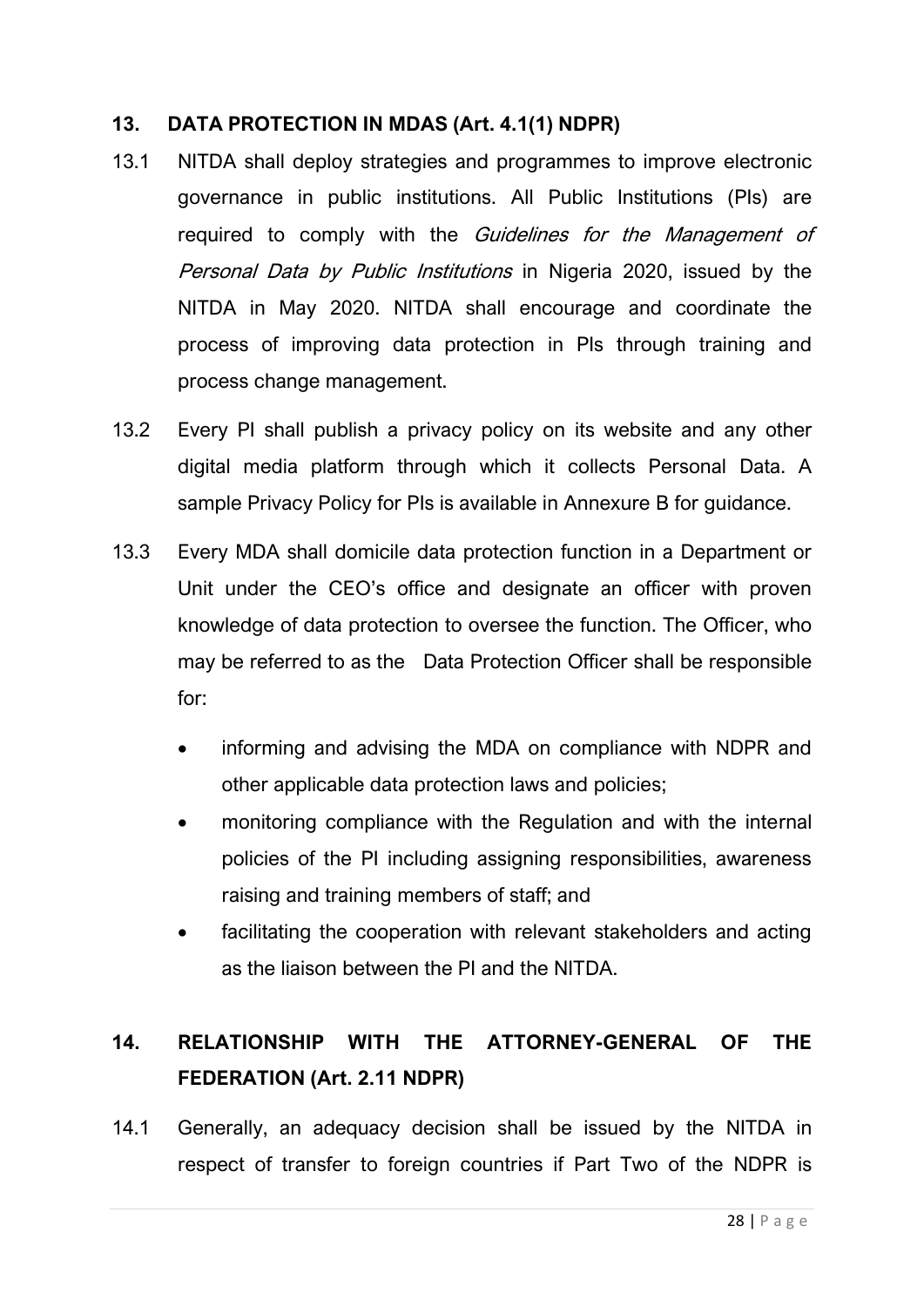satisfactorily complied with by the Data Controller or Administrator. This shall be done with consideration of Legal Agreements and directives of the Office of the Attorney General of the Federation.

- 14.2 An adequacy decision permits a cross-border transfer of Personal Data outside Nigeria or the onward transfer from or to a party in a jurisdiction in the White List. The Attorney General of the Federation may in its supervisory role prohibit the transfer of the Personal Data of Nigerian citizens or residents to certain countries where it is of the opinion that the country's data protection regime is inadequate or incompatible with Nigerian law.
- 14.3 A Data Controller or Administrator may transfer Personal Data to any country on the White List provided the organisation complies with the other provisions of the NDPR.
- 14.4 The transfer of data to any country other than the ones listed, by a Data Controller or Administrator in its request for an adequacy decision, shall be subject to further processes to ascertain the protection of the Personal Data of Nigerian citizens and residents.

# **15. CONTINUOUS PUBLIC AWARENESS AND CAPACITY BUILDING (Art. 2.6; 4.1(3) NDPR)**

NITDA may by itself or in cooperation with industry groups, civil society organisations or any other body, organise or facilitate seminars, workshops, conferences and other information dissemination programmes periodically, to improve public awareness, acceptance and compliance with applicable data protection laws.

# **16. APPLICATION OF INTERNATIONAL LAWS**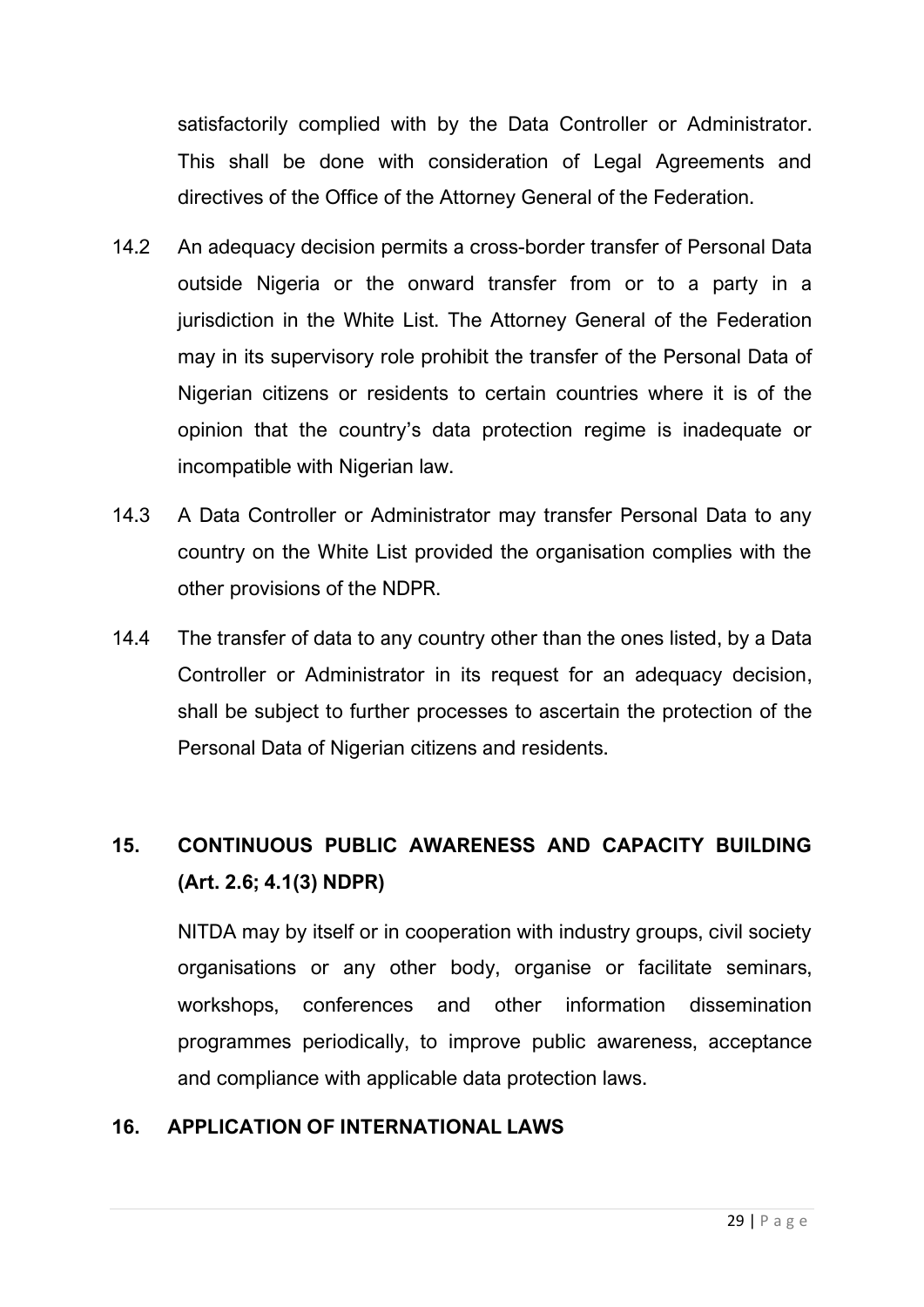Where the NDPR and this Framework do not provide for a data protection principle or process, the African Union Convention on Cyber Security and Personal Data Protection (Malabo Convention) 2014 and European Union General Data Protection Regulation (EU GDPR) and its judicial interpretations shall be of persuasive effect in Nigeria.

# **ANNEXURE A**

# **AUDIT TEMPLATE FOR NDPR COMPLIANCE**

A.This template is a guideline for Data Controllers and Administrators to show evidence of compliance. The template may be modified in so far as the essence of the reporting is achieved in a concise but comprehensive manner.

B.Responses must be evidenced with documentary evidence.

 False reporting is a criminal offence. The Data Controller and the DPCO shall be jointly liable except otherwise proven.

C.NITDA may review the audit questions and communicate such update to DPCOs from time to time

| <b>No</b>   | <b>NDPR Provision</b>      | <b>Question</b>                                                                                                                                                                          | <b>Response</b> | <b>Comments</b> |
|-------------|----------------------------|------------------------------------------------------------------------------------------------------------------------------------------------------------------------------------------|-----------------|-----------------|
| $\mathbf 1$ |                            | <b>Accountability and governance</b>                                                                                                                                                     |                 |                 |
| 1.1         | Article $4.1(6)$ and $(7)$ | Did you process the personal data of:<br>more than 1,000 (one thousand) Data Subjects in<br>a.<br>the last 6 months; or<br>more than 2,000 Data Subjects in the last 12<br>b.<br>months? |                 |                 |
| 1.2         | Article 1.1 and 1.2        | Is your top-management aware of the Nigeria Data<br>Protection Regulation (NDPR) and the potential<br>implication on your organisation?                                                  |                 |                 |
| 1.3         | Article 2.6                | Have you implemented any information security<br>standard in your organisation before? If YES, specify.                                                                                  |                 |                 |
| 1.4         | Article 2.1(d)             | Do you have a documented data breach incident<br>management procedure?                                                                                                                   |                 |                 |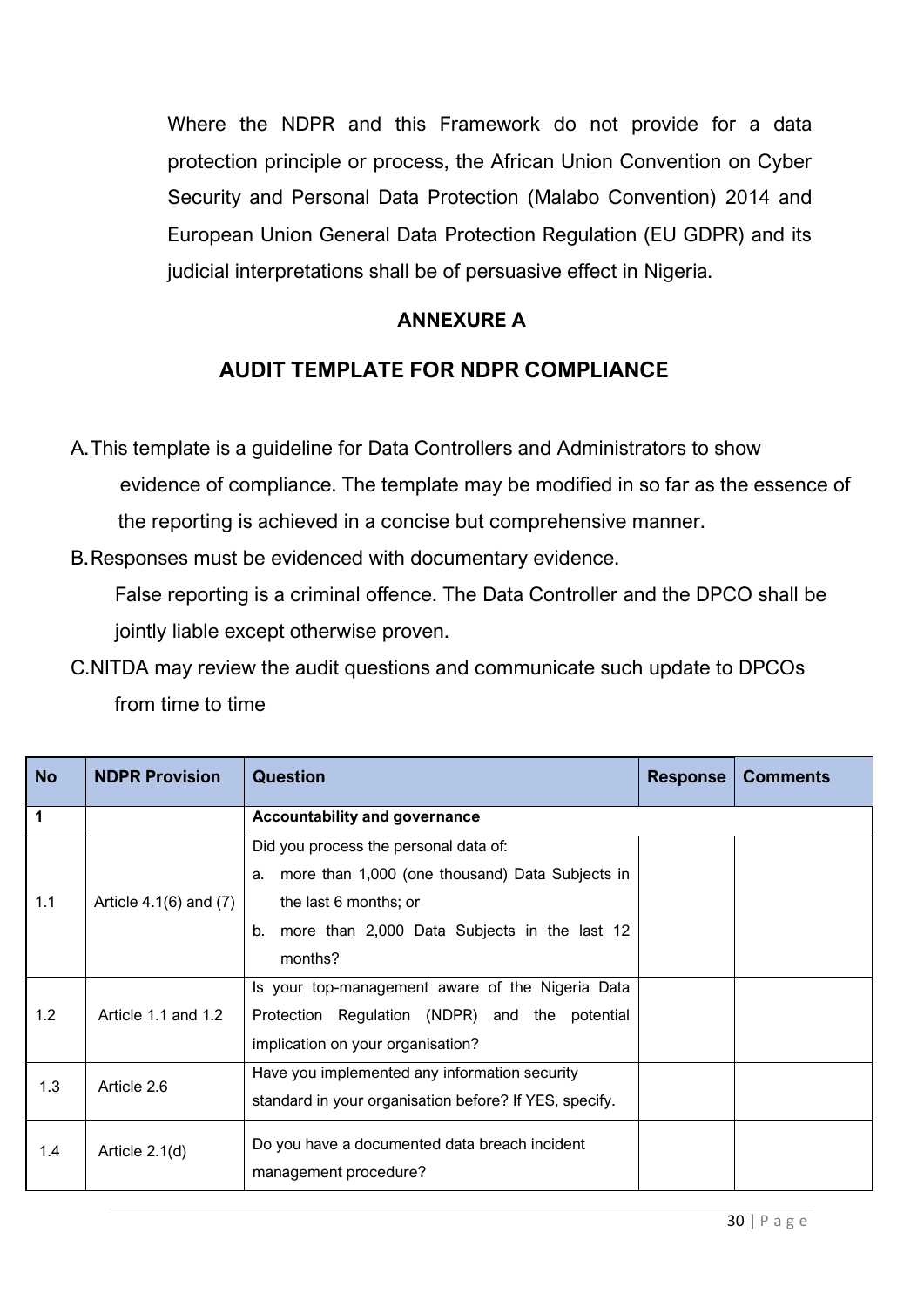|       | Article 1.2    | Do you collect and process personal information     |  |
|-------|----------------|-----------------------------------------------------|--|
| 1.4#5 |                | through digital mediums?                            |  |
| 1.6   | Article 2.6    | Have you organised any NDPR awareness seminar for   |  |
|       |                | your members of staff or suppliers?                 |  |
|       |                | Have you conducted a detailed audit of your privacy |  |
| 1.7   | Article 4.1(5) | and data protection practices?                      |  |
|       |                | Have you set out the management support and         |  |
| 1.8   | Article 2.5    | direction for data protection compliance in a       |  |
|       |                | framework of policies and procedures?               |  |
| 1.9   | Article 2.1    | Do you have a Data Protection compliance and review |  |
|       |                | mechanism?                                          |  |
|       |                | Have you developed a capacity building plan for     |  |
| 1.10  | Article 2.6    | compliance with data protection for all members of  |  |
|       |                | staff?                                              |  |
| 1.11  | Article 3.1(1) | Do you know the types of personal data you hold?    |  |
|       |                |                                                     |  |
|       |                | Do you know the sources of the personal data you    |  |
| 1.12  | Article 4.1(5) | hold?                                               |  |
|       |                |                                                     |  |
| 1.13  | Article 4.1(5) | Who do you share personal data with?                |  |
|       |                |                                                     |  |
| 1.14  | Article 4.1(2) | Who is responsible for your compliance with data    |  |
|       |                | protection laws and processes?                      |  |
|       |                |                                                     |  |
| 1.15  | Article 1.3    | Have you assessed whether you are a Data Controller |  |
|       |                | or Data Processor?                                  |  |
|       |                | Have you reviewed your Human Resources policy to    |  |
| 1.16  | Art $4.1(5)$   | ensure personal data of employees are handled in    |  |
|       |                | compliance with the NDPR?                           |  |
|       |                | Have appropriate technical and organisational       |  |
| 1.17  | Article 2.5(d) | measures been implemented to show you have          |  |
|       |                | considered and integrated data protection into your |  |
|       |                | processing activities?                              |  |
|       |                | Do you have a policy for conducting Data Protection |  |
| 1.18  | Article 4.1(5) | Impact Assessment (DPIA) on existing or potential   |  |
|       |                | projects?                                           |  |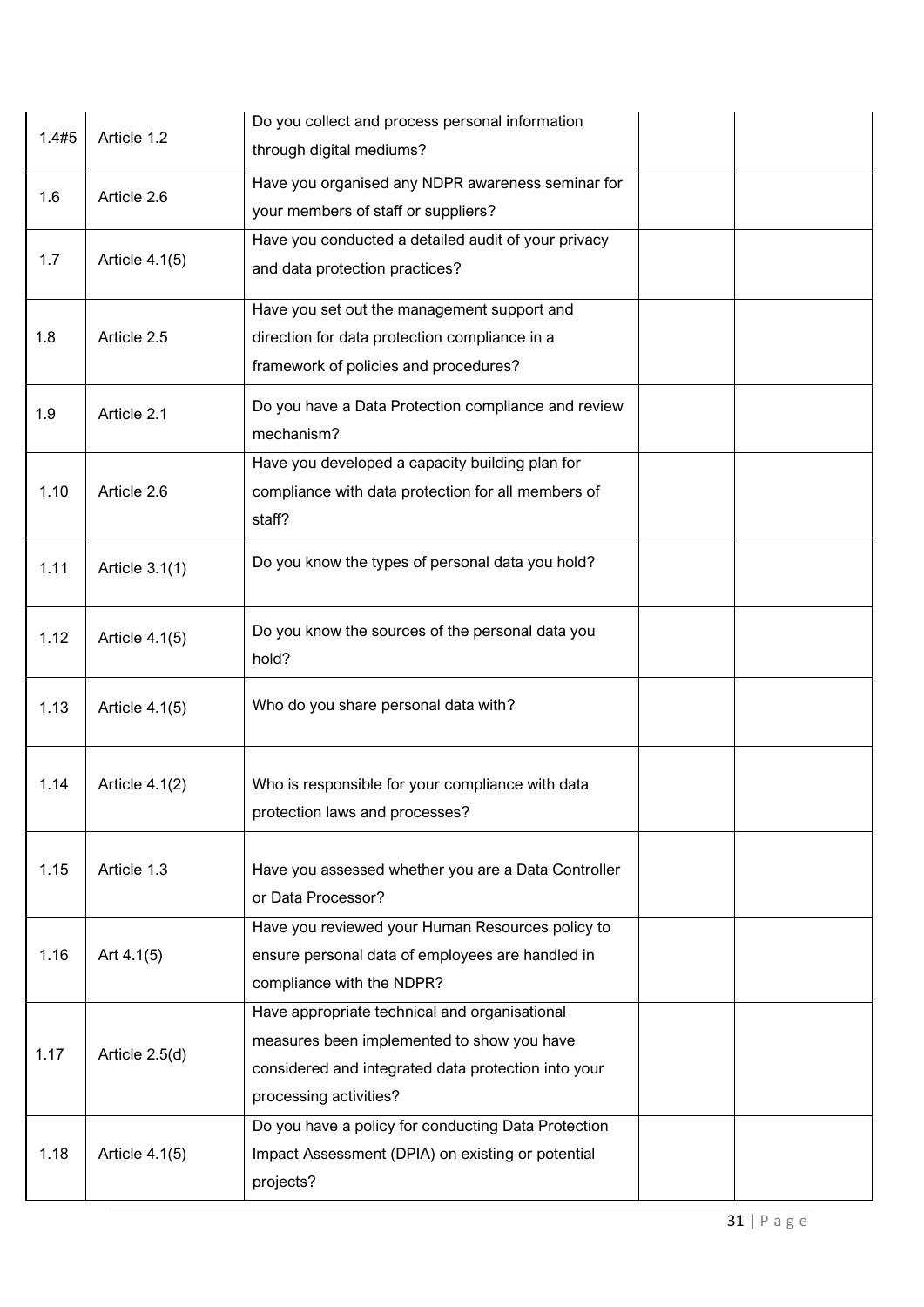|                         |                  | Does your DPIA Policy address issues such as:                   |  |
|-------------------------|------------------|-----------------------------------------------------------------|--|
|                         |                  | a) A description of the envisaged processing                    |  |
|                         |                  | operations                                                      |  |
|                         |                  | b) The purposes of the processing                               |  |
|                         |                  | c) The legitimate interest pursued by the controller            |  |
| 1.19                    | Article 4.1(5)   | d) An assessment of the necessity and proportionality           |  |
|                         |                  | of the processing operations in relation to the                 |  |
|                         |                  | purposes                                                        |  |
|                         |                  | e) An assessment of the risks to the rights and                 |  |
|                         |                  | freedoms of Data Subject<br>f) Risk mitigation                  |  |
|                         |                  | measures being proposed to address the risk                     |  |
| $\overline{\mathbf{2}}$ |                  | DATA PROTECTION OFFICER/DATA PROTECTION COMPLIANCE ORGANISATION |  |
|                         | Article 4.1(4)   | Have you appointed a Data Protection Compliance                 |  |
|                         |                  | Organisation (DPCO)?                                            |  |
|                         |                  | Which kind of service has a DPCO provided for you till          |  |
|                         | Article 4.1(4)   | date? Hint- Audit, Data Protection Impact Assessment,           |  |
|                         |                  | Data Breach Remediation etc.                                    |  |
|                         | Article 4.1(2)   | Does your DPCO also perform the role of your DPO?               |  |
|                         |                  | Has a Data Protection Officer (DPO) been appointed              |  |
| 2.1                     |                  | and given responsibility for NDPR compliance and the            |  |
|                         | Article 4.1(2)   | management of organisational procedures in line with            |  |
|                         |                  | the requirements of NDPR?                                       |  |
|                         |                  |                                                                 |  |
|                         | Article $4.1(4)$ | Do you utilise the same DPCO for Data Protection                |  |
|                         |                  | compliance implementation and audit?                            |  |
|                         |                  | Have you trained your Data Protection Officer in the            |  |
| 2.2                     | Article $4.1(3)$ | last one year?                                                  |  |
|                         |                  | Does the Data Protection Officer (DPO) have sufficient          |  |
|                         | Article 4.1(2)   | access, support and the budget to perform the role?             |  |
|                         |                  | If the DPO has other job functions, have you evaluated          |  |
|                         | Article 4.1(2)   | whether there is no conflict of interest?                       |  |
|                         |                  | Does the DPO have verifiable professional expertise             |  |
|                         |                  | and knowledge of data protection to do the following:           |  |
|                         |                  | a) To inform and advice the business, management,               |  |
|                         | Article $4.1(2)$ | employees and third parties who carry out processing,           |  |
|                         |                  | of their obligations under the NDPR                             |  |
|                         |                  | b) To monitor compliance with the NDPR and with the             |  |
|                         |                  | organisation's own data protection objectives                   |  |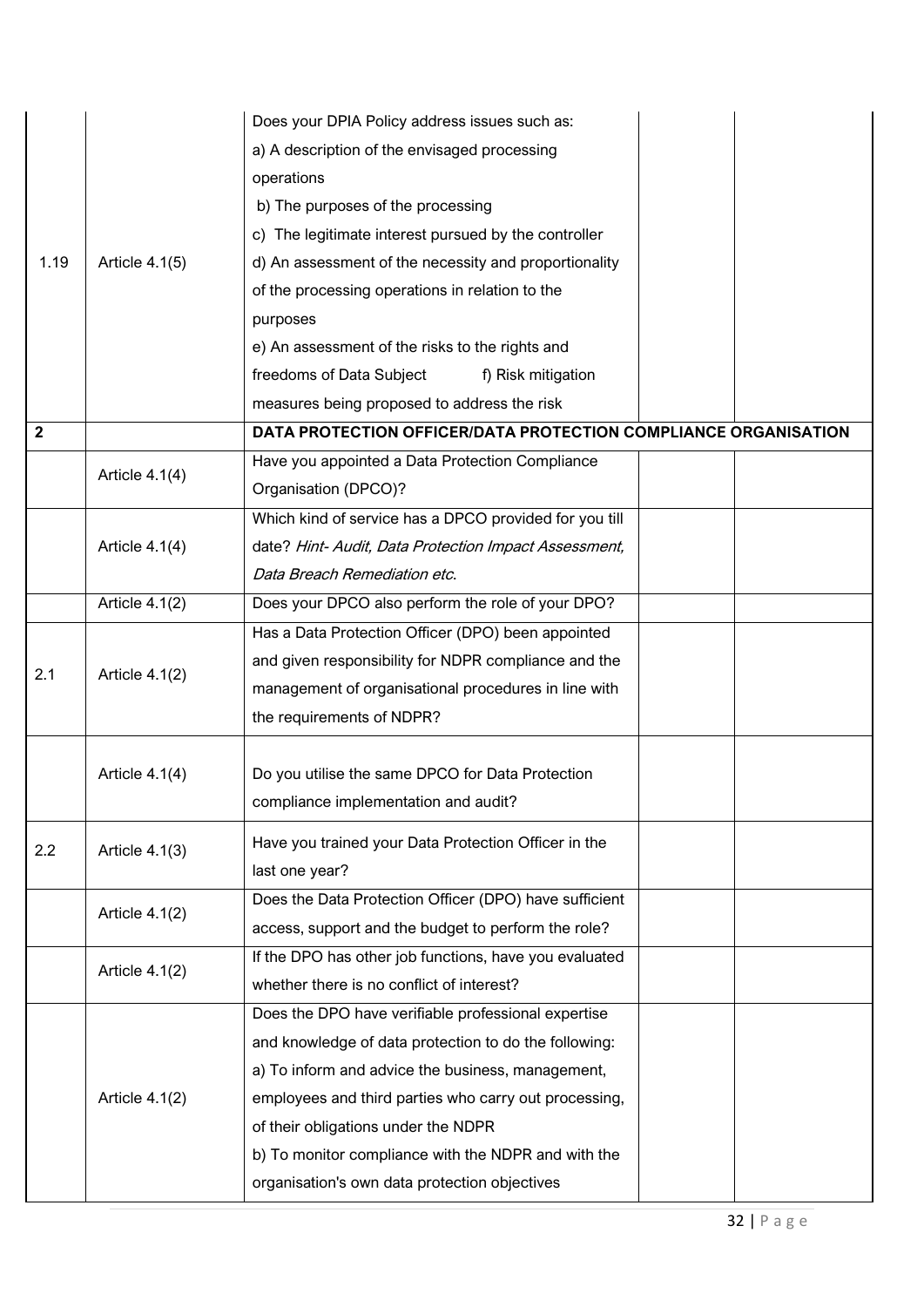|                         |                | c) Assignment of responsibilities, awareness-raising     |  |
|-------------------------|----------------|----------------------------------------------------------|--|
|                         |                | and training of members of staff involved in processing  |  |
|                         |                | operations                                               |  |
|                         |                | d) To provide advice where requested as regards the      |  |
|                         |                | data protection impact assessment and monitor its        |  |
|                         |                | performance                                              |  |
|                         |                | e) To cooperate with the NITDA as the Supervisory        |  |
|                         |                | Authority                                                |  |
|                         |                | f) To act as the contact point for the NITDA on issues   |  |
|                         |                | relating to data processing                              |  |
|                         |                | Is there a clearly available mechanism (e.g. webpage,    |  |
| 2.3                     | Article 2.5    | etc.) for data subjects that explains how to contact     |  |
|                         |                | your organisation to pursue issues relating to personal  |  |
|                         |                | data?                                                    |  |
| $\mathbf{3}$            |                | DOCUMENTATION TO DEMONSTRATE COMPLIANCE                  |  |
| 3.1                     | Article 3.1    |                                                          |  |
|                         |                | Have you documented your data processing activities?     |  |
|                         |                | Have you included an appropriate privacy notice in       |  |
| 3.2                     | Article 2.5    | each data collection process, including those done       |  |
|                         |                | through third parties?                                   |  |
|                         |                |                                                          |  |
|                         | Article 4.1(5) | Have you agreed a schedule to review current privacy     |  |
|                         |                | notices contracts for compliance with NDPR?              |  |
|                         |                | Other than the grounds of Consent of an employee,        |  |
| 3.3                     | Article 2.2    | has your organisation recorded other legal grounds on    |  |
|                         |                | which it processes its employees' data?                  |  |
|                         |                |                                                          |  |
| 3.4                     | Article 4.1(5) | Have you identified what personal data is collected and  |  |
|                         |                | whether this is collected directly from the data subject |  |
|                         |                | or via a third party?                                    |  |
|                         | Article 3.1(7) | Does this inventory include data retention periods or    |  |
|                         |                | do you have a separate data retention schedule?          |  |
|                         |                |                                                          |  |
| 3.5                     | Article 1.3    | Do you have a register of data breaches and security     |  |
|                         |                | incidents?                                               |  |
| $\overline{\mathbf{4}}$ |                | PROCESSING ACTIVITIES                                    |  |
| 4.1                     | Article 2.2    | Have you carried out a comprehensive review of the       |  |
|                         |                | various types of processing your organisation            |  |
|                         |                |                                                          |  |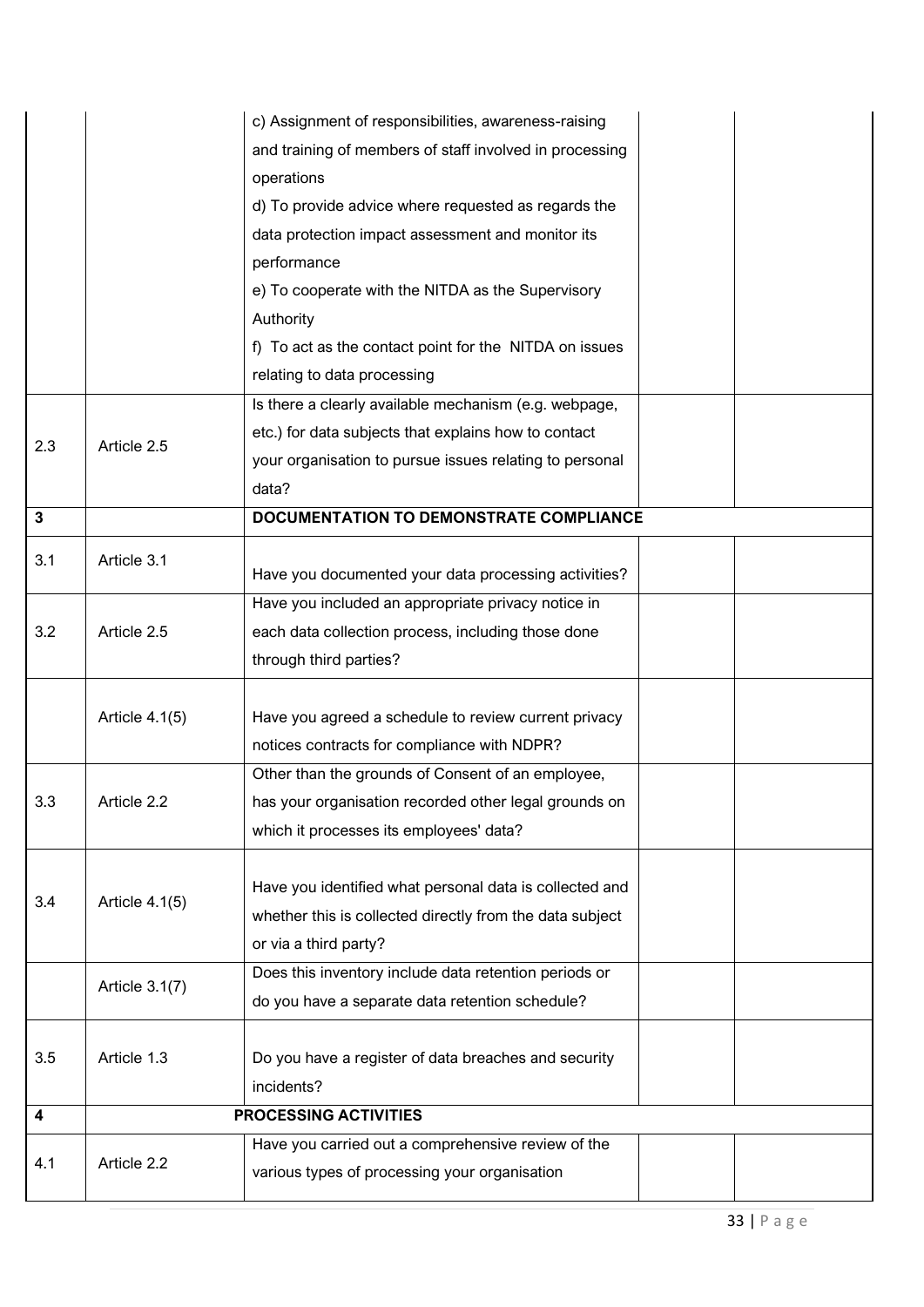|     |                  | perform?                                                   |  |
|-----|------------------|------------------------------------------------------------|--|
|     |                  |                                                            |  |
|     |                  | Have you identified lawful basis for your processing       |  |
|     | Article 2.2      | activities and documented this?                            |  |
|     |                  |                                                            |  |
|     | Article 2.5      | Have you explained the lawful basis for processing         |  |
|     |                  | personal data in your privacy notice(s)?                   |  |
| 4.2 | Article 2.5      | Have you reviewed how you seek, record and manage          |  |
|     |                  | consent?                                                   |  |
|     |                  | Have you reviewed the systems currently used to            |  |
|     | Article 4.1      | record consent and have you implemented appropriate        |  |
|     |                  | mechanisms to ensure an effective audit trail?             |  |
|     |                  | If your organisation offers services directly to children, |  |
| 4.3 | Article 2.4      | have you communicated privacy information in a clear,      |  |
|     |                  | plain way that a child will understand?                    |  |
|     |                  | Do you adopt data pseudonymisation, anonymisation          |  |
|     | Article 2.6      | and encryption methods to reduce exposure of               |  |
|     |                  | personal data?                                             |  |
|     |                  | Have you identified all the points at which personal       |  |
|     |                  | data is collected: websites, application forms             |  |
| 4.4 | Article 1.3(xix) | (employment and other), emails, in-bound and out-          |  |
|     |                  | bound telephone calls, CCTV, exchanges of business         |  |
|     |                  | cards and, attendance at events etc?                       |  |
| 4.5 | Article 3.1 (8)  | Do you have procedures for regularly reviewing the         |  |
|     |                  | accuracy of personal data?                                 |  |
|     | Article $3.1(8)$ | Do you have a system for Data Subjects to erase or         |  |
|     |                  | amend their personal data in your custody?                 |  |
|     |                  | Have you identified all the ways in which personal data    |  |
| 4.6 | Article 2.5(d)   | is stored, including backups?                              |  |
|     |                  | Have you evaluated points where data minimisation          |  |
|     | Article 2.1.1(a) | can be implemented in your data collection process?        |  |
|     |                  | Have you reviewed your forms and other data                |  |
|     |                  | collection tools to comply with the NDPR?                  |  |
|     |                  |                                                            |  |
|     |                  | Have you identified the purposes for processing            |  |
| 4.7 | Article 2.2      | personal data, for determining and authorising internal    |  |
|     |                  | or external access and all disclosures of data?            |  |
|     |                  |                                                            |  |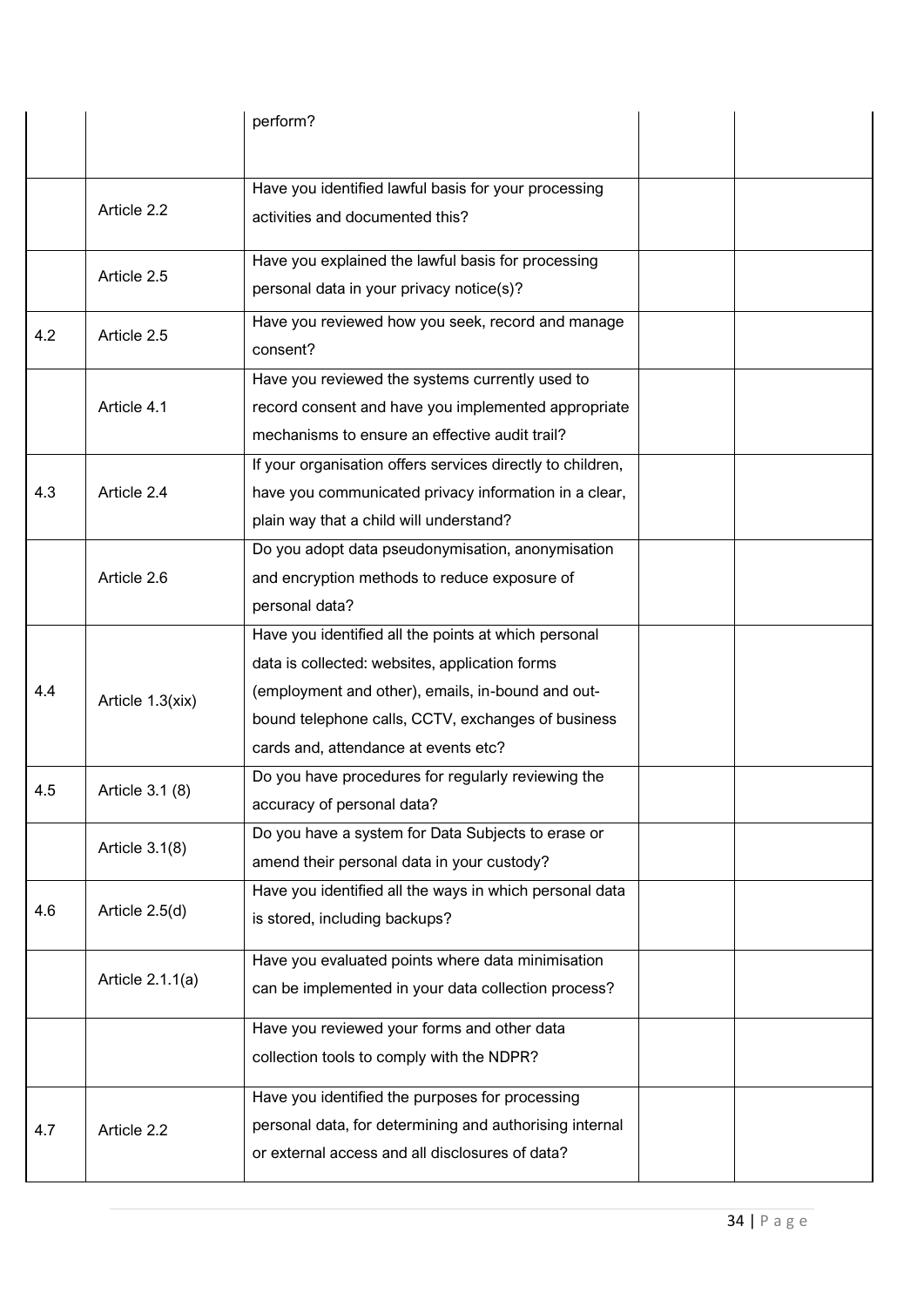|      |                  | Are your organisational procedures checked to ensure       |  |
|------|------------------|------------------------------------------------------------|--|
| 4.8  | Article 3.1      | that you can preserve the rights of individuals under      |  |
|      |                  | the NDPR?                                                  |  |
|      |                  | Is there a clearly available mechanism (e.g. webpage,      |  |
| 4.9  | Article 3.1(7)   | etc.) for data subjects that explains how to contact the   |  |
|      |                  | organisation to pursue issues relating to personal         |  |
|      |                  | data?                                                      |  |
| 4.10 | Article 2.6      | Are all members of staff trained to recognise and deal     |  |
|      |                  | with subject access requests?                              |  |
| 4.11 | Article $3.1(5)$ | Do you have a procedure for dealing with subject           |  |
|      |                  | access requests from third parties?                        |  |
|      |                  | Has your organisation implemented appropriate              |  |
| 4.12 | Article 4.1(5)   | procedures to ensure personal data breaches are            |  |
|      |                  | detected, reported and investigated effectively?           |  |
|      |                  | Do you have mechanisms in place to notify affected         |  |
| 4.13 | Article 4.1(5)   | individuals where the breach is likely to result in a high |  |
|      |                  | risk to their rights and freedoms?                         |  |
|      |                  | Have you trained all members of staff who deal with        |  |
| 4.14 | Article 2.6      | personal data about their responsibilities and data        |  |
|      |                  | protection procedures?                                     |  |
| 4.15 | Article 2.6      | Are these responsibilities written into job descriptions?  |  |
|      |                  |                                                            |  |
| 4.16 | Article 2.7      | Have you contracted with any third-party data              |  |
|      |                  | processors?                                                |  |
| 4.17 | Article 2.7      | If so, are such contracts compliant with the               |  |
|      |                  | requirements of the NDPR?                                  |  |
| 4.18 | Article 2.7      | Have you agreed a schedule to review current               |  |
|      |                  | contracts for compliance with NDPR?                        |  |
| 4.19 | Article 2.10     | Do you transfer personal data to organisations in          |  |
|      |                  | countries outside the Nigeria?                             |  |
|      |                  | If so, do you have in place appropriate contracts and      |  |
| 4.20 | Article 2.10     | methods of ensuring compliance?                            |  |
|      |                  | Are the countries you transfer data to in the White List   |  |
| 4.21 | Annexure C       | of Countries with adequate Data Protection laws?           |  |
| 4.22 |                  | Where the countries are not in the White List have you     |  |
|      | Article 2.12     | recorded the basis of transfer?                            |  |
|      |                  |                                                            |  |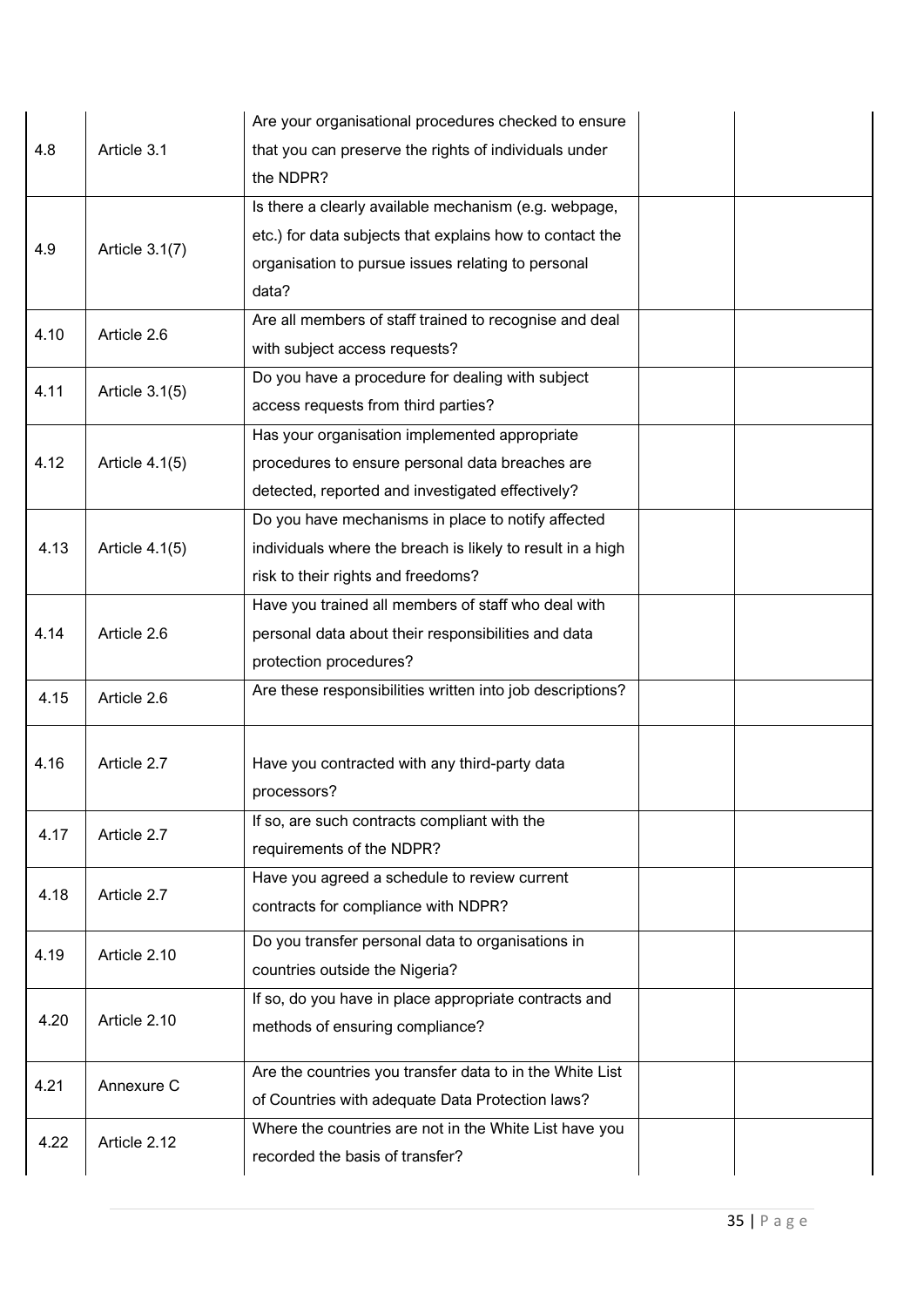| 4.23 | Article 4.1(5)f | Do you have in place adequate information systems<br>security (e.g. as specified in ISO/IEC 27001) and does<br>it include physical, logical, technical and operational<br>measures that ensure the security of processing of |  |
|------|-----------------|------------------------------------------------------------------------------------------------------------------------------------------------------------------------------------------------------------------------------|--|
|      |                 | personal data?                                                                                                                                                                                                               |  |
|      | Article 2.6     | Are members of staff aware that unauthorised                                                                                                                                                                                 |  |
| 4.24 |                 | access to information is prohibited?                                                                                                                                                                                         |  |
|      |                 | Are members of staff aware that any                                                                                                                                                                                          |  |
| 4.25 | Article 2.6     | Personal Data acquired in the course of their                                                                                                                                                                                |  |
|      |                 | employment remains confidential even after                                                                                                                                                                                   |  |
|      |                 | their exit from the organisation?                                                                                                                                                                                            |  |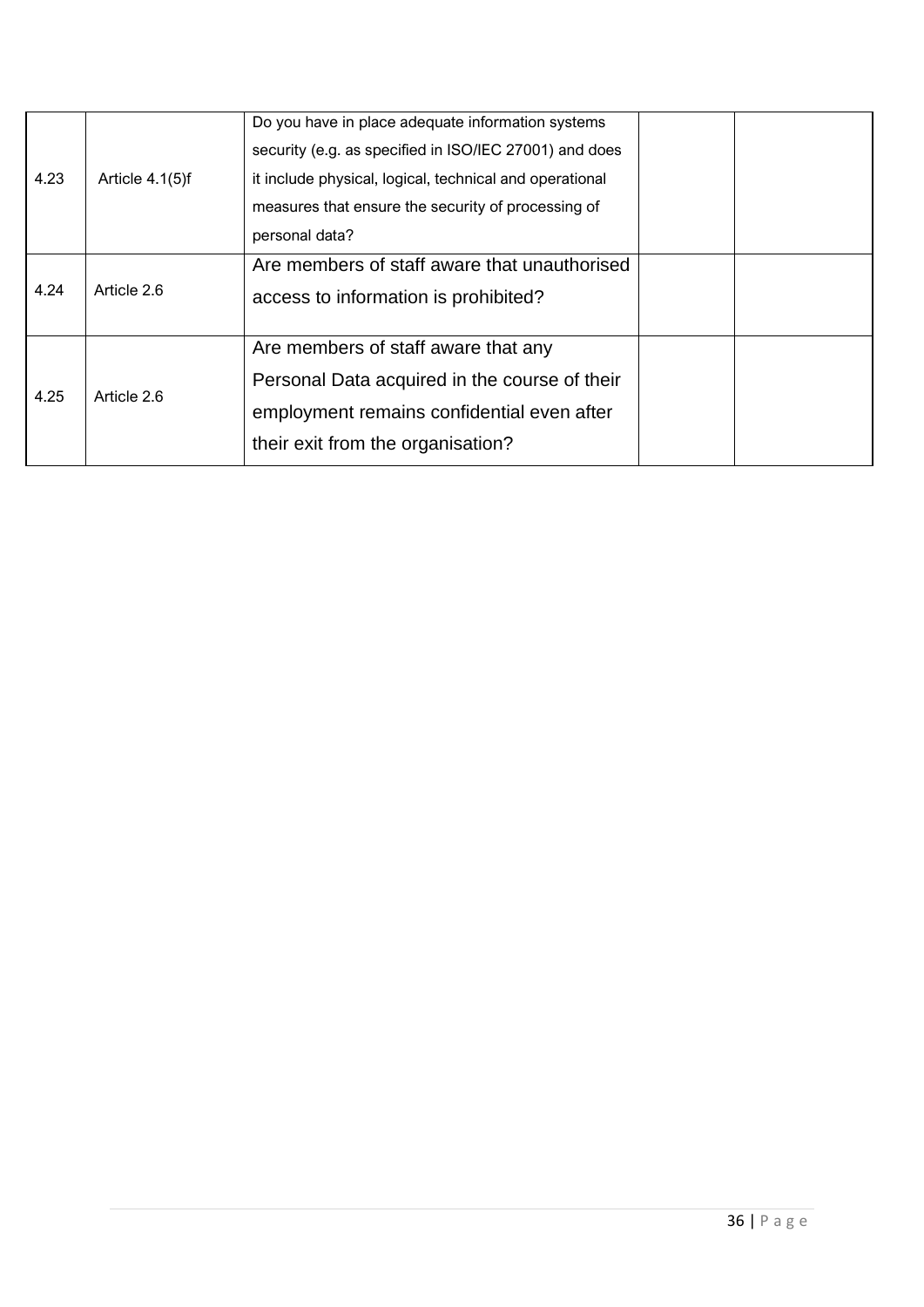# **ANNEXURE B**

# **SAMPLE PRIVACY POLICY TEMPLATE FOR PUBLIC INSTITUTIONS**

# **NITDA Privacy Policy**

This Privacy policy issued by the National Information Technology Development Agency of 28 Port Harcourt Crescent, off Gimbiya Street, Garki, Abuja (hereinafter referred to as the "NITDA"), constitutes our commitment to your privacy on our administrative records, websites, social media platforms and premises.

## **1.0 Your Privacy Rights**

- 1.1 This Privacy Policy describes your privacy rights regarding our collection, use, storage, sharing and protection of your personal information. It applies to the NITDA website and all database, applications, services, tools and physical contact with us, regardless of how you access or use them.
- 1.2 If you have created a username, identification code, password or any other piece of information as part of our access security measures, you must treat such information as confidential, and you must not disclose it to any third party.
- 1.3 We reserve the right to disable any user identification code or password, whether chosen by you or allocated by us, at any time, if in our opinion you have failed to comply with any of the provisions of this privacy policy.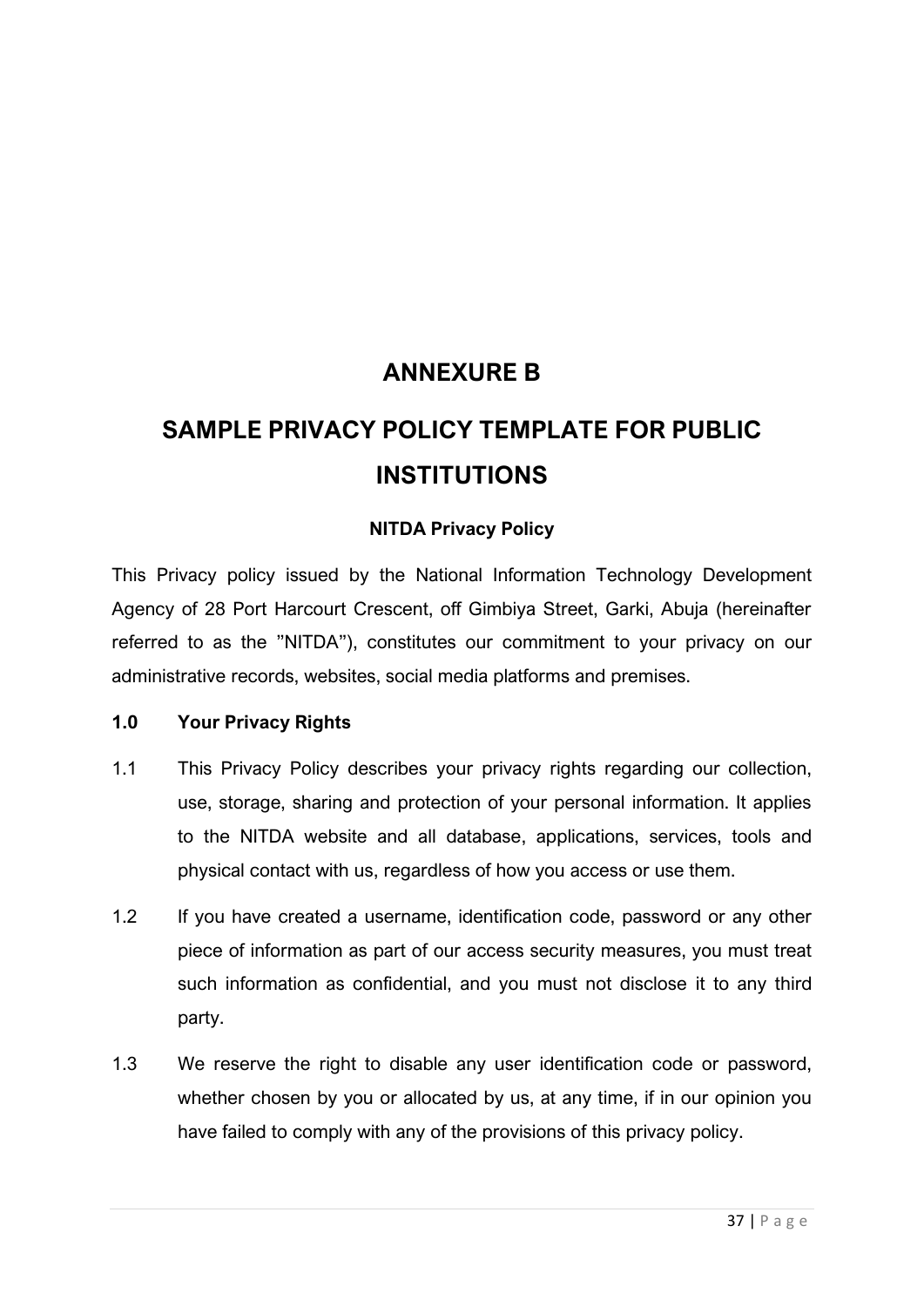1.4 If you know or suspect that anyone other than you knows your security details, you must promptly notify us at [dpo@nitda.gov.ng.](mailto:dpo@nitda.gov.ng)

#### **2.0 Consent**

You accept this privacy policy when you give consent upon access to our platforms, or use our services, content, features, technologies or functions offered on our website, digital platforms or visit any of our offices for official or non-official purposes (collectively the "NITDA Services"). This privacy policy governs the use of the NITDA Services and intervention projects by our users and stakeholders, unless otherwise agreed through a written contract. We may amend this privacy policy at any time by posting a revised version on our website, or placing such notice at conspicuous points at our office facilities. The revised version will be effective 7 days after publication.

#### **3.0 Your Personal Information**

- 3.1 When you use the NITDA Services, we collect information sent to us by your computer, mobile phone or other electronic access device. The automatically collected information includes but is not limited to data about the pages you access, computer IP address, device ID or unique identifier, device type, geo-location information, computer and connection information, mobile network information, statistics on page views, traffic to and from the sites, referral URL, ad data, standard web log data, still and moving images.
- 3.2 We may also collect information you provide us including but not limited toinformation on web form, survey responses account update information, email address, phone number, organization you represent, official position, correspondence with the NITDA support services, and telecommunication with the NITDA. We may also collect information about your transactions, enquiries and your activities on our platform or premises.
- 3.3 We may also use information provided by third parties like social media sites. Information about you provided by other sites are not controlled by the NITDA and we are, therefore, not liable for how such third parties use your information.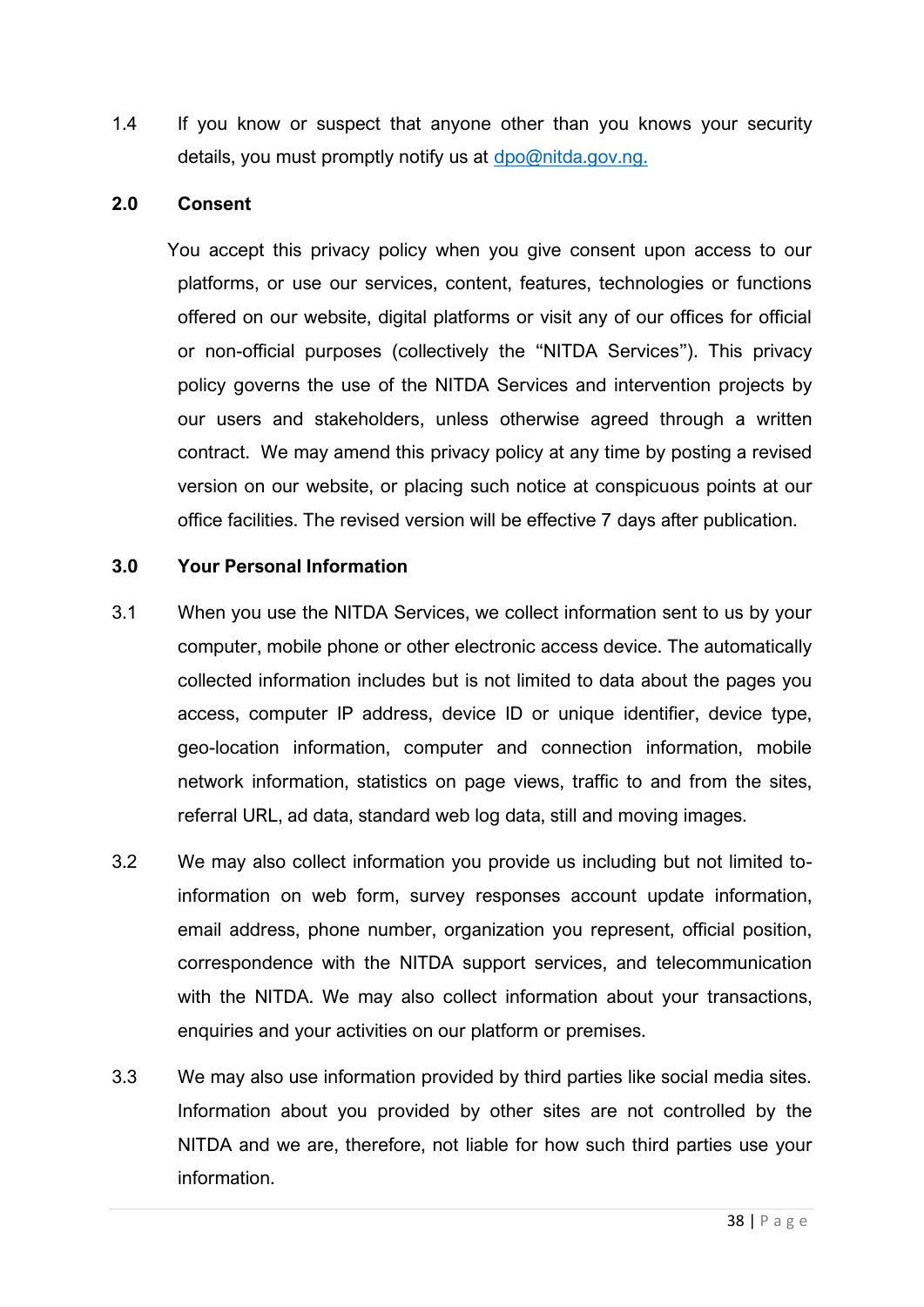### **4.0 What we do with your personal information**

The purpose of our collecting your personal information is to give you efficient, enjoyable and secure service. We may use your information to:

- a) provide the NITDA Services and support;
- b) process applications and send notices about your transactions to requisite parties;
- c) verify your identity;
- d) resolve disputes, collect fees, and troubleshoot problems;
- e) manage risk, or to detect, prevent, and/or remediate fraud or other potentially prohibited or illegal activities;
- f) detect, prevent or remediate violation of laws, regulations, standards, guidelines and frameworks;
- g) improve the NITDA Services by implementing aggregate customer or user preferences;
- h) measure the performance of the NITDA Services and improve content, technology and layout;
- i) track information breach and remediate such identified breaches;
- j) manage and protect our information technology and physical infrastructure; or
- k) contact you at any time through your provided telephone number, email address or other contact details.

#### **5.0 Cookies**

Cookies are small files placed on your computer's hard drive that enables the website to identify your computer as you view different pages. Cookies allow websites and applications to store your preferences in order to present contents, options or functions that are specific to you. Like most interactive websites, our website uses cookies to enable the tracking of your activity for the duration of a session. Our website uses only encrypted session cookies which are erased either after a predefined timeout period or once the user logs out of the platform and closes the browser. Session cookies do not collect information from the user's computer. They will typically store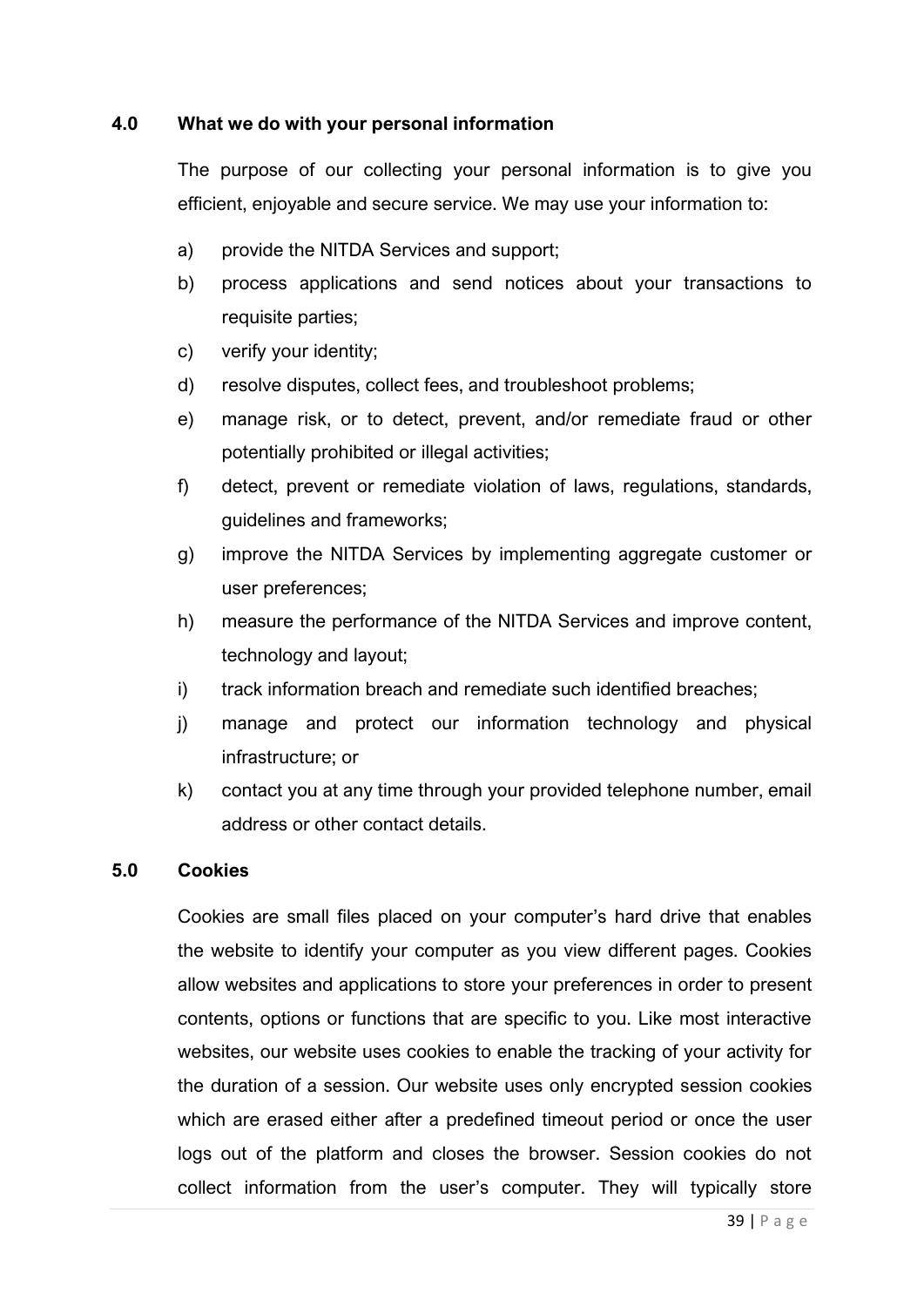information in the form of a session identification that does not personally identify the user.

## **6.0 How we protect your personal information**

We store and process your personal information on our computers in Nigeria. Where we need to transfer your data to another country, such country must have an adequate data protection law. We will seek your consent where we need to send your data to a country without an adequate data protection law. We protect your information using physical, technical, and administrative security measures to reduce the risks of loss, misuse, unauthorized access, disclosure and alteration. Some of the safeguards we use are firewalls and data encryption, physical access controls to our data centres, and information access authorization controls.

## **7.0 How We Share your information within the NITDA and with Other Users**

- 7.1 During your interaction with our website or premises, we may provide other Ministries, Departments, Agencies (MDA), other organs of government, private sector operators performing government functions, with information such as your name, contact details, or other details you provide us for the purpose of performing our statutory mandate to you or third parties.
- 7.2 We work with third parties, especially government agencies to perform the NITDA Services and implement its mandate. In doing so, a third party may share information about you with us, such as your email address or mobile phone number.
- 7.3 You accept that your pictures and testimonials on all social media platforms about the NITDA can be used for limited promotional purposes by us. This does not include your trademark or copyrighted materials.
- 7.4 From time to time we may send you relevant information such as news items, enforcement notice, statutorily mandated notices and essential information to aid the implementation of our mandate. We may also share your personal information in compliance with national or international laws; crime prevention and risk management agencies and service providers.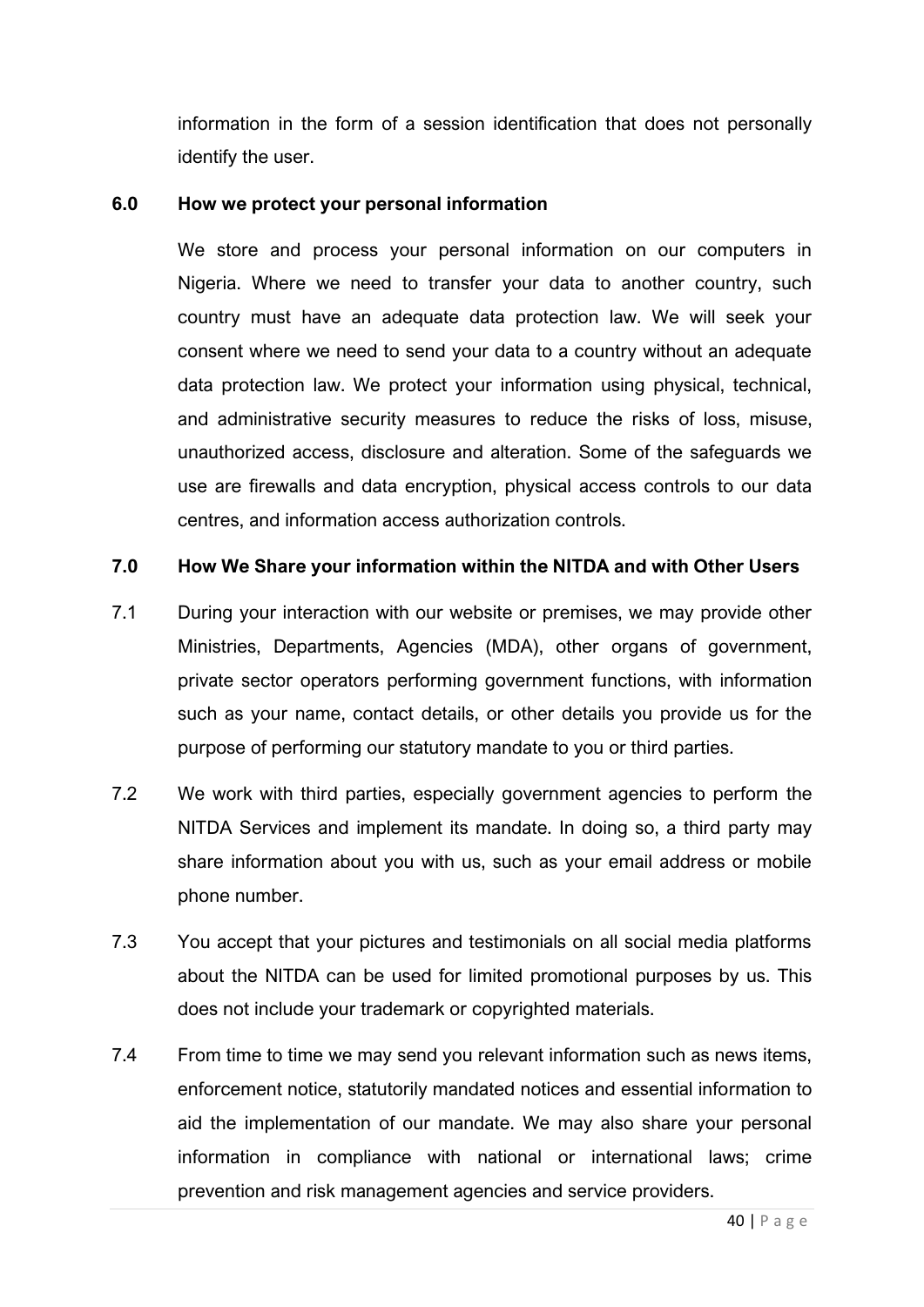#### **8.0 Security**

- 8.1 We will always hold your information securely. To prevent unauthorised access to your information, we have implemented strong controls and security safeguards at the technical and operational levels. Our website uses Secure Sockets Layer/Transport Layer Security (SSL/TLS) to ensure secure transmission of your Personal Data. You should see the padlock symbol in your URL address bar once you are successfully logged into the platform. The URL address will also start with https:// depicting a secure webpage. SSL applies encryption between two points such as your PC and the connecting server. Any data transmitted during the session will be encrypted before transmission and decrypted at the receiving end. This is to ensure that data cannot be read during transmission.
	- 8.2 The NITDA has also taken measures to comply with global Information Security Management Systems. We, have, therefore, have put in place digital and physical security measures to limit or eliminate possibilities of data privacy breach incidents.

#### **9.0 Data Confidentiality Rights**

Your information is regarded as confidential and will not be divulged to any third party, except under legal and/or regulatory conditions. You have the right to request sight of, and copies of any and all information we keep on you, if such requests are made in compliance with the Freedom of Information Act and other relevant enactments. While the NITDA is responsible for safeguarding the information entrusted to us, your role in fulfilling confidentiality duties includes, but is not limited to, adopting and enforcing appropriate security measures such as non-sharing of passwords and other platform login details, adherence with physical security protocols on our premises, dealing with only authorized officers of the Agency.

#### **10.0 Links to Other Websites and Premises**

10.1 Certain transaction processing channels may require links to other websites or organisations other than ours. Please note that the NITDA is not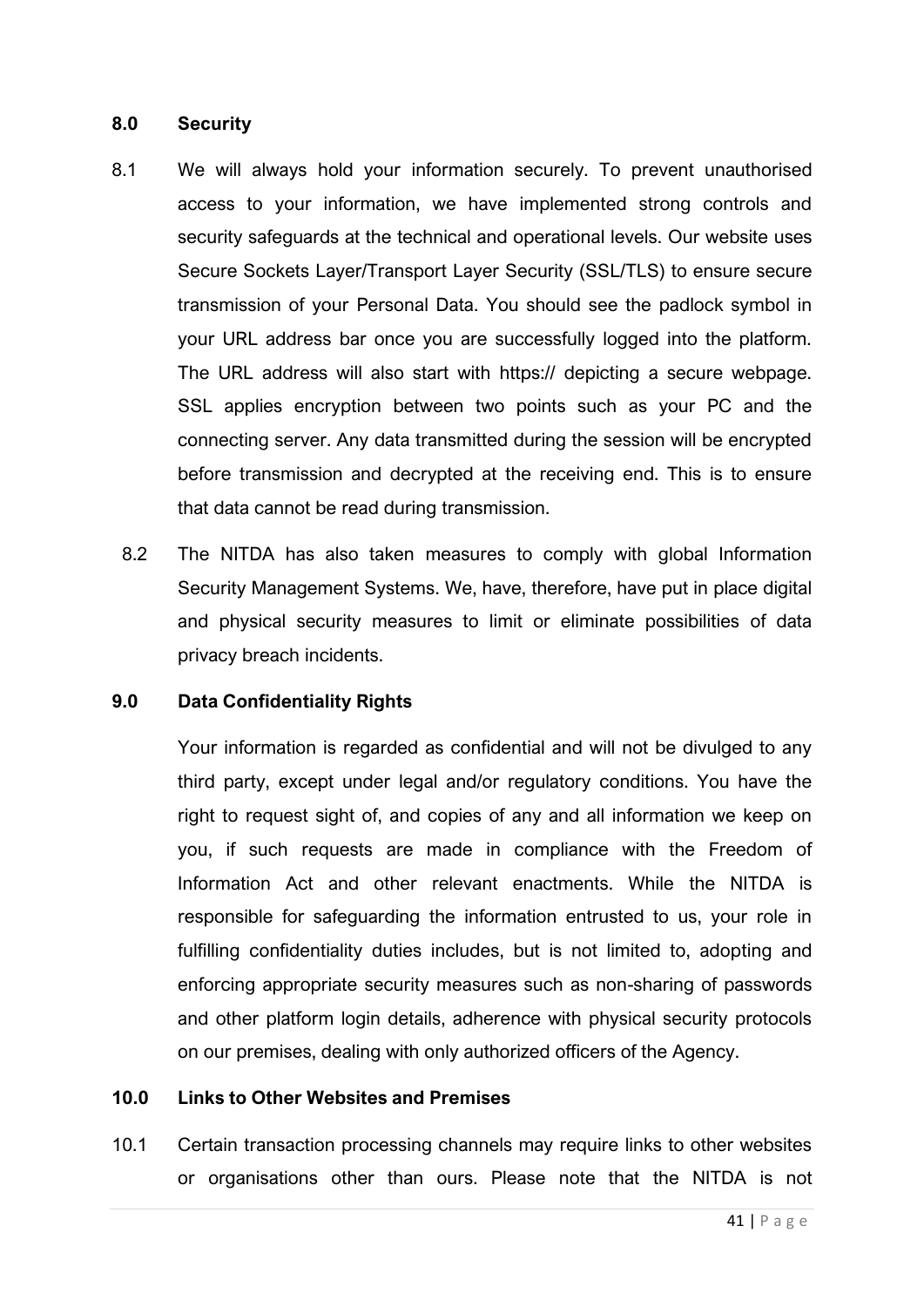responsible and has no control over websites outside its domain. We do not monitor or review the content of other party's websites which are linked from our website or media platforms.

- 10.2 Opinions expressed or materials appearing on such websites are not necessarily shared or endorsed by us, and the NITDA should not be regarded as the publisher of such opinions or materials.
- 10.3 Please be aware that we are not responsible for the privacy practices, or content of these sites.
- 10.4 We encourage our users to be aware of when they leave our site, and to read the privacy statements of these sites. You should evaluate the security and trustworthiness of any other site connected to this site or accessed through this site yourself, before disclosing any personal information to them.
- 10.5 The NITDA will not accept any responsibility for any loss or damage in whatever manner, howsoever caused, resulting from your disclosure to third parties of personal information.

### **11.0 Governing Law**

This privacy policy is made pursuant to the Nigeria Data Protection Regulation 2019 and other relevant Nigerian laws, regulations or international conventions applicable to Nigeria. Where any provision of this Policy is deemed inconsistent with a law, regulation or convention, such provision shall be subject to the overriding law, regulation or convention.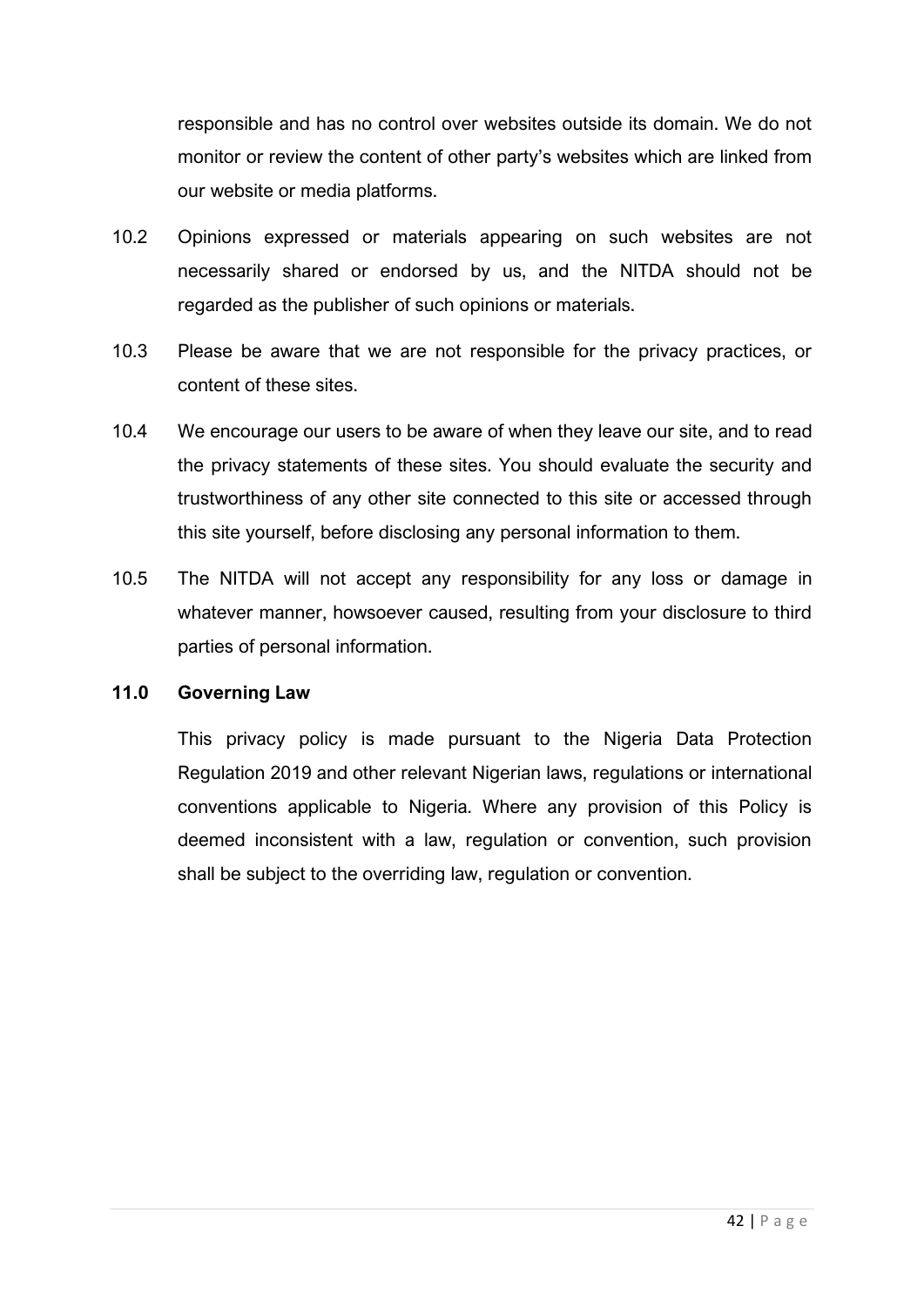**ANNEXURE C**

# **COUNTRIES DEEMED AS HAVING ADEQUATE DATA PROTECTION LAWS**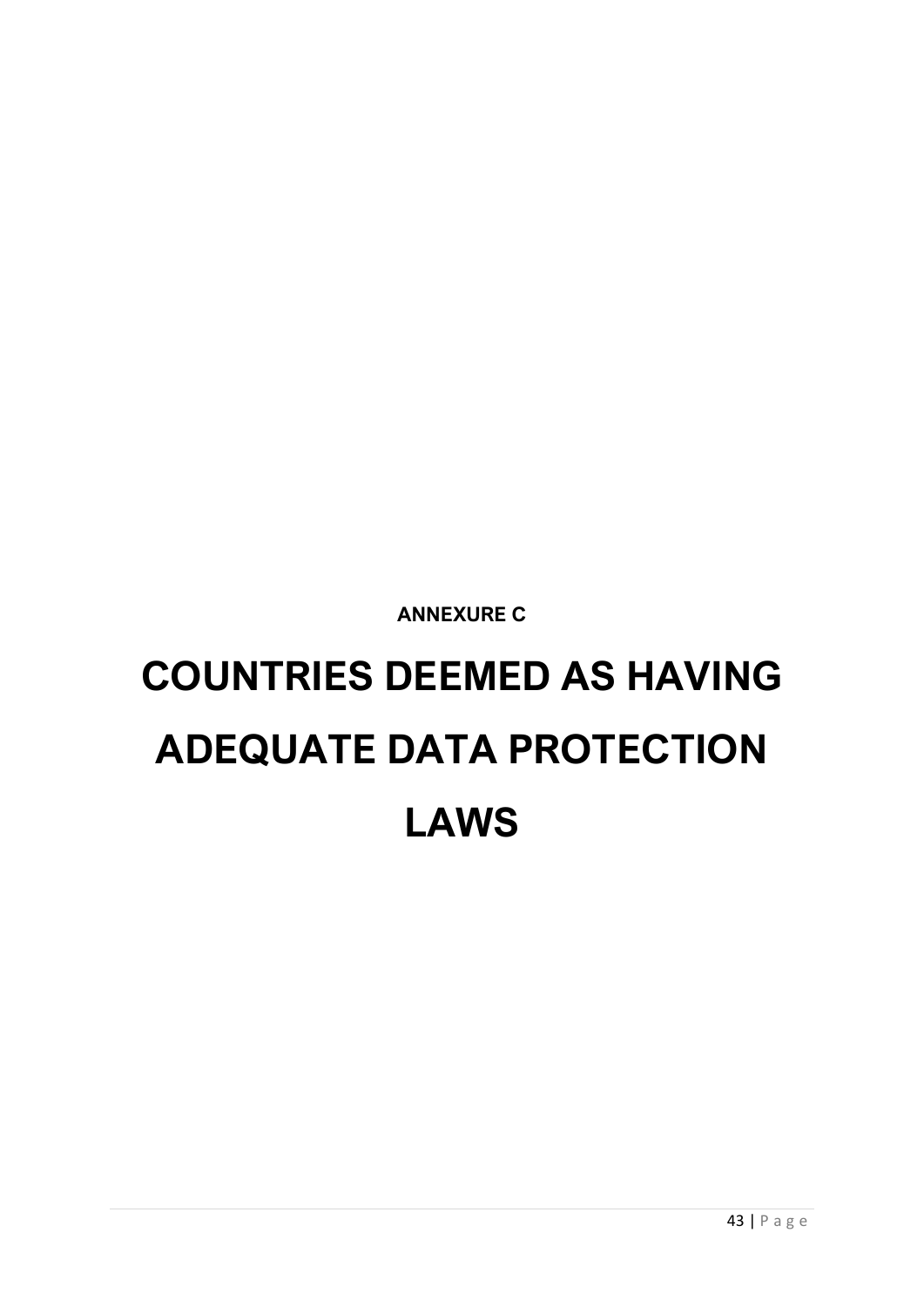| SN             | <b>COUNTRY</b>                                                                               | <b>DATA PROTECTION LAW</b>                                                                                                                                                                                                                                                        | <b>COMMENT</b>                                                                                                                                                                                                                                                                                                                                                                                                                        |
|----------------|----------------------------------------------------------------------------------------------|-----------------------------------------------------------------------------------------------------------------------------------------------------------------------------------------------------------------------------------------------------------------------------------|---------------------------------------------------------------------------------------------------------------------------------------------------------------------------------------------------------------------------------------------------------------------------------------------------------------------------------------------------------------------------------------------------------------------------------------|
| $\mathbf{1}$   | All<br>African<br>Countries<br>who<br>are signatories<br>to the Malabo<br>Convention<br>2014 | African Union Convention on Cyber Security and<br><b>Personal Data Protection</b>                                                                                                                                                                                                 | The Convention is still open to signature and<br>adoption by AU member countries                                                                                                                                                                                                                                                                                                                                                      |
| 2              | All<br>EU<br>and<br>European<br>Economic<br>Area<br>Countries                                | EU- General Data Protection Regulation                                                                                                                                                                                                                                            | Austria, Belgium, Bulgaria, Croatia, Cyprus,<br>Czech Republic, Denmark, Estonia, Finland,<br>France, Germany, Greece, Hungary, Iceland,<br>Ireland, Italy<br>Lithuania,<br>Luxembourg,<br>Malta,<br>Latvia,<br>Norway, Poland, Portugal,<br>Netherlands<br>Romania, Serbia<br>Slovakia, Slovenia, Spain, Sweden<br>United Kingdom.<br>Every Country has a Supervisory Authority for<br>the implementation of the GDPR in its domain. |
| 3              | Algeria                                                                                      | 2018 Algerian law on the Protection of<br>Individuals in the Processing of Personal Data                                                                                                                                                                                          | Autorité National de Protection des Données à<br>Caractère Personnel                                                                                                                                                                                                                                                                                                                                                                  |
| $\overline{4}$ | Argentina                                                                                    | Personal Data Protection Law 2000 (Law No.<br>25,326) applies to any person or entity in the<br>country that deals with personal data.                                                                                                                                            | Agency for Access to Public Information<br>established pursuant to Decree 746 of 2017                                                                                                                                                                                                                                                                                                                                                 |
| 5              | <b>Bahrain</b>                                                                               | Personal Data Protection Law 2019                                                                                                                                                                                                                                                 | Ministry of Justice and Islamic Affairs serves<br>as Data Protection Authority                                                                                                                                                                                                                                                                                                                                                        |
| 6              | <b>Benin</b>                                                                                 | <b>Benin Digital Code</b>                                                                                                                                                                                                                                                         | Autorité de protection des données à<br>caractèrepersonnelles (APDP),                                                                                                                                                                                                                                                                                                                                                                 |
| $\overline{7}$ | <b>Brazil</b>                                                                                | General Data Protection Law 2018 (LGPD) very<br>similar to GDPR. Brazil also has snippets of<br>privacy laws from the Constitution and other<br>statutes such as Consumer Protection Code<br>1990; Internet Act 2014 etc.                                                         | The Amended LGPD created the National<br>Data Protection Authority (ANPD). The law<br>would take effect in August 2020                                                                                                                                                                                                                                                                                                                |
| 8              | Ghana                                                                                        | Data Protection Act, 2012                                                                                                                                                                                                                                                         | Data Protection Commission                                                                                                                                                                                                                                                                                                                                                                                                            |
| 9              | Mauritius                                                                                    | THE DATA PROTECTION ACT 2017                                                                                                                                                                                                                                                      | Mauritius Data Protection Office                                                                                                                                                                                                                                                                                                                                                                                                      |
| 10             | South Africa                                                                                 | The Protection of Personal Information, Act 4 of<br>2013                                                                                                                                                                                                                          | The Information Regulator (DPA)                                                                                                                                                                                                                                                                                                                                                                                                       |
| 11             | Togo                                                                                         | Protection of Personal data                                                                                                                                                                                                                                                       | <b>Togolese Data Protection Authority</b>                                                                                                                                                                                                                                                                                                                                                                                             |
| 12             | Tunisia                                                                                      | The Organic Law no. 2004-63 on Personal Data<br>Protection (Tunisian Law)                                                                                                                                                                                                         | The National Authority for Protection of<br>Personal Data (DPA)                                                                                                                                                                                                                                                                                                                                                                       |
| 13             | Canada                                                                                       | Private sector is governed by Personal<br>Information<br>Protection<br>Electronic<br>and<br>Documents Act (PIPEDA) 2000 amended in<br>2008 to include mandatory data breach<br>notification and record-keeping laws. the public<br>sector is governed by the Privacy Act of 1983. | PIPEDA creates the Office of the Privacy<br><b>Commissioner of Canada</b>                                                                                                                                                                                                                                                                                                                                                             |
| 14             | Cape Verde                                                                                   | Data Protection Law (Law 133/V/2001 (as<br>amended by Law 41/VIII/2013) and Law<br>132/V/2001, of 22 January 2001.                                                                                                                                                                | The National data protection authority in Cape<br>Verde is the Comissão Nacional de Proteção<br>Dados<br>Pessoais<br>Protection<br>('Data<br>de<br>Authority').                                                                                                                                                                                                                                                                       |
| 15             | China                                                                                        | Information Technology - Personal Information<br>Security Specification is the latest law on privacy<br>in China. It came into effect in May 2018                                                                                                                                 | Cyberspace Administration of China (CAC) is<br>the data protection authority                                                                                                                                                                                                                                                                                                                                                          |
| 16             | Cyprus                                                                                       | The Protection of Natural Persons with Regard<br>to the Processing of Personal Data and for the<br>Free Movement of Such Data of 2018.                                                                                                                                            | Commission for personal data protection                                                                                                                                                                                                                                                                                                                                                                                               |
| 17             | <b>Israel</b>                                                                                | The Privacy Protection Regulations<br>(Data<br>Security), 5777-2017,                                                                                                                                                                                                              | The Israel Privacy Protection Authority (PPA)                                                                                                                                                                                                                                                                                                                                                                                         |
| 18             | Japan                                                                                        | Protection<br>of<br>Personal<br>Act<br>on<br>the<br>Information (APPI)                                                                                                                                                                                                            | Personal Information Protection Commission<br>Japan                                                                                                                                                                                                                                                                                                                                                                                   |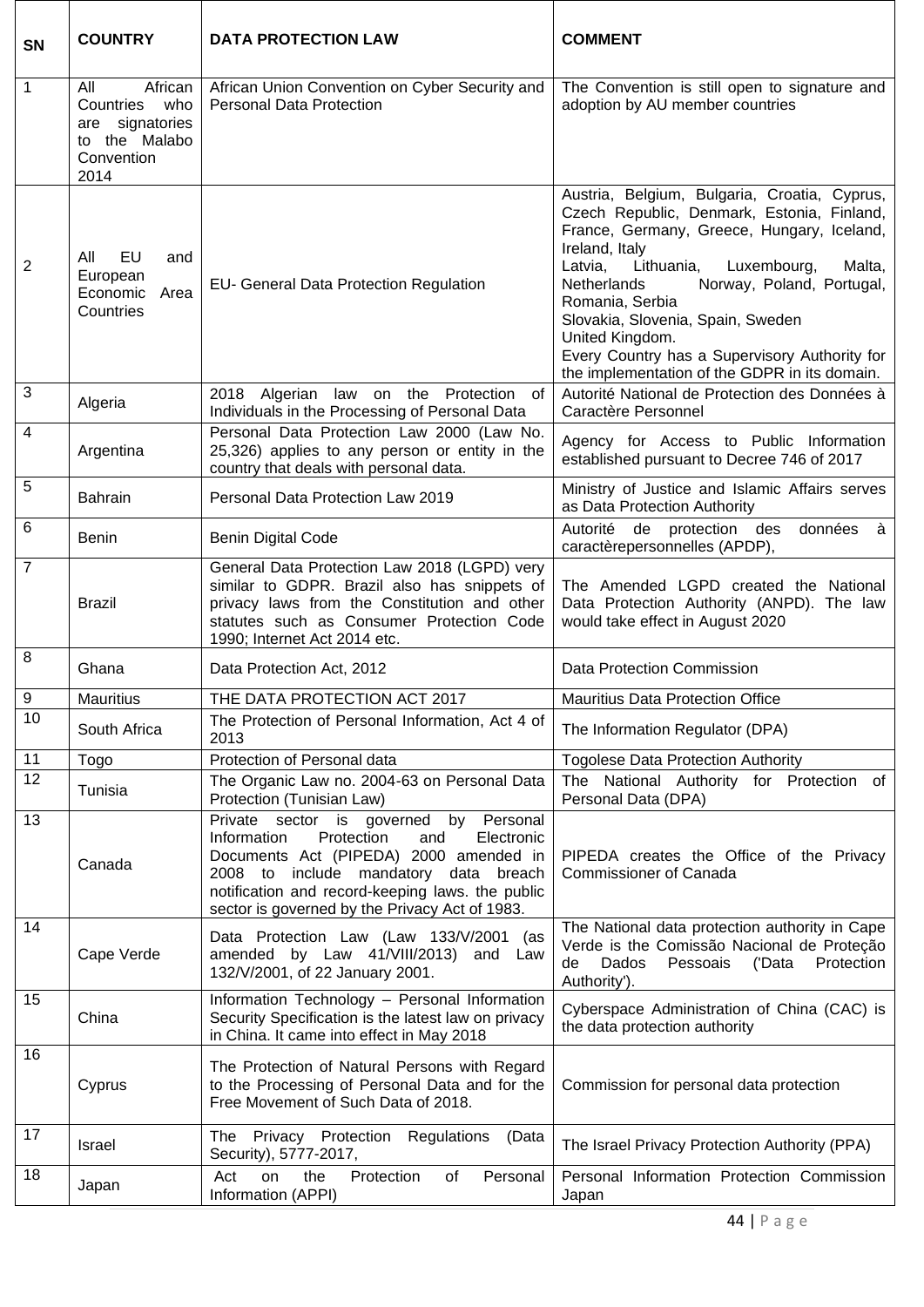| 19 | Philippines                 | Republic Act no. 10173                                                                                                                                                                                                                                                                                                                                                                                                                                        | National Privacy Commission                                                        |
|----|-----------------------------|---------------------------------------------------------------------------------------------------------------------------------------------------------------------------------------------------------------------------------------------------------------------------------------------------------------------------------------------------------------------------------------------------------------------------------------------------------------|------------------------------------------------------------------------------------|
| 20 | Singapore                   | Personal Data Protection Act of 2012 (No. 26 of<br>2012) (the Act)                                                                                                                                                                                                                                                                                                                                                                                            | <b>Personal Data Protection Commission</b>                                         |
| 21 | South Korea                 | The Personal Information Protection Act (PIPA)                                                                                                                                                                                                                                                                                                                                                                                                                | Personal Information Protection Commission<br>(PIPC)                               |
| 22 | Faeroe Islands              | Data Protection Act                                                                                                                                                                                                                                                                                                                                                                                                                                           | <b>Faroese Data Protection Agency</b>                                              |
| 23 | Isle of Man                 | <b>PROTECTION</b><br><b>DATA</b><br><b>ACT</b><br>2018<br>Data Protection (Application of GDPR) Order<br>(SD2018/0143)<br>(GDPR<br>2018<br>Order)<br>Data Protection (Application of LED) Order 2018<br>(SD2018/0144)<br>(LED<br>Order)<br>GDPR and LED Implementing Regulations 2018<br>(SD2018/0145) (Implementing Regulations)                                                                                                                             | Office of the Data Protection Supervisor                                           |
| 24 | Jersey                      | Data Protection (Jersey) Law, 2018 (DPJL)<br>Data Protection Authority (Jersey) Law, 2018<br>(DPAJL)                                                                                                                                                                                                                                                                                                                                                          | Jersey Office of the Information Commissioner<br>(JOIC)                            |
| 25 | Liechtenstein               | Data Protection Act (DSG) of 14 March 2002<br>(LR-No. 235.1)                                                                                                                                                                                                                                                                                                                                                                                                  | The Liechtenstein Data Protection Authority /<br>Datenschutzstelle                 |
| 26 | Switzerland                 | Swiss Federal Data Protection Act (DPA)                                                                                                                                                                                                                                                                                                                                                                                                                       | Information<br>Federal Data Protection<br>and<br>Commissioner (FDPIC)              |
| 27 | Kenya                       | Data Protection Act 2019                                                                                                                                                                                                                                                                                                                                                                                                                                      | Office of the Data Protection Commissioner                                         |
| 28 | United States of<br>America | Sectoral Acts of Congress on Privacy;<br><b>Judicial Pronouncements</b><br>State laws such as- California Consumer<br>Privacy Act;                                                                                                                                                                                                                                                                                                                            | International Trade Administration (ITA) within<br>the U.S. Department of Commerce |
| 29 | Guernsey                    | The Personal Data (Privacy) Ordinance (Cap.<br>486) (Ordinance) regulates the collection and<br>handling of personal data. The Ordinance has<br>been in force since 1996, but, in 2012/2013 was<br>significantly amended (notably with regard to<br>direct marketing).                                                                                                                                                                                        |                                                                                    |
| 30 | Japan                       | "The Act on the Protection of<br>Personal<br>(""APPI"")<br>Information<br>regulates<br>privacy<br>protection issues in Japan and the Personal<br>Information<br>Protection<br>Commission<br>(the<br>""PPC""), a central agency acts as a supervisory<br>governmental organization on issues of privacy<br>protection.<br>The APPI was originally enacted approximately<br>10 years ago but was with recently amendments<br>coming into force on 30 May 2017." |                                                                                    |
| 31 | Hong Kong                   | The Personal Data (Privacy) Ordinance (Cap.<br>486) (Ordinance) regulates the collection and<br>handling of personal data. The Ordinance has<br>been in force since 1996, but, in 2012/2013 was<br>significantly amended (notably with regard to<br>direct marketing).                                                                                                                                                                                        |                                                                                    |
| 32 | Malaysia                    | The Personal Data Protection Act 2010 (PDPA),<br>was passed by the Malaysian Parliament on<br>June 2, 2010 and came into force on November<br>15, 2013.                                                                                                                                                                                                                                                                                                       |                                                                                    |
| 33 | <b>Mauritius</b>            | Mauritius regulates data protection under the<br>Data Protection Act 2017 (DPA 2017 or Act),<br>proclaimed through Proclamation No. 3 of 2018,<br>effective January 15, 2018. The Act repeals and                                                                                                                                                                                                                                                             |                                                                                    |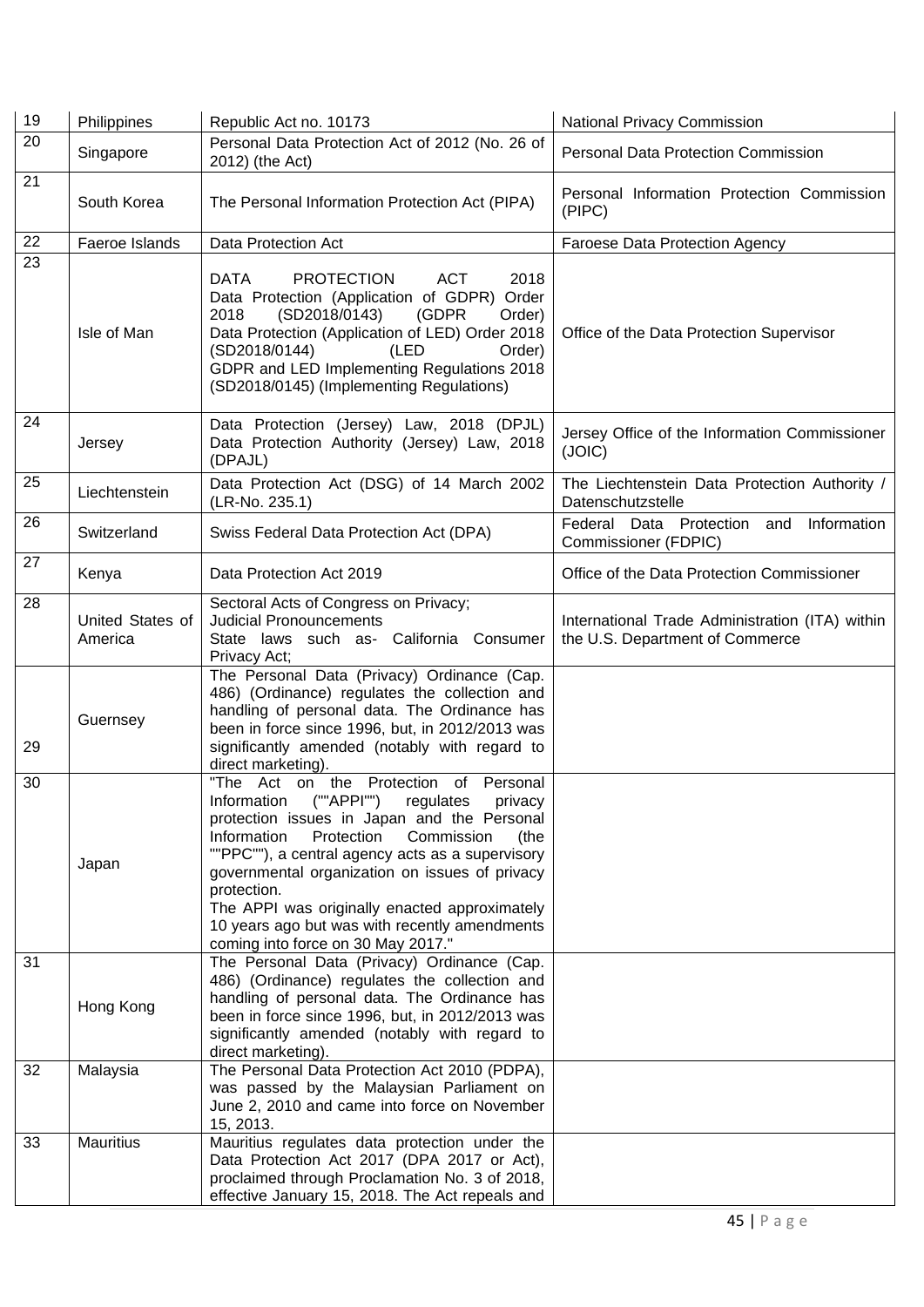|    |                            | replaces the Data Protection Act 2004, so as to<br>align with the European Union General Data<br>Protection Regulation 2016/679 (GDPR).                                                                                                                                                                                                                                                                                                                                                                                                                                                                                                                                                                       |  |
|----|----------------------------|---------------------------------------------------------------------------------------------------------------------------------------------------------------------------------------------------------------------------------------------------------------------------------------------------------------------------------------------------------------------------------------------------------------------------------------------------------------------------------------------------------------------------------------------------------------------------------------------------------------------------------------------------------------------------------------------------------------|--|
| 34 | Qatar                      | The Qatar Financial Centre (QFC) implemented<br>QFC Regulation No. 6 of 2005 on QFC Data<br>Protection Regulations (DPL).                                                                                                                                                                                                                                                                                                                                                                                                                                                                                                                                                                                     |  |
| 35 | Singapore                  | Singapore enacted the Personal Data Protection<br>Act of 2012 (No. 26 of 2012) (the Act) on<br>October 15, 2012. The Act took effect in three<br>phases:                                                                                                                                                                                                                                                                                                                                                                                                                                                                                                                                                      |  |
| 36 | South Korea                | Personal Information Protection Act, 'PIPA') was<br>enacted and became effective as of 30<br>September 2011                                                                                                                                                                                                                                                                                                                                                                                                                                                                                                                                                                                                   |  |
| 37 | Taiwan                     | The former Computer Processed Personal Data<br>Protection Law (CPPL) was renamed as the<br>Personal Data Protection Law (PDPL) and<br>amended on May 26, 2010. The PDPL became<br>effective on October 1, 2012, except that the<br>provisions relating to sensitive personal data<br>and the notification obligation for personal data<br>indirectly collected before the effectiveness of<br>the PDPL remained ineffective. The government<br>later proposed further amendment to these and<br>other provisions, which passed legislative<br>procedure and became effective on March 15,<br>2016.                                                                                                            |  |
| 38 | Turkey                     | The main piece of legislation covering data<br>protection in Turkey is the Law on the Protection<br>of Personal Data No. 6698 dated April 7, 2016<br>(LPPD). The LPPD is primarily based on EU<br>Directive 95/46/EC.                                                                                                                                                                                                                                                                                                                                                                                                                                                                                         |  |
| 39 | United<br>Arab<br>Emirates | The Dubai International Financial Centre (DIFC)<br>implemented DIFC Law No. 1 of 2007 Data<br>Protection Law in 2007 which was subsequently<br>amended by DIFC Law No. 5 of 2012 Data<br>Protection Law Amendment Law (DPL).                                                                                                                                                                                                                                                                                                                                                                                                                                                                                  |  |
| 40 | India                      | On August 24, 2017, a Constitutional Bench of<br>nine judges of the Supreme Court of India in<br>Justice K.S. Puttaswamy (Retd.) v. Union of India<br>[Writ Petition No. 494/ 2012] upheld that privacy<br>is a fundamental right, which is entrenched in<br>Article 21 [Right to Life & Liberty] of the<br>Constitution. This led to the formulation of a<br>comprehensive Personal Data Protection Bill<br>2018.+ However, presently the Information<br>Technology Act, 2000 (the Act) contains specific<br>provisions intended to protect electronic<br>data(including<br>non-electronic<br>records<br>or<br>information that have been, are currently or are<br>intended to be processed electronically). |  |
| 41 | Uruguay                    | Data Protection Act Law No. 18.331 (August 11,<br>2008); Decree No. 414/009 (August 31, 2009)<br>(the Act).                                                                                                                                                                                                                                                                                                                                                                                                                                                                                                                                                                                                   |  |

NB: NITDA may by public notice signed by the Director General/CEO update this list of countries as the need arises